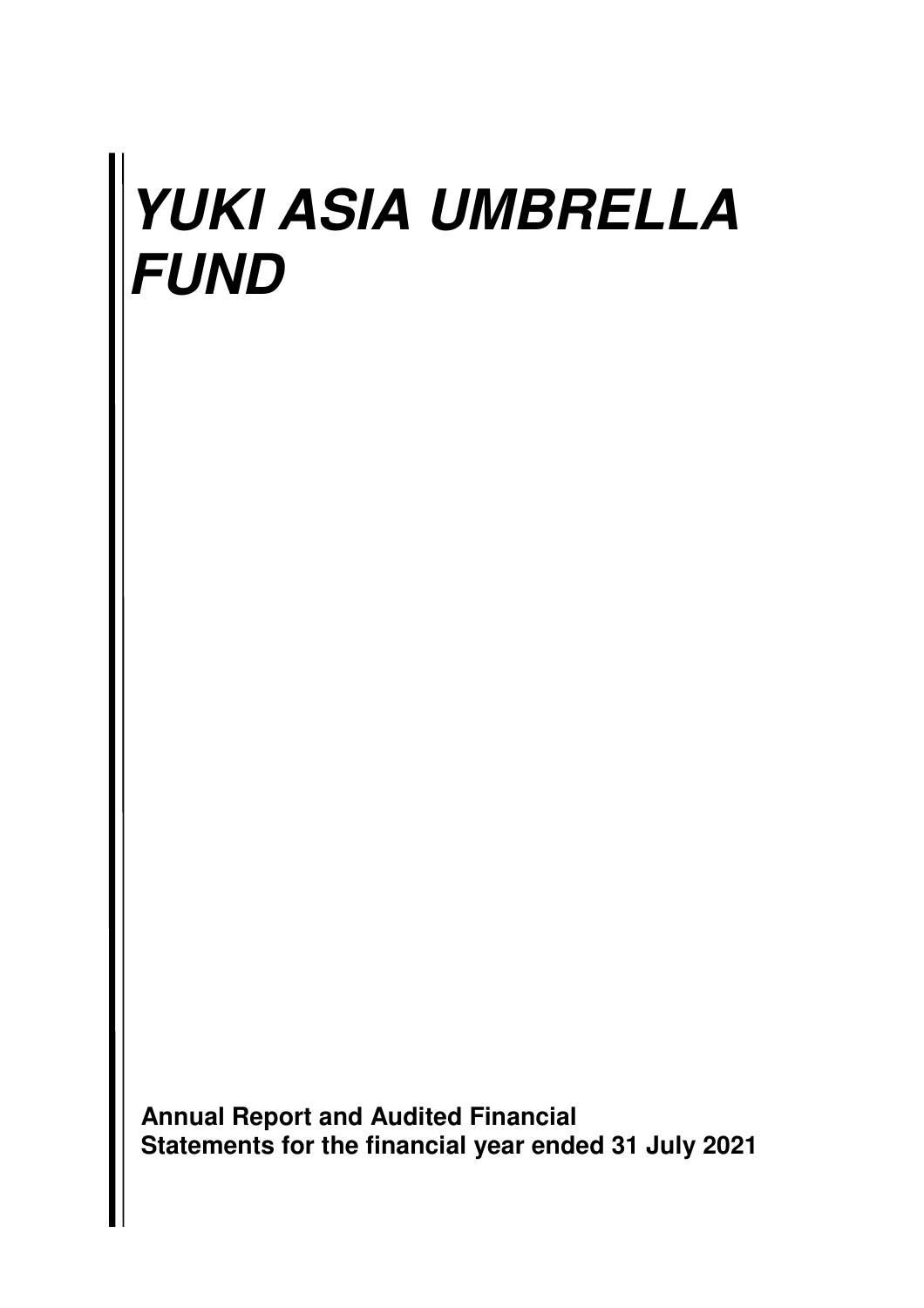# **Annual Report and Audited Financial Statements for the financial year ended 31 July 2021**

| <b>Contents</b>                                                                          | Page         |
|------------------------------------------------------------------------------------------|--------------|
| General Information                                                                      | $\mathbf{1}$ |
| Investment Manager's Report                                                              | 6            |
| Report from the Depositary to the Unitholders                                            | 14           |
| Statement of Responsibilities of the Manager                                             | 15           |
| Independent Auditors' Report                                                             | 16           |
| Schedule of Investments                                                                  | 22           |
| Statement of Comprehensive Income                                                        | 27           |
| <b>Statement of Financial Position</b>                                                   | 28           |
| Statements of Changes in Net Assets Attributable to Redeemable Participating Unitholders | 29           |
| <b>Statement of Cash Flows</b>                                                           | 30           |
| Notes to the Financial Statements                                                        | 31           |
| Schedule of Significant Portfolio Changes (unaudited)                                    | 50           |
| Other Information                                                                        | 52           |
| Appendix - UCITS V Remuneration Disclosures (unaudited)                                  | 54           |
| Appendix - Additional Information for qualified investors in Switzerland (unaudited)     | 56           |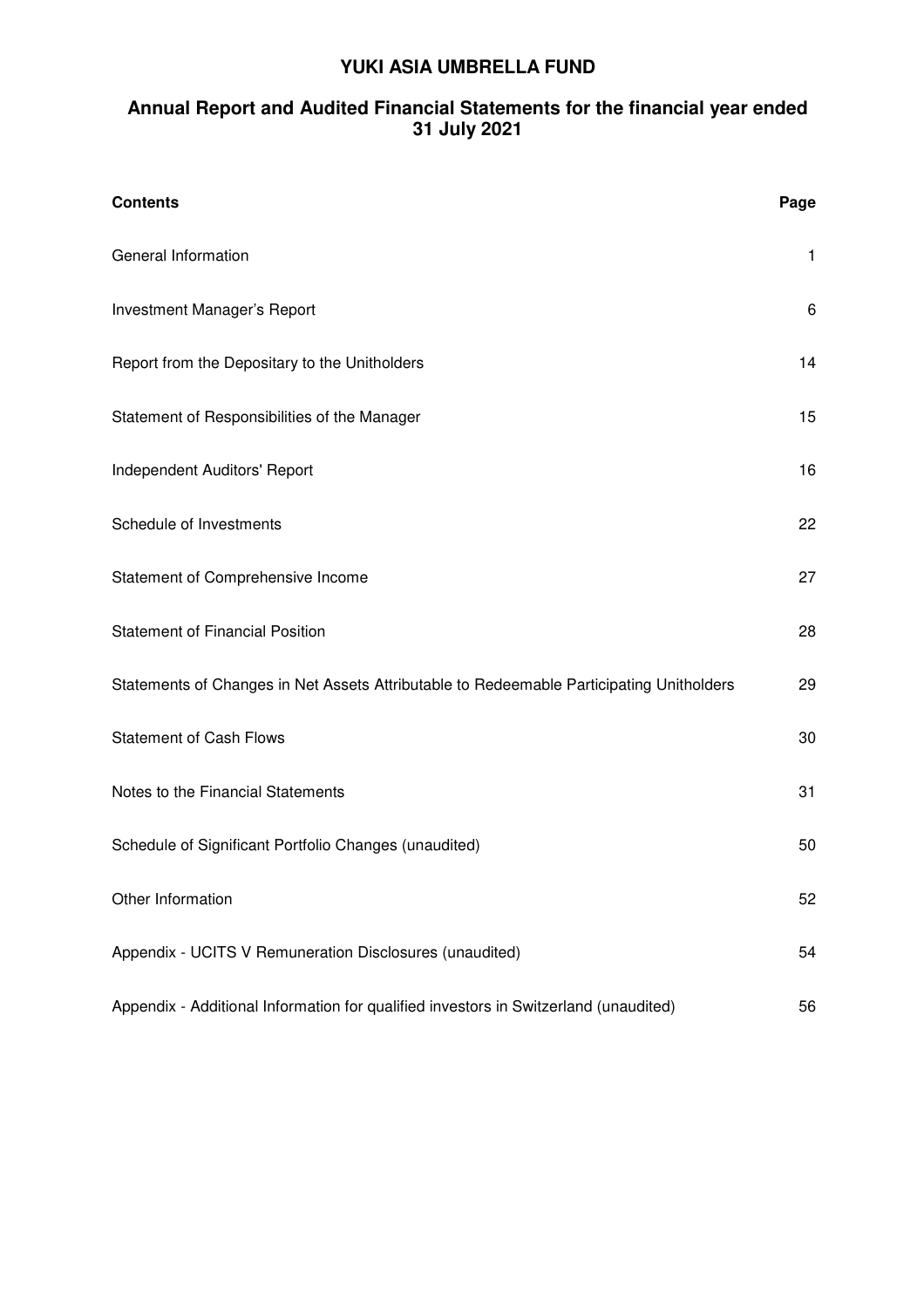## **Annual Report and Audited Financial Statements for the financial year ended 31 July 2021**

## **General Information**

The following information is derived from and should be read in conjunction with the full text and definitions section of the Prospectus.

Yuki Asia Umbrella Fund (the "Fund") was constituted on 28 May 2009 as an open-ended umbrella Unit Trust. The Fund has been authorised in Ireland by the Central Bank of Ireland (the "Central Bank"), pursuant to and complying with the provisions of the Unit Trusts Act, 1990 and the European Communities (Undertakings for Collective Investment in Transferable Securities) Regulations 2011 (as amended) (the "UCITS Regulations") and the Central Bank (Supervision and Enforcement) Act 2013 (section 48 (1)) (Undertakings for Collective Investment in Transferable Securities) Regulations 2019 (the "Central Bank UCITS Regulations").

As at 31 July 2021, the Fund comprised of one active Sub-Fund, the Yuki Japan Rebounding Growth Fund (the "Sub-Fund"), which launched on 30 March 2011. At 31 July 2021, the following Unit Classes were in existence - JPY Unit Class, USD Hedged Unit Class, Euro Hedged Unit Class and JPY Institutional Unit Class 2. All Unit Classes except for the Euro Hedged Unit Class are listed on the Main Securities Market of Euronext Dublin.

Additional Sub-Funds may, with the prior approval of the Central Bank and the Depositary, be added by Carne Global Fund Managers (Ireland) Limited (the "Manager").

#### **Investment Objective and Policies**

#### Yuki Japan Rebounding Growth Fund

The investment objective of the Sub-Fund is to achieve both short and long-term capital appreciation.

Yuki Management & Research Co., Limited (the "Investment Manager") will seek to achieve the investment objective of the Sub-Fund by investing primarily in Japanese equities of companies which (i) are expanding and growing through their contribution to the growth of the Asian economy and also their contribution to wealth creation in the Asian countries, (ii) possess strong competitiveness in industries expected to show significant growth in the future, (iii) are restructuring their operations to strengthen or focus on industries expected to show significant growth in the future, and (iv) have high long-term growth potential. The securities in which the Sub-Fund will invest will be listed and/or traded on a Recognised Stock Exchange.

The Investment Manager will have the ability to retain up to 100% in cash and/or money market instruments, to include, but will not be limited to, short-term fixed and/or floating rate investment grade government bonds or bills issued or backed by the Japanese Government in order to control risks in a volatile market situation, as well as to take advantage of timing of the potential rebound in the Japanese markets.

#### **Prices**

The price for buying and selling the Units in the Sub-Fund is represented by the Net Asset Value ("NAV") per Unit. In addition, a subscription charge of up to 3% of the NAV per Unit may be added to the NAV per Unit at the discretion of the Manager with the resultant figure rounded up to the nearest Unit of the base currency.

Units shall be redeemed at the applicable NAV per Unit on the Dealing Day on which the redemption of Units is effected. In addition, a repurchase charge of up to 3% of the NAV per Unit may be payable, which shall be deducted from the NAV per Unit and the resultant figure rounded down to the nearest Unit of the base currency.

#### **Dealing**

The Dealing Day for the Sub-Fund is each Business Day. Applications or redemption requests must be received by the Administrator no later than 4.00 a.m. (Irish time) / 5.00 a.m. (Irish Summer Time) as the case may be on the relevant Dealing Day.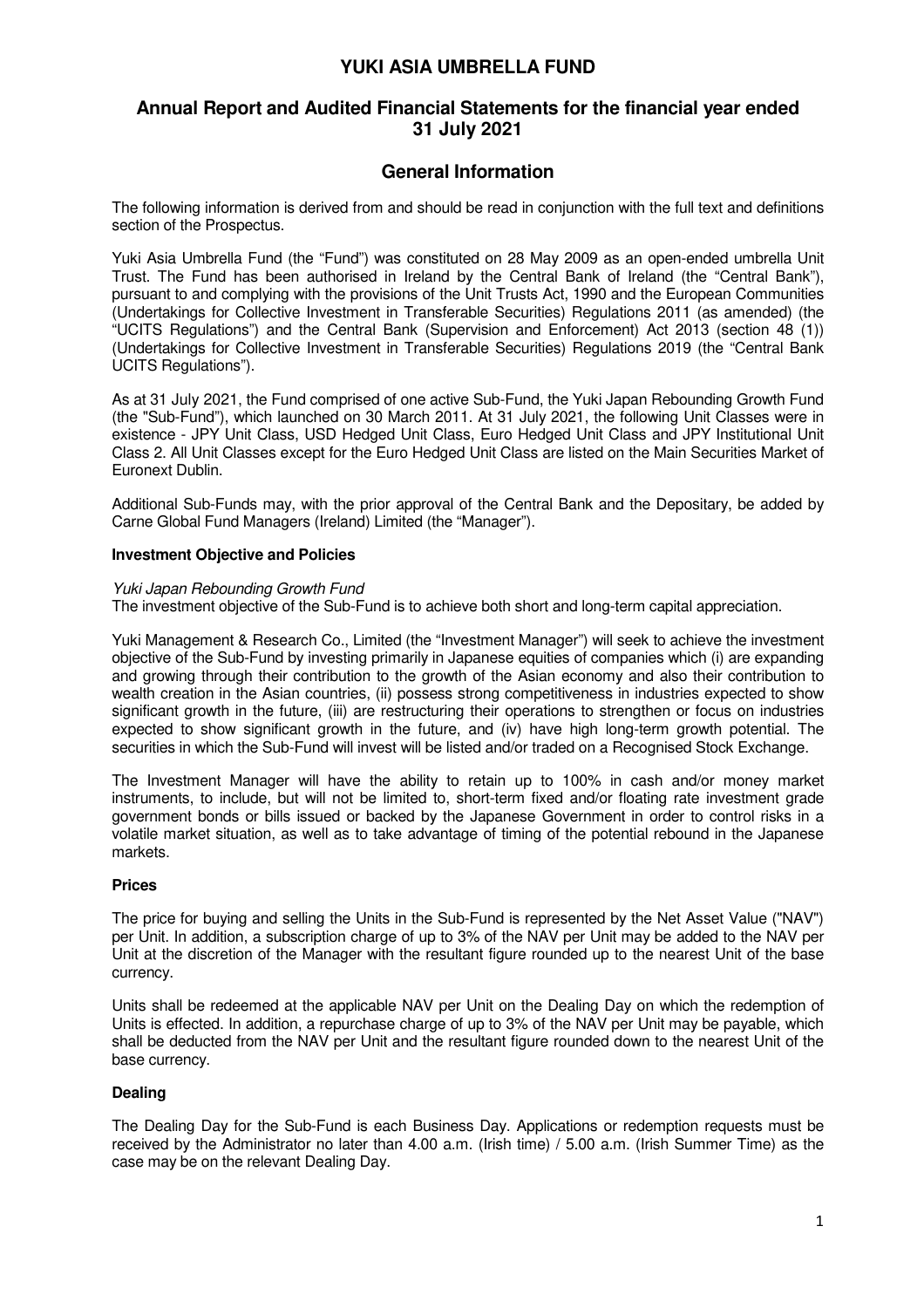# **Annual Report and Audited Financial Statements for the financial year ended 31 July 2021**

# **General Information (continued)**

#### **Dealing (continued)**

Applications or redemption requests received after the time aforesaid will be dealt with on the next Dealing Day following the relevant Dealing Day unless the Manager at its discretion determines otherwise provided that any such application or redemption request were made before the close of business in the Japanese markets on the relevant Dealing Day.

#### **Minimum Investment and Holding**

The minimum initial investment, minimum holding and minimum subsequent investments per Unitholder in the Sub-Fund is JPY 1,000,000 or its equivalent in foreign currency for the JPY Unit Class of the Sub-Fund, USD 10,000 for the USD Hedged Unit Class of the Sub-Fund, EUR 10,000 for the EUR Hedged Unit Class and is JPY 100,000,000/100,000,000/1,000,000 for JPY Institutional Unit Class.

The Manager may, at its sole discretion, waive or reduce the minimum initial investment, minimum holding and minimum subsequent investment.

#### **Distributions**

Any distributions of the Sub-Fund are expected to be declared within five Business Days of the financial year end and paid within ten Business Days of the financial year end in each financial year.

Distributions, if any, will be declared at the sole discretion of the Manager.

There were no distributions to Unitholders during the financial years ended 31 July 2021 or 31 July 2020.

#### **Valuation Day and Point**

The relevant Valuation Point is 12.00 noon (Irish time) on the relevant Dealing Day. The Valuation Day is each Dealing Day. As 31 July 2021 fell on a weekend, the valuation day used for the purpose of these financial statements is 30 July 2021.

#### **Leverage**

The Manager does not intend that the Sub-Fund either borrow or employ leverage.

#### **Statement of Corporate Governance**

The Manager is subject to corporate governance practices imposed by:

- The Irish Companies Act 2014 which is available for inspection at the registered office of the Manager and may also be obtained at http://www.irishstatutebook.ie/.
- The Articles of Association of the Manager which are available for inspection at the registered office of the Manager at 2<sup>nd</sup> Floor, Block E, Iveagh Court, Harcourt Road, Dublin 2, Ireland and at the Companies Registration Office in Ireland.
- The Central Bank in their UCITS and Guidance which can be obtained from the Central Bank's website at: www.centralbank.ie and are available for inspection at the registered office of the Manager.

The Corporate Governance Code for Collective Investment Schemes and Management Companies (the "Code") was issued by Irish Funds ("IF") in December 2011 (The "IF Code"). The IF Code may be adopted on a voluntary basis by Irish authorised collective investment schemes and management companies. The IF Code may be inspected on/obtained from www.irishfunds.ie.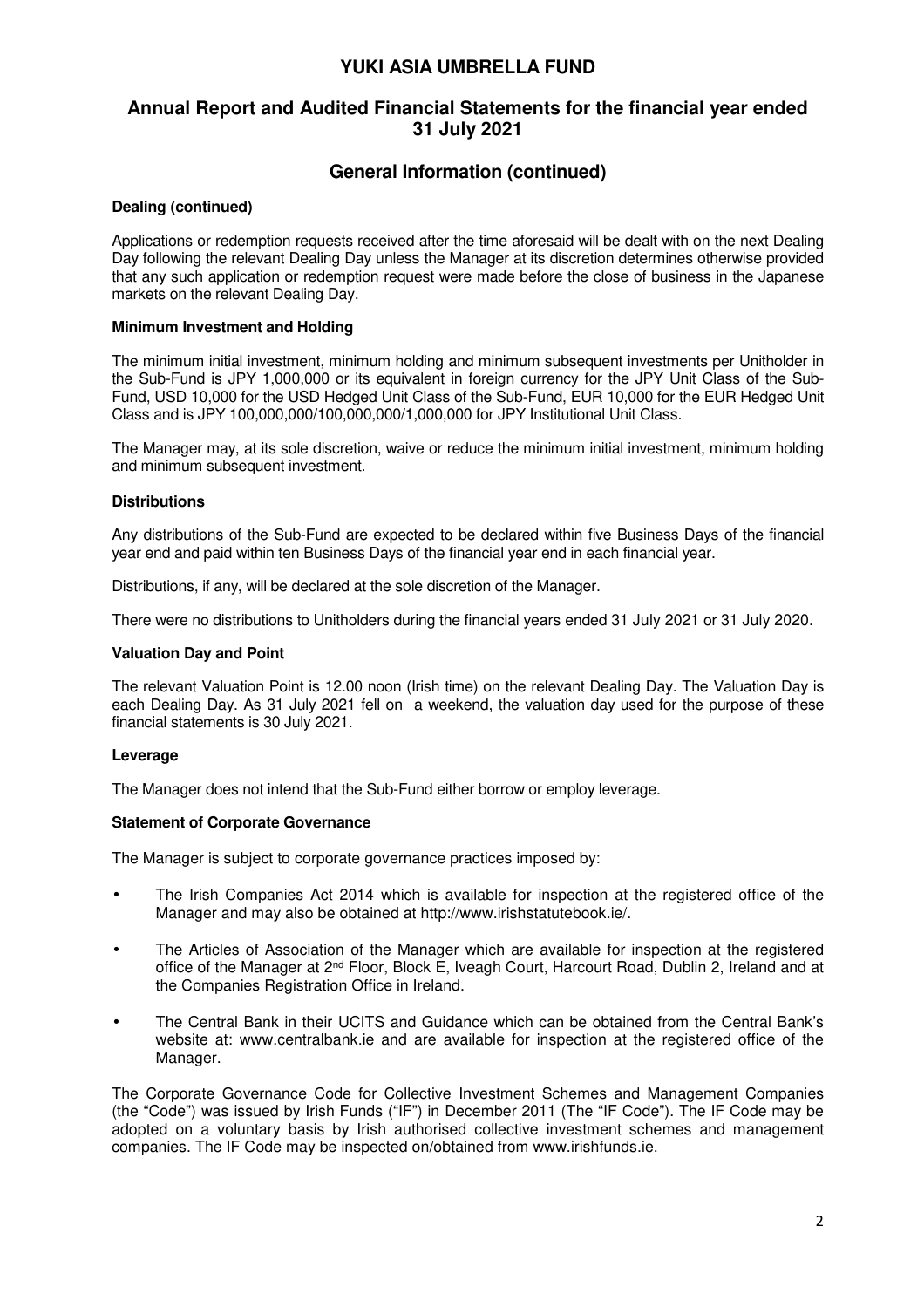# **Annual Report and Audited Financial Statements for the financial year ended 31 July 2021**

## **General Information (continued)**

#### **Statement of Corporate Governance (continued)**

Effective 1 January 2013, the Board of Directors of the Manager adopted the IF Code having regard for certain other key pillars of governance within the collective investment fund governance structure, including:

• the uniqueness of the independent segregation of duties as between the Investment Manager, the Administrator (with responsibility for the calculation of the net asset value, amongst other duties) and the independent Depositary (with responsibility for safeguarding the assets of the Sub-Fund and overseeing how the Sub-Fund is managed) to the Sub-Fund, such segregation of duties/functions being achieved through delegation of respective responsibilities to and appointment of suitably qualified and also regulated third party entities who are subject to regulatory supervision.

The Board of Directors of the Manager has reviewed and assessed the measures included in the IF Code and considers its corporate governance practices and procedures since the adoption of the Code as consistent therewith.

The Manager has no employees and all Directors are non-executive Directors. Consistent with the regulatory framework applicable to management companies of investment fund companies such as the Sub-Fund (and in contrast to normal operating companies with a full time executive management and employees), the Sub-Fund, consequently, operates under the delegated model whereby it has delegated investment management, administration and distribution functions to third parties without abrogating the Board of Directors' overall responsibility. The Board of Directors of the Manager has in place mechanisms for monitoring the exercise of such delegated functions, which are always subject to the supervision and direction of the Board of Directors of the Manager. These delegations of functions and the appointment of regulated third party entities are summarised as follows:

- 1. The Manager has delegated the performance of the investment management function in respect of the Sub-Fund to the Investment Manager as detailed in the Prospectus for the Fund. The Investment Manager has direct responsibility for the decisions relating to the day-to-day running of the Sub-Fund which they manage and they are accountable to the Board of Directors of the Manager for the investment performance of the Sub-Fund which they manage. The Investment Manager has internal controls and risk management processes in place to ensure that all applicable risks pertaining to their management of the Sub-Fund are identified, monitored and managed at all times and appropriate reporting is made to the Board of Directors of the Manager on a regular basis. The Investment Manager is regulated by and under the supervision of the regulator of their operating jurisdiction;
- 2. The Manager has appointed BNY Mellon Fund Services (Ireland) Designated Activity Company (the "Administrator") as Administrator, Registrar and Transfer Agent in respect of the Sub-Fund, with responsibility for the day-to-day administration of the Sub-Fund including the calculation of the net asset value. The Administrator is regulated by and under the supervision of the Central Bank;
- 3. The Manager has delegated the distribution of the Sub-Fund to the entities described in the Prospectus for the Sub-Fund, which entities are regulated by and subject to the supervision of the regulators of their respective operating jurisdictions; and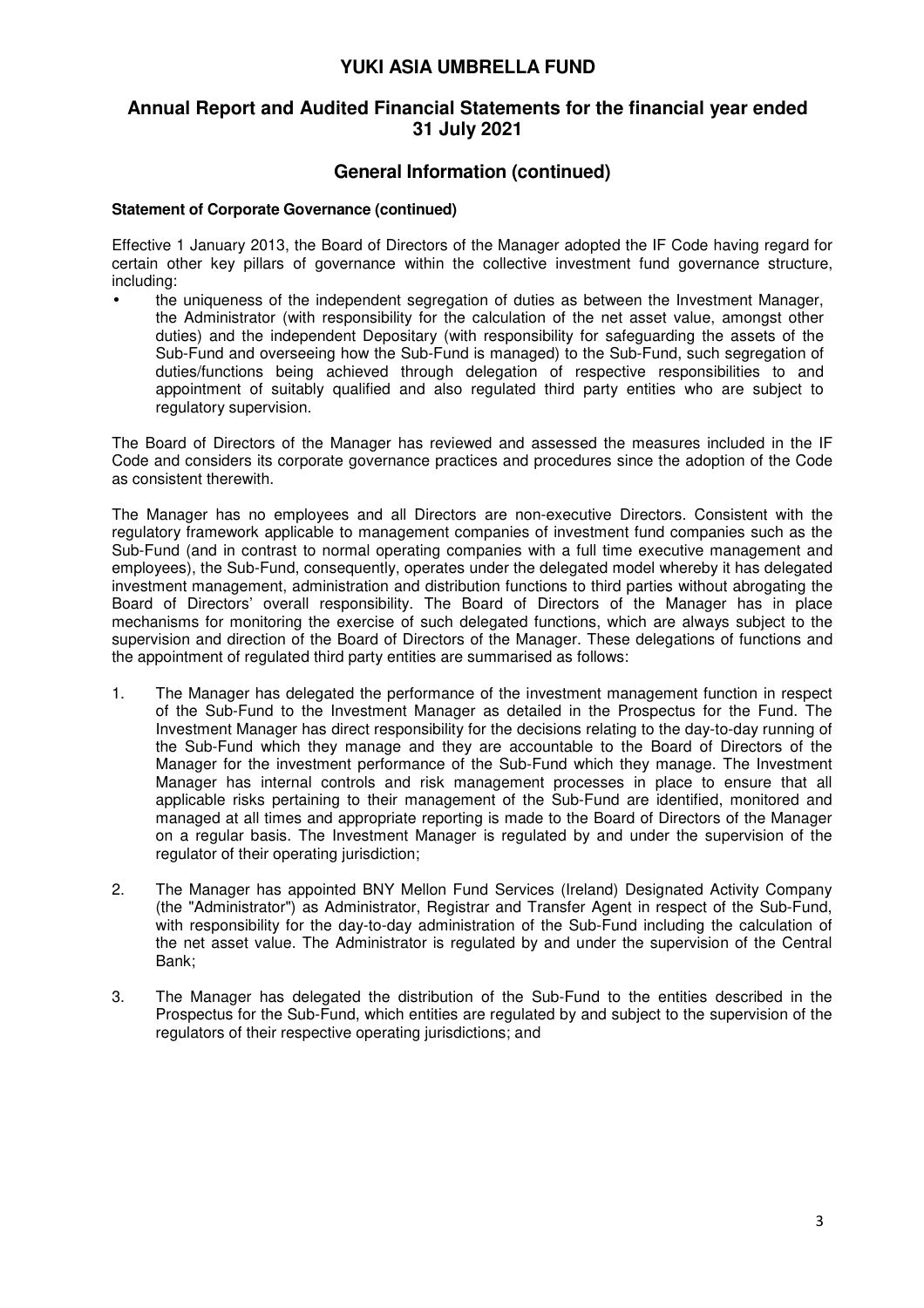## **Annual Report and Audited Financial Statements for the financial year ended 31 July 2021**

## **General Information (continued)**

#### **Statement of Corporate Governance (continued)**

4. The Bank of New York Mellon SA/NV, Dublin Branch (the "Depositary") acts as Depositary of the assets and has responsibility for the safekeeping of such assets in accordance with the Central Bank's UCITS Regulations and for exercising independent oversight over how the Sub-Fund is managed. The Depositary is authorised by the European Central Bank under the supervision of the Central Bank of Ireland. The Board of Directors of the Manager receives reports on a regular (and at least quarterly) basis from each of its delegate service providers and the Depositary which enable it to assess the performance of the delegate service providers and the Depositary (as the case may be).

#### Financial Reporting Process - description of main features

The Board of Directors of the Manager is ultimately responsible for overseeing the establishment and maintenance of adequate internal control and risk management systems for the Sub-Fund in relation to the financial reporting process. As the Manager has no employees and all directors serve in a nonexecutive capacity, all functions relating to the Sub-Fund's financial reporting process including the preparation of the Sub-Fund's financial statements have been outsourced to the Administrator, which is required to maintain the accounting records of the Sub-Fund. Through this appointment, the Board of Directors of the Manager has procedures in place to ensure that all relevant accounting records are properly maintained and are readily available, including production of annual and half-yearly financial statements. Subject to the supervision of the Board of Directors of the Manager, the appointment of the Administrator is intended to manage rather than eliminate the risk of failure to achieve the Sub-Fund's financial reporting objectives and can only provide reasonable and not absolute assurance against material misstatement or loss.

The Board of Directors of the Manager is responsible for assessing the risk of irregularities whether caused by fraud or error in financial reporting and for ensuring that processes are in place for the timely identification of internal and external matters with a potential effect on financial reporting. The Board of Directors of the Manager's appointment of an independent third party administrator, (which is regulated by the Central Bank) is intended to mitigate though not eliminate the risk of fraud or irregularities which may impact the financial statements of the Sub-Fund.

During the financial year of these financial statements, the Board of Directors of the Manager was responsible for the review and approval of the annual financial statements as set out in the Statement of Responsibilities of the Manager. The statutory financial statements are required to be audited by independent auditors who report annually to the Board of Directors of the Manager on their findings. The Board of Directors of the Manager monitors and evaluates the independent auditor's performance, qualifications and independence. As part of its review procedures, the Board of Directors of the Manager receives presentations from relevant parties including consideration of International Financial Reporting Standards ("IFRS") and their impact on the annual financial statements, and presentations and reports on the audit process. The Board of Directors of the Manager evaluates and discusses significant accounting and reporting issues as the need arises. The annual report and audited financial statements of the Sub-Fund are required to be approved by the Board of Directors of the Manager and filed with the Central Bank.

#### **Diversity**

The Board of Directors of the Manager considers that diversity in its membership is beneficial and therefore seeks to ensure that the Board's size, structure and composition, including skills, knowledge, experience and diversity is sufficient for the effective direction and control of the Sub-Fund. However, as the Board of Directors of the Manager is committed to appointing the most appropriate candidates as Directors of the Sub-Fund, it has not set any measurable objectives in respect of this policy.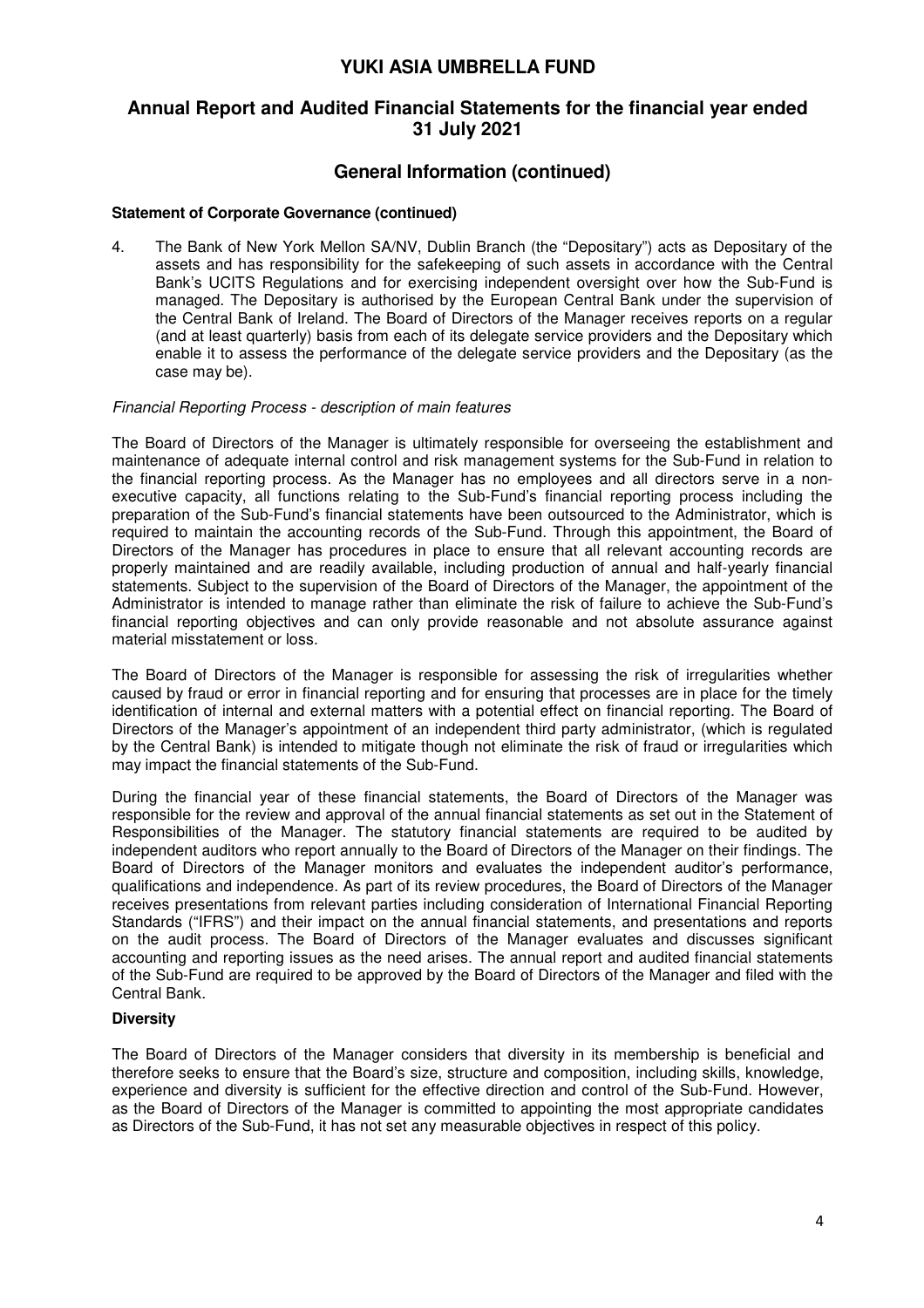# **Annual Report and Audited Financial Statements for the financial year ended 31 July 2021**

# **General Information (continued)**

#### **Significant Events during the Financial Year**

Refer to Note 18 of the Notes to the Financial Statements for details of significant events during the financial year.

## **Significant Events after the Financial Year End**

Refer to Note 19 of the Notes to the Financial Statements for details of significant events after the financial year end.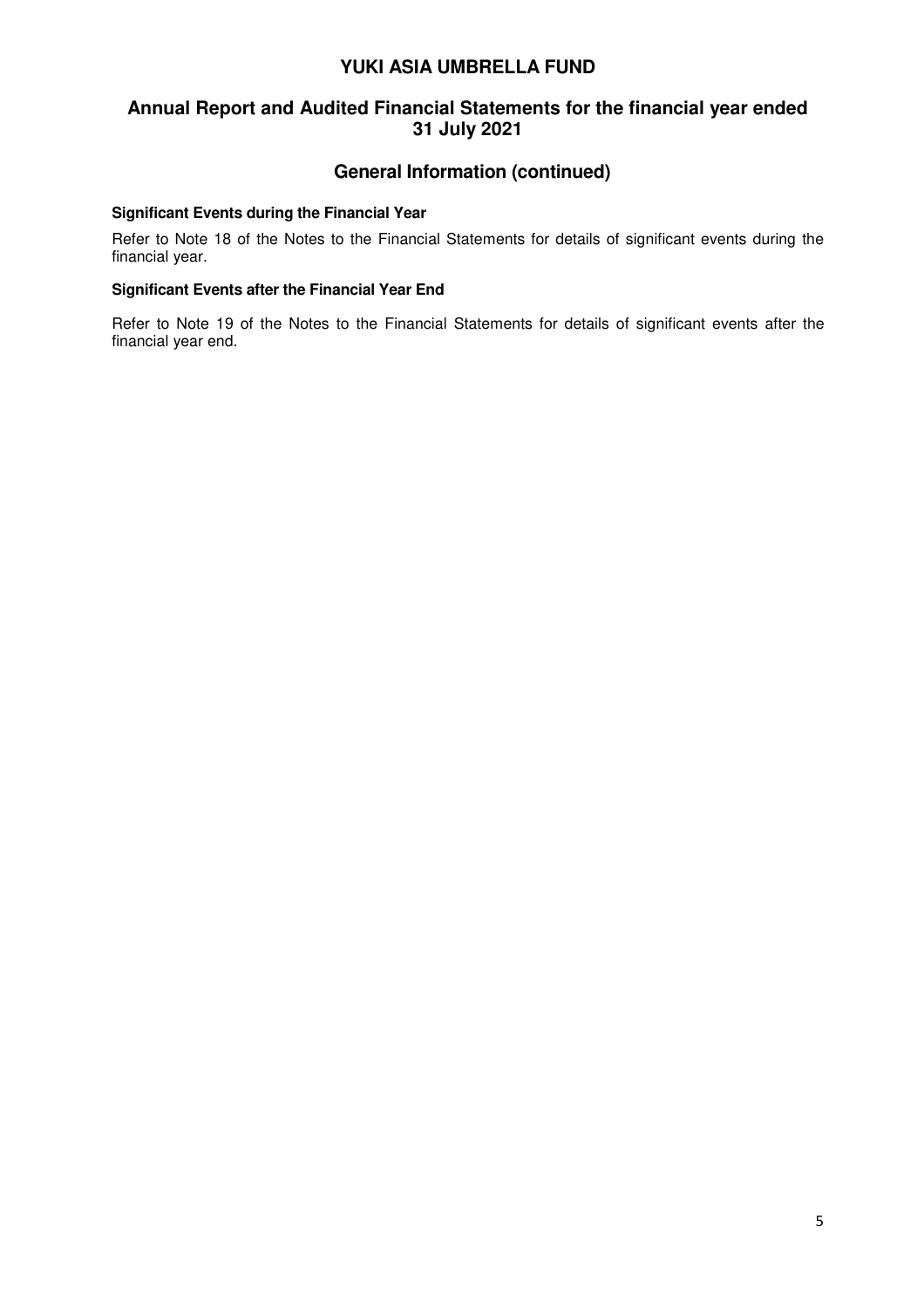# **Annual Report and Audited Financial Statements for the financial year ended 31 July 2021**

## **Investment Manager's Report**

## **Political**

#### Japan

Former Prime Minister Abe announced his resignation in August 2020 due to poor physical health, and the Suga administration, which was inaugurated in September 2020, made countermeasures against coronavirus ("Covid-19") its most important issue as well as his willingness to continue the three arrows of the so-called Abenomics economic policy: bold monetary policy (first arrow), flexible fiscal policy (second arrow), and a growth strategy that stimulates private investment (third arrow).

In addition, under the slogan of "Implementing regulatory reforms to break down bad precedents that have led to hierarchical government and vested interests" the Suga administration established the Digital Agency to promote digitisation of government paperwork, pushed to reduce mobile call charges, reorganise local banks and small and medium-sized enterprises and promoted policies to revitalise local economies by raising the minimum wage. However, approval ratings for the new administration were sluggish as Covid-19 infections remained an issue. Although the Tokyo Olympics held in July 2021 were successful, the spread of Covid-19 infections could not be suppressed. Focus will be on the Liberal Democratic Party ("LDP") elections coming up and the House of Representative elections in October 2021.

#### USA

In the United States ("U.S."), the presidential election was held in November 2020 and Mr. Biden of the Democratic Party won the victory. In his inaugural address in January 2021, he expressed a sense that the U.S. faced a crisis of democracy and stated that the U.S. would overthrow white supremacism and domestic terrorism. On top of that, he called for answers to the challenges of these rough times, such as the pandemic and climate change. The Biden administration's economic policy is to accelerate Covid-19 immunisations and resume economic activity, to continue active fiscal policy and focus on livelihood support for low and middle income earners, and through government policy to redistribute income. The additional \$1.9 trillion economic policy signed by Mr. Biden in March 2021 is a symbol of this. Regarding foreign policy, he stated that the U.S. will return to multilateral talks, and while it was decided to withdraw from the World Health Organization and return to the Paris Agreement, it will take over the previous administration's China policy and expand imports to the U.S. while maintaining a protectionist stance on intellectual property rights and tariffs on China as a negotiation card.

#### Europe

In July 2020, the European Union ("EU") agreed on a budget for economic recovery from the Covid-19 disaster of €1.8 trillion. Although concerned about the North-South disparity in Southern European countries such as Italy and Spain, which experienced large downturns, the risk of a downturn in 2021 has decreased. Attention will be paid to future developments in the Carbon Border Adjustment Mechanism and the Digital Taxation Bill.

German Chancellor Angela Merkel's successor was determined in the Bundestag election in the fall of 2021. Close attention will be paid to policy changes. Although the Green Party's approval rating has risen sharply since the last election and there is a strong belief that it will become a coalition government of the Christian Democratic Union/ Christian Social Union and the Green Party, but coalition talks are expected to be difficult.

The United Kingdom ("UK"), which has left the EU, has officially entered into a trade cooperation agreement with the EU, but there are concerns that it will hurt the economy due to a number of challenges. The UK hosted the G7 Summit in May 2021 and will host the COP26 in November 2021, which will continue to test its global leadership after Brexit.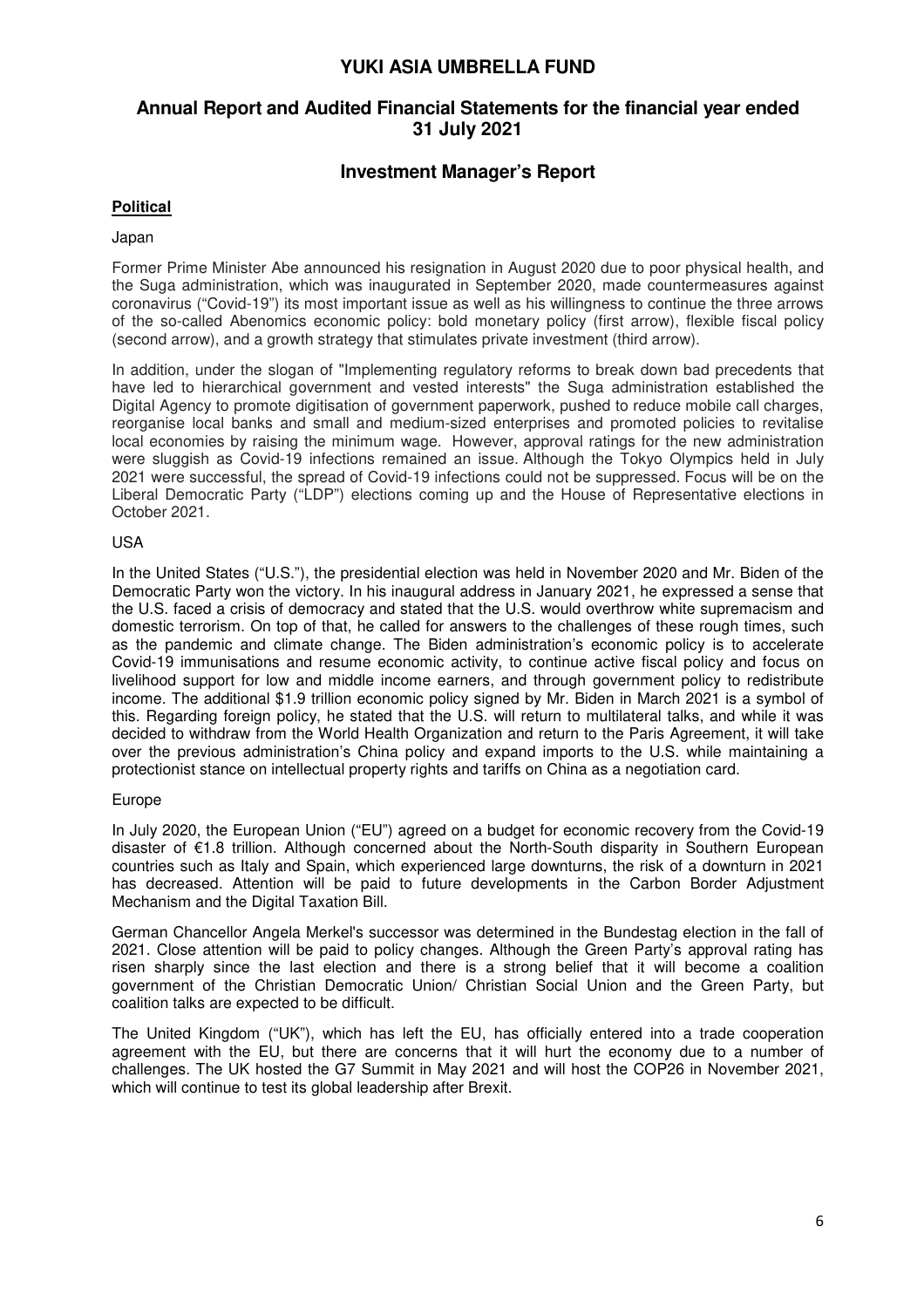# **Annual Report and Audited Financial Statements for the financial year ended 31 July 2021**

## **Investment Manager's Report (continued)**

## **Political (continued)**

#### China

In China, the National People's Congress scheduled for March 2020 was postponed for two months due to the spread of Covid-19, and the outlook for economic growth announcement was also postponed. The outlook for economic growth for 2021 was announced as "more than 6%", social and economic policies and epidemic preventative measures for Covid-19 continued, and monetary policy maintained continuity from the latter half of 2020, placing the utmost importance on ensuring stable transition by taking appropriate control while avoiding rapid policy fluctuations. At the 19<sup>th</sup> Party Congress of the Chinese Communist Party in 2017, Xi Jinping's leadership outlined a plan to complete the "total construction of a lull society" by 2020, become a "Socialist Modernisation Nation" by 2035, and a "Socialist Modernisation Power" by 2050, identifying the 14th Five-Year Plan (2021-2025) as the five years of an important start of reaching long-term goals. Other recent announcements since November 2020 are that Information Technology ("IT") platform companies will be banned from forming monopolies, restrictions were placed on the use of online games by minors, and the conversion of study schools to non-profit organisations will be tightened. It is expected that progress will be made in environmental policies and reforms in the energy sector.

#### **Economy**

#### Japan

Real gross domestic product ("GDP") growth fell 4.7% in 2020. Real GDP growth for 2021 is expected to be +2.8%.

In 2020, economic activity was suppressed due to the emergency declaration announced in Tokyo in April because of the spread of Covid-19, resulting in a decrease of 27.8% in GDP in the April-June period, the largest decrease since world war two. However, as the infection rate was suppressed, the movement to normalise economic activity kicked in and the recovery continued. In 2021, the infection rate rebounded and a second, third and fourth emergency declaration was issued, and a late start to vaccination and restrained economic activity had a negative impact on the economy, though the effect was somewhat limited. The Tokyo Olympics were held in July 2021, but due to the increased number of infected people, it was held with almost no spectators.

#### USA

Real GDP growth for the U.S. fell 3.5% in 2020. Real GDP growth for 2021 is expected to be +7.0%.

After the April-June 2020 period, when the effects of the lockdown restrictions were most apparent due to the spread of Covid-19, personal consumption recovered due to economic policies such as income compensation and the expansion of vaccination that began in December 2020. Private capital investment also recovered with the resumption of economic activity, and although there was disruption in the supply chain for imports and exports, the trend towards recovery was established.

#### China

Real GDP growth for China for 2020 was +2.3%. Real GDP growth for 2021 is expected to be +8.1%.

The Chinese economy was the earliest to be impacted by the spread of Covid-19, and in the January-March 2020 period, real GDP fell by 6.8%. With full-scale lockdowns and economic and financial measures, China recovered and an economic recovery trend continued after April and kept GDP growth positive in 2020. In 2021, final consumption returned to normal levels, and exports were strong due to the recovery of overseas economies.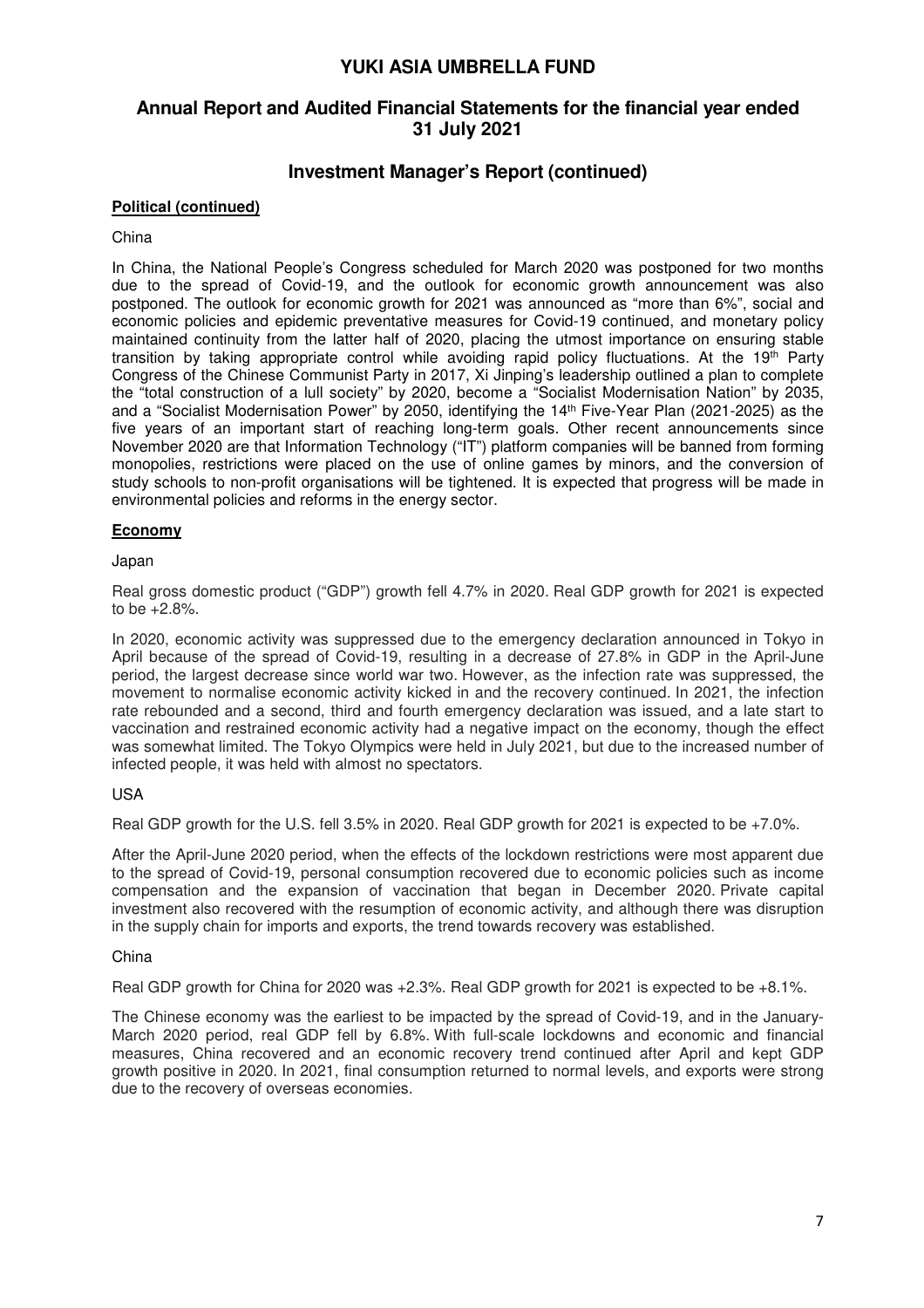# **Annual Report and Audited Financial Statements for the financial year ended 31 July 2021**

# **Investment Manager's Report (continued)**

## **Economy (continued)**

#### China (continued)

In China, personal consumption accounts for 40% of GDP, which is low compared to Japan, the U.S. and Europe, where personal consumption accounts for more than 60% of GDP. But retail sales, which is an indicator of personal consumption, is rising at a 7-10% rate. It is expected that it will continue to grow, driven by the growth of personal consumption. Furthermore, the government's aim is stable growth that addresses consumer welfare issues, such as income distribution and social security expansion. With China's focus on personal consumption, emphasising quality, it is felt that Japanese companies will also benefit particularly as Chinese domestic companies increase unit sales and shift to high-value-added products and increase their purchasing power.

#### South Korea

Real GDP growth for Korea for 2020 was -1.0%. Real GDP growth for 2021 is expected to be +4.0%.

In 2020, Korea succeeded in curbing the spread of the virus compared to other countries, but GDP growth was negative due to the decrease in exports and the global demand for autos fell, even as the IT-related exports were strong. In 2021, strong economic growth can be expected due to continued stimulus and accelerated IT-related exports.

Korean companies are increasing the volume of exports and overseas production of autos and hightech products, against the background of product quality improvement. Along with this, there are huge capital investments in the auto and semiconductor industries and an increase in materials that require cutting-edge technology that are imported from Japan, so Japanese companies are expected to benefit.

#### Taiwan

Real GDP growth for Taiwan for 2020 was +3.1%. Real GDP growth for 2021 is expected to be +5.9%.

In 2020, the measures against Covid-19 were successful and the deterioration of private consumption was limited. Exports of electronic components such as semiconductors were strong, and positive growth was maintained. Exports were strong in 2021 against the backdrop of strong semiconductor demand, but a temporary slowdown was seen in May due to the tightening of economic activity regulations due to the rapid increase in the number of Covid-19 infections.

Taiwanese companies such as semiconductor foundries and electronics manufacturing services ("EMS") companies are characterised by a narrow focus on one function leading to increased global competitiveness through that specialisation. Some Japanese companies benefit by delivering equipment and materials to them. In addition, there are many companies with high marketing capabilities in Greater China, and we expect benefits for both Taiwanese and Japanese companies by collaborating to expand into the Chinese market.

#### Association of Southeast Asian Nations ("ASEAN")

Real GDP growth for ASEAN for 2020 fell 3.4%. Real GDP growth for 2021 is expected to be +4.3%.

In 2020, Vietnam's exports to China and IT-related exports drove a rapid economic recovery from the Covid-19 disaster, while in the Philippines, Thailand and Indonesia, sluggish domestic demand was a major drag. Although the effects of lockdowns due to new spikes in Covid-19 infections are felt in 2021, the economic recovery trend is strengthening due to fiscal policy and strong external demand. However, delays in vaccination are considered to be a risk factor. The ASEAN economy is a huge market with a population of 500 million, and attention is being paid to infrastructure investment and further expansion of consumption. In addition, with the establishment of the "ASEAN Community" in 2016, the market is expected to undergo major economic structural changes, and direct investment from Japan far exceeds that of China.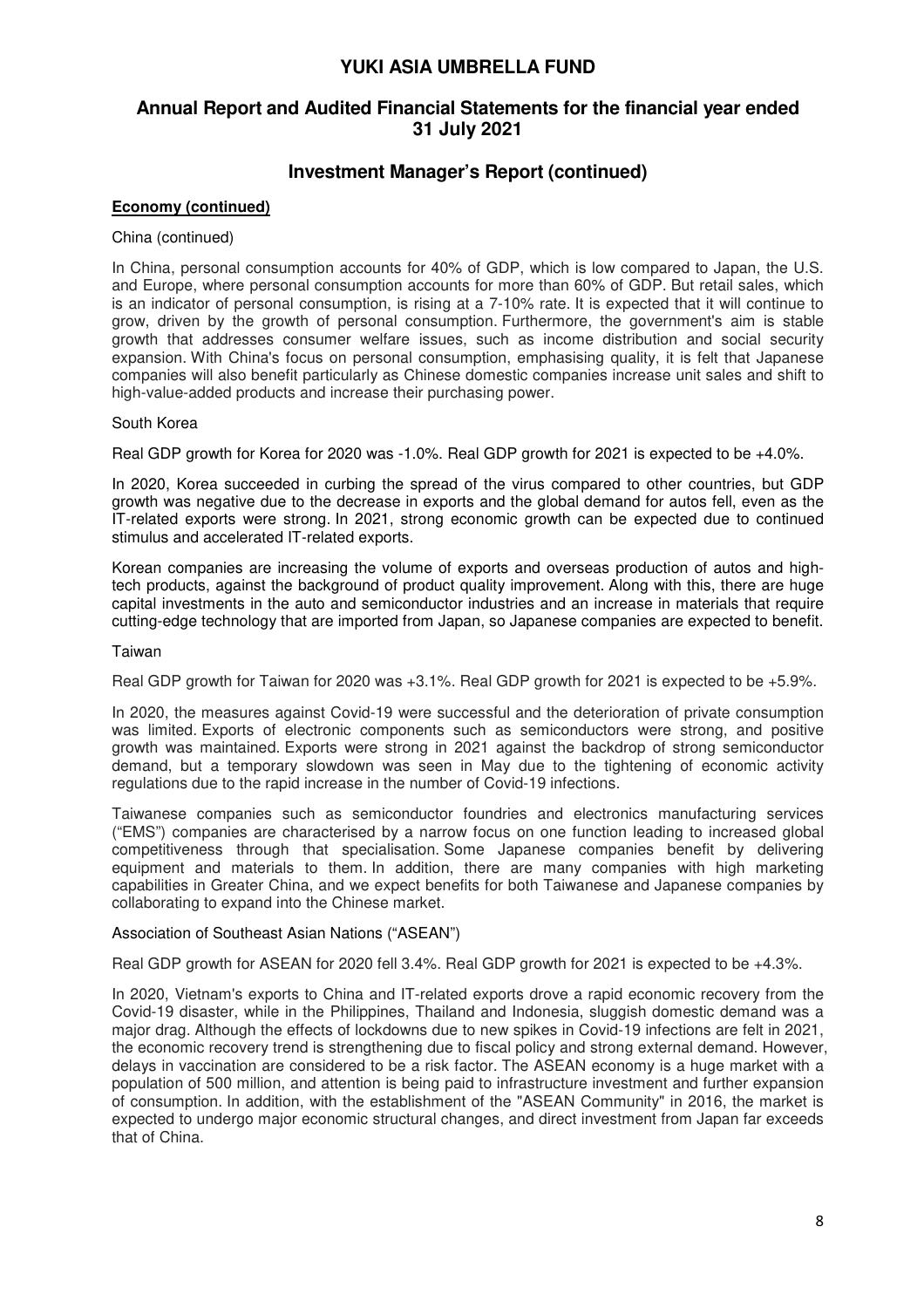# **Annual Report and Audited Financial Statements for the financial year ended 31 July 2021**

# **Investment Manager's Report (continued)**

## **Economy (continued)**

#### India

Real GDP growth for India for 2020 fell 7.3%. Real GDP growth for 2021 is expected to be +9.5%. After real GDP fell by 24.4% in the April-June period of 2020, the economic recovery continued thanks to gradual lockdown easing. However, after March 2021, the economy deteriorated again due to lockdown restrictions caused by the Delta variant outbreak. Currently, now that the infection rate has subsided, lockdown restrictions have been lifted and the economy is back on a recovery track.

India has a population of 1.3 billion and is expected to overtake China in 2022 to become the world's largest population. Some Japanese companies have succeeded in entering this huge market, and it is expected that more will continue to enter.

|                        |        |                 | (Year on Year ("YOY"): %) |
|------------------------|--------|-----------------|---------------------------|
| <b>GDP growth Rate</b> | 2020   | 2021 (Estimate) | 2022 (Estimate)           |
| China <sup>1</sup>     | $+2.3$ | $+8.1$          | $+5.7$                    |
| Taiwan <sup>2</sup>    | $+3.1$ | $+5.9$          | $+3.7$                    |
| Korea <sup>3</sup>     | $-1.0$ | $+4.0$          | $+3.0$                    |
| India $1$              | $-7.3$ | $+9.5$          | $+8.5$                    |
| ASEAN-51               | $-3.4$ | $+4.3$          | $+6.3$                    |
| Asia <sup>1</sup>      | $-0.9$ | $+7.5$          | $+6.4$                    |

#### **Asian Economic Outlook**

1 "World Economic Outlook Update" published by the IMF in July 2021

2 Published by the Directorate General of Budget, Accounting and Statistics, Taiwan

3 Published by the Bank of Korea, South Korea

## **World Economic Outlook**

| ************************** |        |                |                 |
|----------------------------|--------|----------------|-----------------|
|                            |        |                | (YOY: %)        |
| <b>GDP Growth Rate</b>     | 2020   | 2021(Estimate) | 2022 (Estimate) |
| Japan                      | $-4.7$ | $+2.8$         | $+3.0$          |
| <b>United States</b>       | $-3.5$ | $+7.0$         | $+4.9$          |
| Europe                     | $-6.5$ | $+4.6$         | $+4.3$          |
| World                      | $-3.2$ | $+6.0$         | $+4.9$          |

Source: "World Economic Outlook Update" published by the IMF in July 2021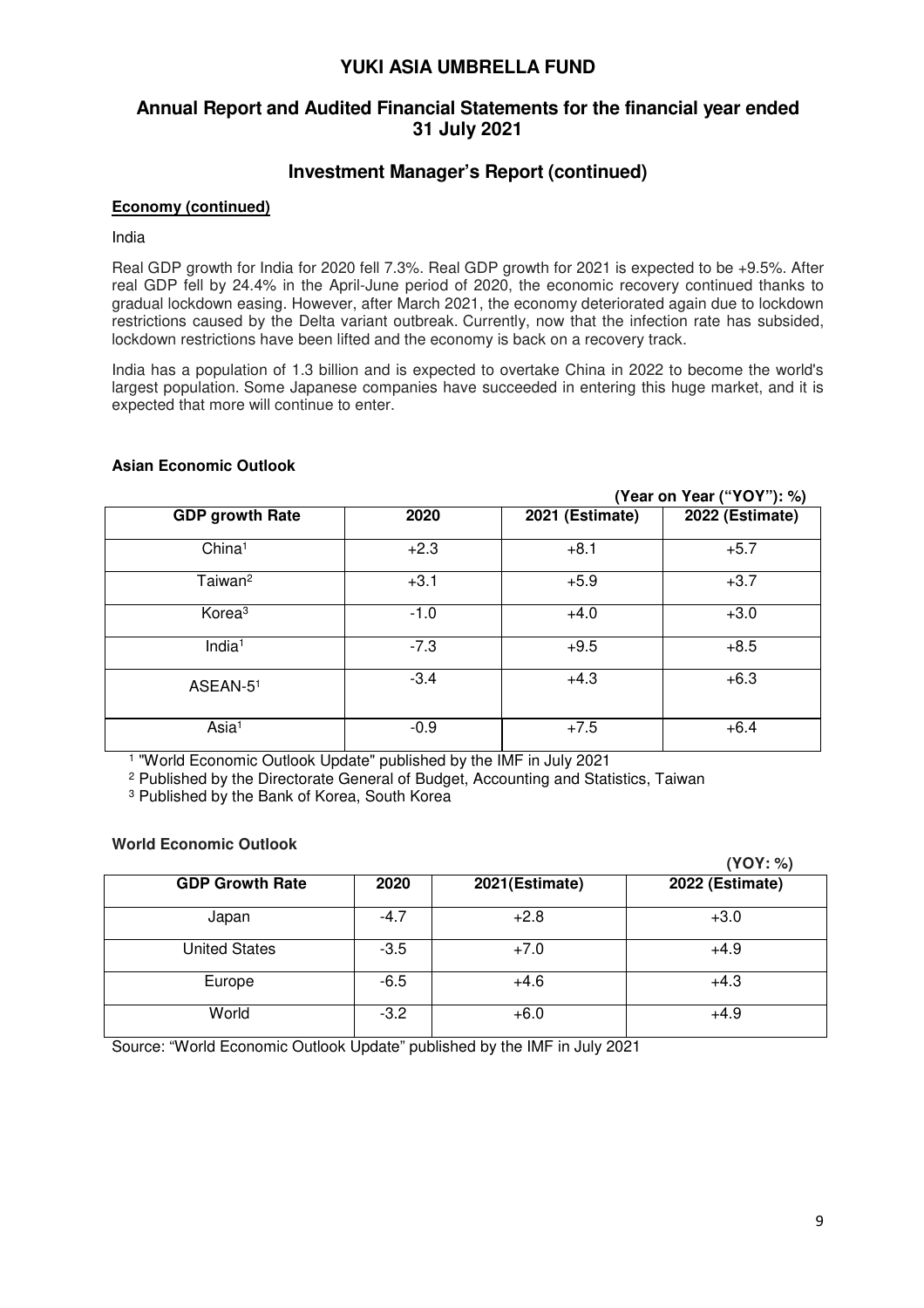# **Annual Report and Audited Financial Statements for the financial year ended 31 July 2021**

# **Investment Manager's Report (continued)**

## **Economy (continued)**

## **Asian Consumer Price Index ("CPI") Outlook**

|            |        | (YOY: %) |
|------------|--------|----------|
| <b>CPI</b> | 2020   | 2021     |
| China      | $+2.4$ | $+1.2$   |
| Taiwan     | $-0.2$ | $+0.9$   |
| Korea      | $+0.5$ | $+1.4$   |
| India      | $+6.2$ | $+4.9$   |
| ASEAN-5    | $+2.3$ | $+2.7$   |

Source: "World Economic Outlook" published by the IMF in April 2021

#### **Global CPI Outlook**

|                      |        | (YOY: %) |
|----------------------|--------|----------|
| <b>CPI</b>           | 2020   | 2021     |
| Japan                | 0.0    | $+0.1$   |
| <b>United States</b> | $+1.2$ | $+2.3$   |
| Europe               | $+1.4$ | $+1.2$   |

Source: "World Economic Outlook" published by the IMF in April 2021

#### **Stock Market**

From August 2020 through July 2021, the TOPIX rose 27.1%, and the Nikkei rose by 25.7%. For smalland mid-cap stocks, the Nikkei JASDAQ rose 17.5% and TSE II Index was up 23.3%. The domestic market rose from August 2020 through March 2021 together with offshore equity markets.

The Japanese stock market rose as did the U.S. stock market due to expectations for progress in vaccine development and the normalisation of economic activity. Domestic earnings for the April-June quarter fell sharply due to restrictions on economic activities because of the spread of Covid-19, but moderation of the rate of decline for the July-September quarter was positively viewed by the market. Expectations for additional stimulus measures in the U.S. also contributed to the market's rise.

Overseas, Mr. Biden, a member of the Democrat Party, won the U.S. presidential election by receiving a majority of electoral votes. Japanese and offshore stock markets rose as uncertainty about the U.S. political situation receded. Vaccination began in Europe and the U.S. in December 2020, and the increase in Covid-19 infections peaked, which was also good news. In February 2021, U.S. long-term interest rates rose sharply causing stock prices to correct, but the following month calm returned to the market.

From April through July, Japanese stock prices firmed. The commencement of vaccination for medical workers and the elderly, domestic economic recovery, and a pause in the rise of long-term U.S interest rates contributed to the firming of stock prices. There was concern that domestic economic activity would worsen due to the third emergency declaration in March and the fourth declaration in July causing the stock market to react.

**(YOY: %)**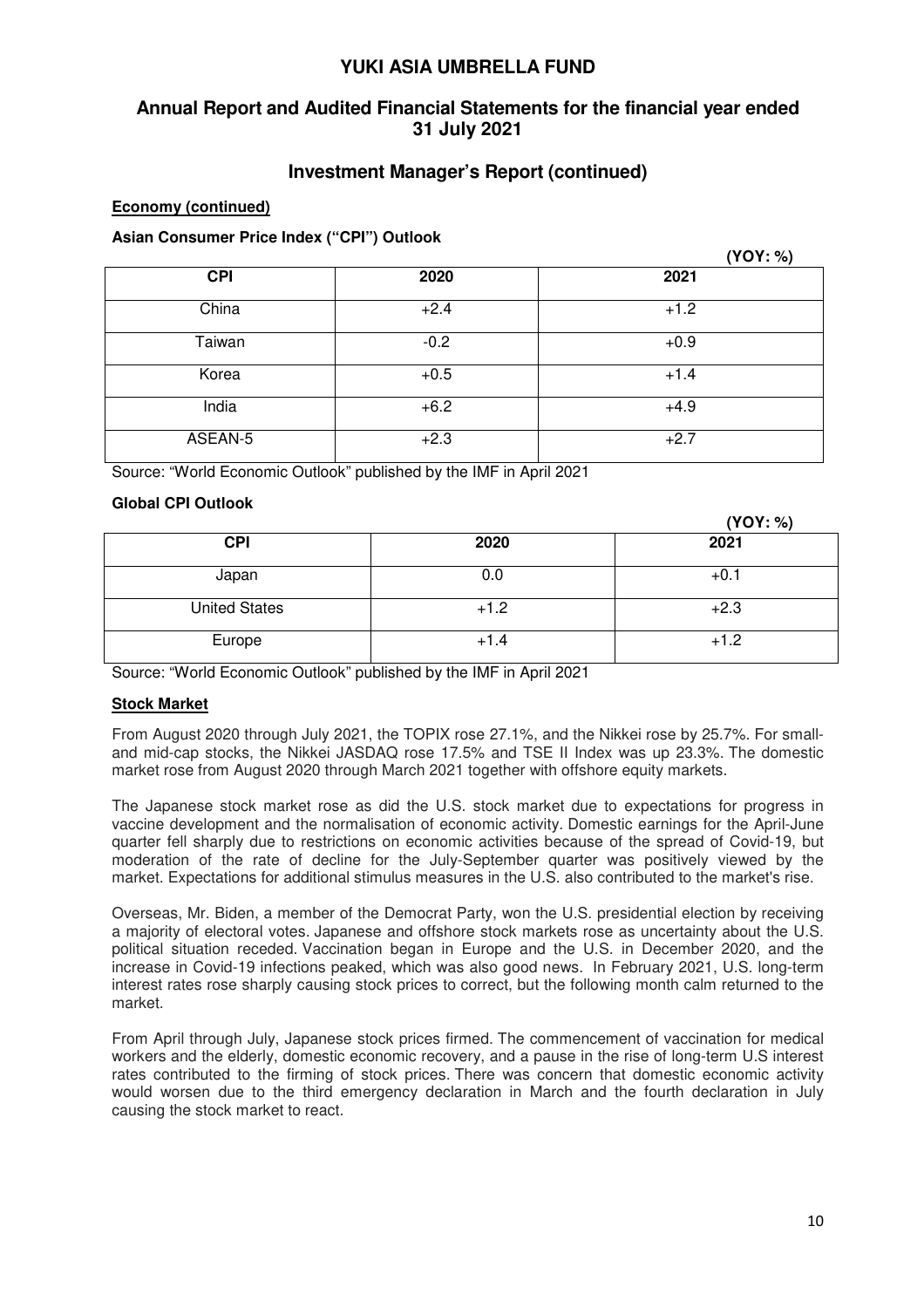# **Annual Report and Audited Financial Statements for the financial year ended 31 July 2021**

# **Investment Manager's Report (continued)**

## **Stock Market (continued)**

With poor earnings for Japanese companies for the prior fiscal year, the outlook for a significant jump in earnings for the current fiscal year was confirmed and it was felt that the impact of the new spread of Covid-19 would be limited.

The TOPIX closed on 31 July 2021 at 1,901.08. By industry, shipping, steel and rubber products rose sharply and pharmaceuticals fell.

#### **Yuki Japan Rebounding Growth Fund (the "Fund")**

#### **Investment Performance**

The Fund targets growth companies from among all listed companies that build on consumption by "Baby Boomer Juniors". In the context of its portfolio management, the Fund uses an aggressive bottom-up approach toward investment based on individual company research. In specific terms, the Fund undertook the following disciplined process:

- 1) Estimation of earnings per share ("EPS") for the next three years based on company interviews and analysis,
- 2) Valuations of share price, and
- 3) Investment in companies with strong potential for mid-to-long-term capital appreciation.

|                       | Yuki Japan<br><b>Rebounding Growth</b><br><b>Fund</b> | <b>TOPIX</b> | <b>Difference</b> |
|-----------------------|-------------------------------------------------------|--------------|-------------------|
| July 2020 - July 2021 | 28.1%                                                 | 27.1%        | 1.0%              |

Our outlook as of 31 August for the 3,495 companies that actually announced their forecasts for the year is net sales up 5.6% over the previous period, ordinary income up 27.4% over the previous period, net income up 39.7% over the previous period, and dividends up 5.1% over the previous period.

Compared to fiscal year 2019 results, net sales are down -9.1%, ordinary income down -29.6%, net income down -28.7%, and dividend down -9.9%.

The companies included in the Fund (excluding research companies) have a change rate of sales of +13.8%, ordinary income +31.3%, net income +35.3%, dividend +11.9%. Regarding profitability, the ordinary income ratio is 9.8% and the net profit ratio is 7.1%, both of which are higher than TOPIX. Additionally, the payout ratio of portfolio companies is 28.3%.

The core of the portfolio consists of the following types of companies:

 $\Omega$  Companies that have established business models that will enable them to achieve a high level of earnings growth over the medium to long term;

② Companies with sustainable earnings growth over the medium to long term that contribute to the actualisation of IoT and 5G hardware and software areas, which are part of the fourth industrial revolution;

③ Companies that contribute to customer productivity improvement by providing services using IoT and 5G;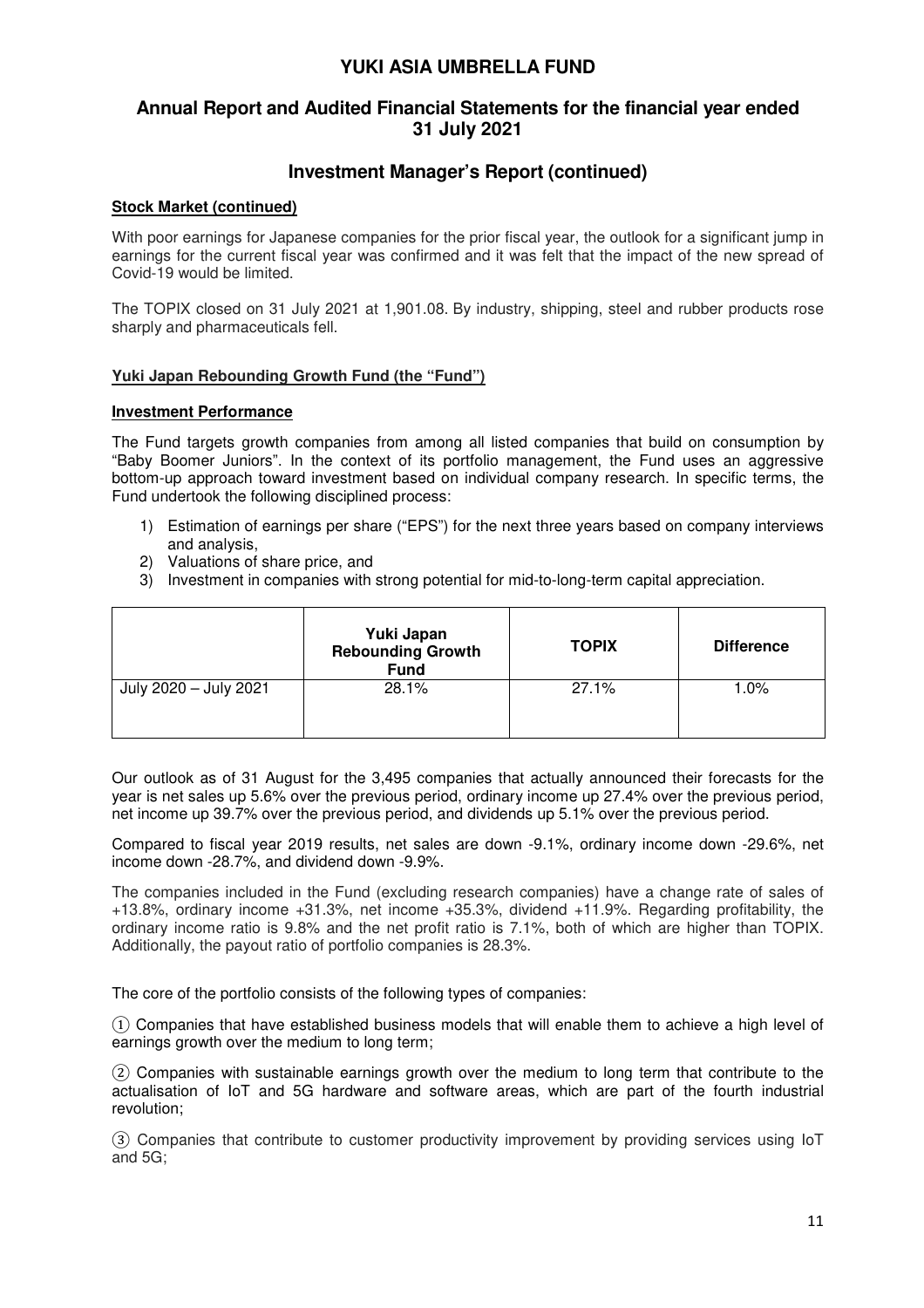# **Annual Report and Audited Financial Statements for the financial year ended 31 July 2021**

## **Investment Manager's Report (continued)**

#### **Yuki Japan Rebounding Growth Fund (the "Fund") (continued)**

#### **Investment Performance (continued)**

 $\overline{4}$ ) Companies that use environmental regulation and energy saving problem solving as opportunities for growth through research and development; and

⑤ Companies with EPS growth and low stock price volatility.

Through analysis of 3-year estimates and due diligence, the following companies contributed to the Fund's performance.

Capcom Co Ltd (9697**)** is a home gaming software company with a domestic and worldwide reputation as an influencer. Capcom has garnered the support of fans not only in Asia but throughout the world. This is due to the global view of software and the continued success of the business model of selling software to PCs around the world even in countries where dedicated hardware equipment is not widespread. The keys to their business model are: (1) reduced distribution costs, (2) success in preventing price collapse in the used market, thereby acquiring pricing power, and (3) limiting sales destinations for console machines of the three major companies to 70 countries. With this success, more than two years have passed since development and costs have been fully depreciated, so the company is able to achieve nearly full profitability from the download sales of its titles. The company plans to continue to release new titles for its main products this year, and we can expect +10% EPS growth yearly due to continued growth in sales and profits from existing software without relying on new games.

Nextage (3186) sells used cars nationwide. In an industry that mostly consists of small and mediumsized operations, Nextage has differentiated itself with large stores, especially in the suburbs that have an extensive line-up, offering service plans usually reserved for new cars, which are highly valued. The company has also succeeded in systematising pricing of the used cars it purchases, enabling continuous sales at reasonable prices and improving the gross profit margin. Additionally, it has succeeded in shifting to products in the price range that customers can easily buy during Covid-19, leading to increased unit sales. As Nextage continues its management policy of emphasising profitability, we will continue to hold the position as we expect EPS growth over the medium to long term thanks to increased sales from its opening of nearly 10 stores per year and its stable recurring revenue business.

As the largest Japanese consulting company, Baycurrent Consulting (6532) continues to increase contracts from customers. It has a favourable reputation not only as the first Japanese consulting company but, unlike foreign-affiliated competitors, for its familiarity with Japanese business customs, Japanese business system, Japanese culture, and good cost performance. Even during the pandemic, the company was successful in suppressing turnover rates while actively pursuing human resource functions and we can expect an increase in sales due to the increased personnel numbers. We will continue to hold our position as we can expect an increase in EPS of nearly 20% in the future due to the price increase with increased consultant experience and the high repeat customer rate.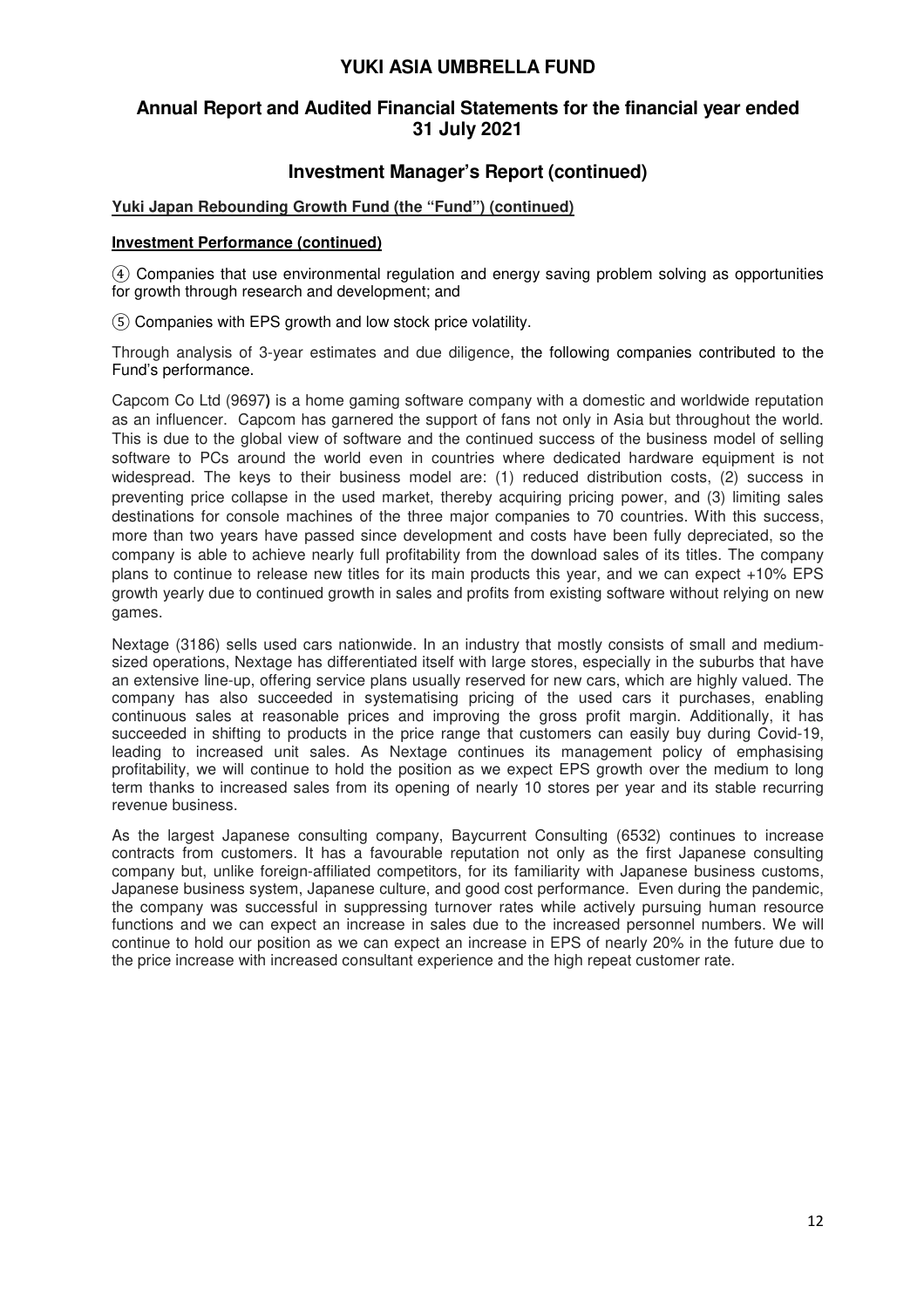## **Annual Report and Audited Financial Statements for the financial year ended 31 July 2021**

## **Investment Manager's Report (continued)**

## **Future Strategy**

The market is fundamentals-driven, with investment capital flowing to many companies that revised upward their full-year forecast following strong earnings in in the April-June quarter of 2021. Although there was a temporary profit-taking phase of high-performing stocks triggered by the announcement from auto makers of a reduction in production due to the semiconductor shortage, the market regained its composure toward the end of the period. Companies with unique business models and high market share are expected to continue to achieve EPS growth beyond the next fiscal year, and we anticipate that the performance of growth companies will continue to draw attention even post-Covid-19.

Our investment policy is to focus on fundamentals, building a portfolio focused on companies undergoing a high rate of change with a superior market advantage. We will adjust our position weightings based on target prices using our 3-year earnings estimates, and thoroughly analyse and evaluate company earnings to focus our investments on companies that we expect will improve profits over the medium to long term and have high EPS growth momentum based on unit sales growth.

**Yuki Management & Research Co., Limited Investment Manager** 

**September 2021**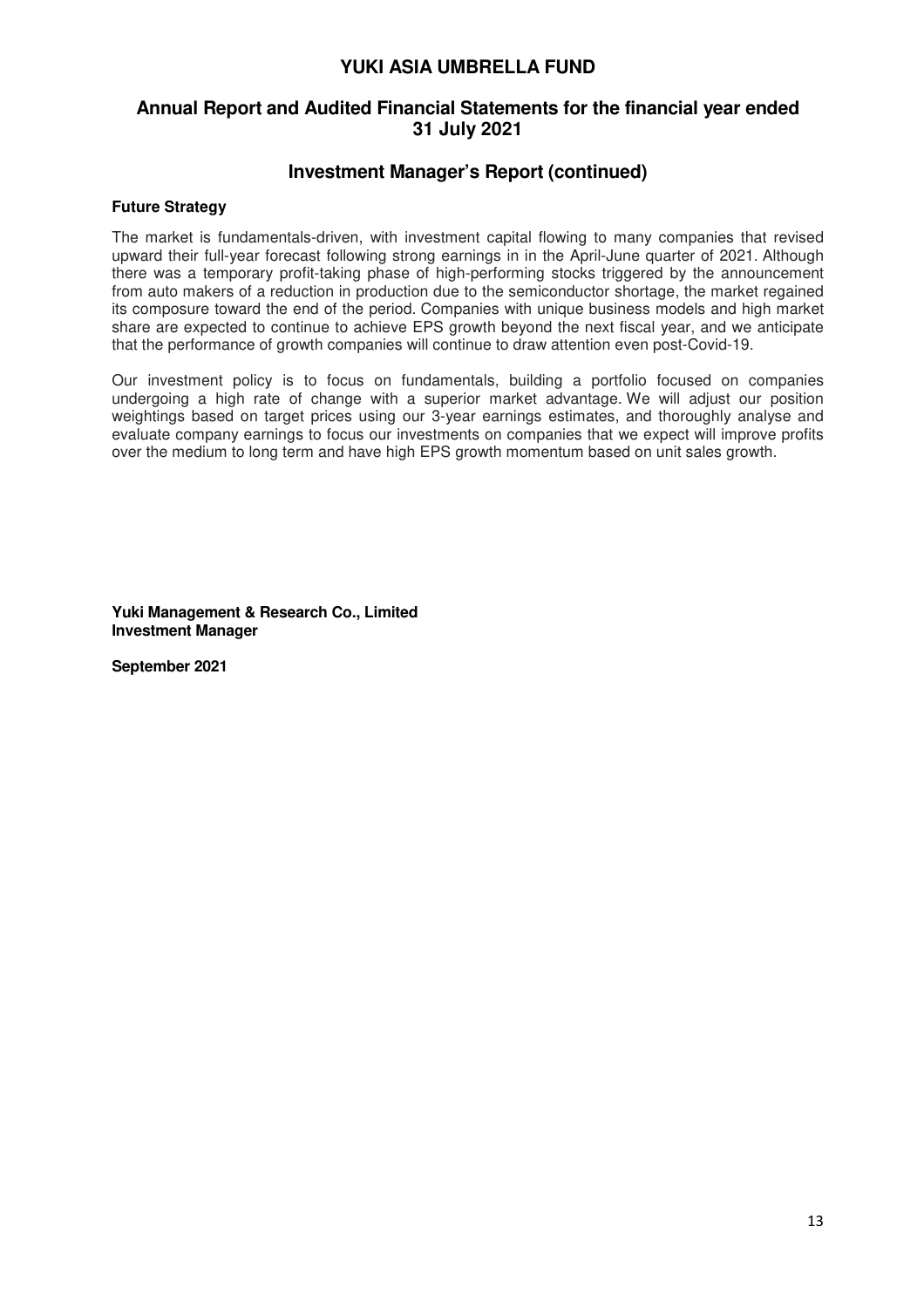# **REPORT FROM THE DEPOSITARY TO THE UNITHOLDERS**

For the period from 1 August 2020 to 31 July 2021 (the "**Period**")

The Bank of New York Mellon SA/NV, Dublin Branch (the **"Depositary", "us", "we",** or **"our")**, has enquired into the conduct of Carne Global Fund Managers (Ireland) Limited (the "Manager") in respect of Yuki Asia Umbrella Fund (the "Trust") for the Period, in our capacity as Depositary to the Trust.

This report including the opinion has been prepared for and solely for the Unitholders in the Trust, in accordance with Regulation 34 of the Europeans Communities (Undertakings for Collective Investment in Transferable Securities) Regulation 2011 (S.I. No 352 of 2011), as amended (the "Regulations") and for no other purpose. We do not, in giving this opinion, accept or assume responsibility for any other purpose or to any other person to whom this report is shown.

#### **Responsibilities of the Depositary**

Our duties and responsibilities are outlined in Regulation 34 of the Regulations. One of those duties is to enquire into the conduct of the Manager in the management of the Trust in each annual accounting period and report thereon to the unitholders.

Our report must state whether, in our opinion, the Management has managed the Trust in that period in accordance with the provisions of the Trust's Trust Deed and the Regulations. It is the overall responsibility of the Manager to comply with these provisions. If the management of the Trust has not done so, we as Depositary must state in what respects it has not done so and the steps which we have taken in respect thereof.

#### **Basis of Depositary Opinion**

The Depositary conducts such reviews as it, in its reasonable opinion, considers necessary in order to comply with its duties as outlined in Regulation 34 of the Regulations and to ensure that, in all material respects, the management has managed the Trust (i) in accordance with the limitations imposed on its investment and borrowing powers of the Manager and Depositary by the Trust Deed and the appropriate regulations and (ii) otherwise in accordance with the provisions of the Trust Deed and the appropriate regulations.

#### **Opinion**

In our opinion, the management has managed the Trust during the Period, in all material respects:

- a) in accordance with the limitations imposed on the investment and borrowing powers of the Manager and the Depositary by the Trust Deed and the Regulations; and
- b) otherwise in accordance with the provisions of the Trust Deed and by the Regulations.

**For and on Behalf of The Bank of New York Mellon SA/NV, Dublin Branch**  Riverside Two, Sir John Rogerson's Quay, Grand Canal Dock, Dublin 2 **Date: 23 November 2021**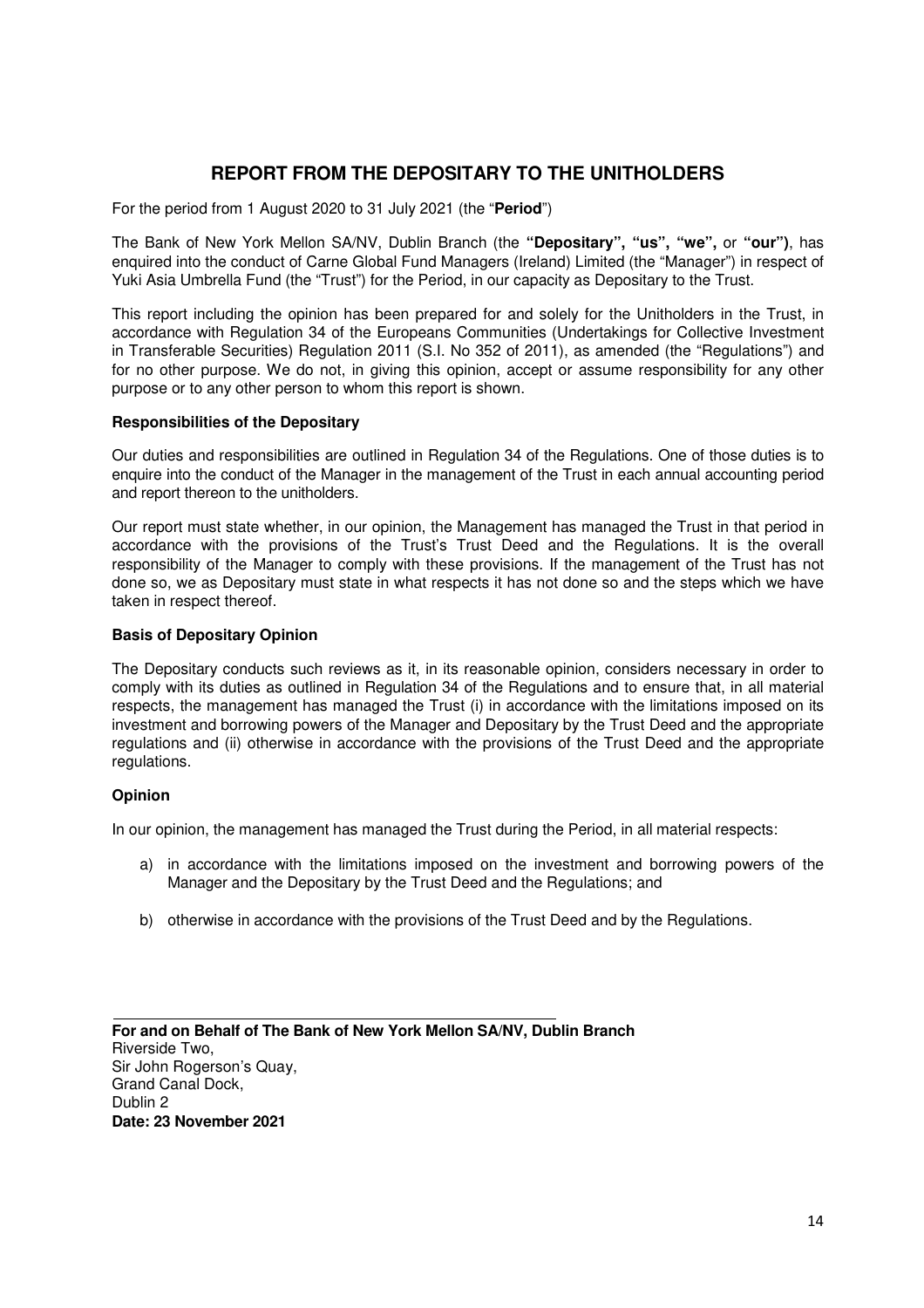## **Annual Report and Audited Financial Statements for the financial year ended 31 July 2021**

## **Statement of Responsibilities of the Manager**

The Manager is responsible for preparing the Annual Report and Audited Financial Statements in accordance with International Financial Reporting Standards as adopted by the European Union ("IFRS"), Irish Statute comprising the Unit Trusts Act, 1990, the European Communities (Undertakings for Collective Investment in Transferable Securities) Regulations 2011 (as amended) (the "UCITS Regulations") and the Central Bank (Supervision and Enforcement) Act 2013 (section 48 (1)) (Undertakings for Collective Investment in Transferable Securities) Regulations 2019 (the "Central Bank UCITS Regulations"). In preparing these financial statements, the Manager is required to:

- select suitable accounting policies and then apply them consistently:
- make judgements and estimates that are prudent and reasonable;
- state whether the financial statements have been prepared in accordance with the applicable accounting standards, identify those standards, and note the effect and reasons for any material departure from those standards; and
- prepare the financial statements on the going concern basis unless it is inappropriate to presume that the Fund will continue in operation.

The Manager is responsible for keeping adequate accounting records, which disclose with reasonable accuracy at any time the financial position of the Fund and to enable it to ensure that the financial statements are prepared in accordance with IFRS and comply with the provisions of the Trust Deed, the Unit Trusts Act, 1990, the UCITS Regulations and the Central Bank UCITS Regulations.

The Manager is also responsible with respect to its duties under the Unit Trusts Act, 1990 and the UCITS Regulations, to take reasonable steps for the prevention and detection of fraud and other irregularities.

#### Connected persons transactions

Regulation 43(1) of the Central Bank UCITS Regulations "Restrictions of transactions with connected persons" states that "A responsible person shall ensure that any transaction between a UCITS and a connected person is conducted a) at arm's length; and b) in the best interest of the unitholders of the UCITS".

As required under the Central Bank UCITS Regulation 81(4), the Board of Directors of the Manager, as responsible persons are satisfied that there are arrangements in place, evidenced by written procedures, to ensure that obligations set out in Regulation 43(1) are applied to all transactions with a connected person; and all transactions with a connected person that were entered into during the financial year to which the report relates, complied with the obligations that are prescribed by Regulation 43(1).

**Carne Global Fund Managers (Ireland) Limited** 

**Date: 23 November 2021**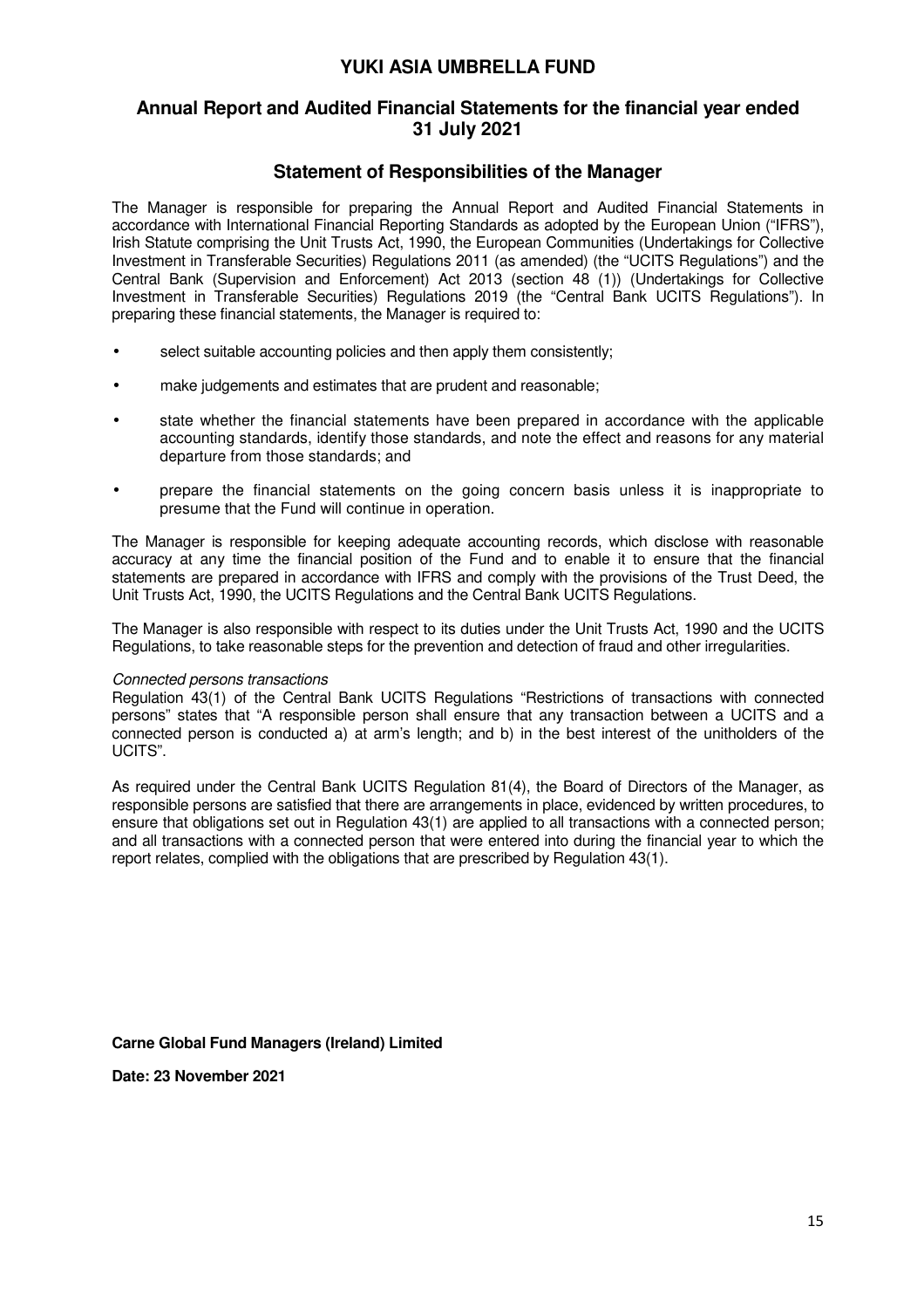#### **Independent auditor's report to the unitholders of Yuki Asia Umbrella Fund**

#### **Report on the audit of the financial statements**

#### **Opinion on the financial statements of Yuki Asia Umbrella Fund (the 'Fund')**

In our opinion the Fund's financial statements:

- give a true and fair view of the assets, liabilities and financial position of the Fund as at 31 July 2021 and of the results for the financial year then ended; and
- have been properly prepared in accordance with the relevant financial reporting framework, and, in particular, with the requirements of the Unit Trust Act 1990.

The financial statements we have audited comprise:

- the Statement of Comprehensive Income;
- the Statement of Financial Position;
- the Statement of Changes in Net Assets attributable to Holders of Redeemable Participating
- Units
- the Statement of Cash Flows; and
- the related notes 1 to 20, including a summary of significant accounting policies as set out in note 1.

The relevant financial reporting framework that has been applied in their preparation is International Financial Reporting Standards (IFRS) as adopted by the European Union ("the relevant financial reporting framework").

The applicable regulations that have been applied in their preparation is the European Communities (Undertakings for Collective Investment in Transferable Securities) Regulations, 2011 and Central Bank (Supervision and Enforcement) Act 2013 (Section 48(1)) (Undertakings for Collective Investment in Transferable Securities) Regulations, 2019 ("the applicable Regulations").

#### **Basis for opinion**

We conducted our audit in accordance with International Standards on Auditing (Ireland) (ISAs (Ireland)) and applicable law. Our responsibilities under those standards are described below in the "*Auditor's responsibilities for the audit of the financial statements*" section of our report.

We are independent of the Fund in accordance with the ethical requirements that are relevant to our audit of the financial statements in Ireland, including the Ethical Standard issued by the Irish Auditing and Accounting Supervisory Authority (IAASA), as applied to public interest entities, and we have fulfilled our other ethical responsibilities in accordance with these requirements. We believe that the audit evidence we have obtained is sufficient and appropriate to provide a basis for our opinion.

#### **Summary of our audit approach**

| <b>Key audit matters</b> | The key audit matters that we identified in the current year were:<br>Valuation of investments<br>Existence of investments                                                                                                                                                                                                                          |
|--------------------------|-----------------------------------------------------------------------------------------------------------------------------------------------------------------------------------------------------------------------------------------------------------------------------------------------------------------------------------------------------|
| <b>Materiality</b>       | The materiality that we used in the current year was 1% of Average Net<br>Assets of the Sub-Fund of the Fund.                                                                                                                                                                                                                                       |
| <b>Scoping</b>           | Our audit is a risk based approach taking into account the structure of the<br>Fund, types of investments, the involvement of the third parties service<br>providers, the accounting processes and controls in place and the industry in<br>which the Fund operates.<br>The Fund is established as an open ended umbrella Unit Trust under the Unit |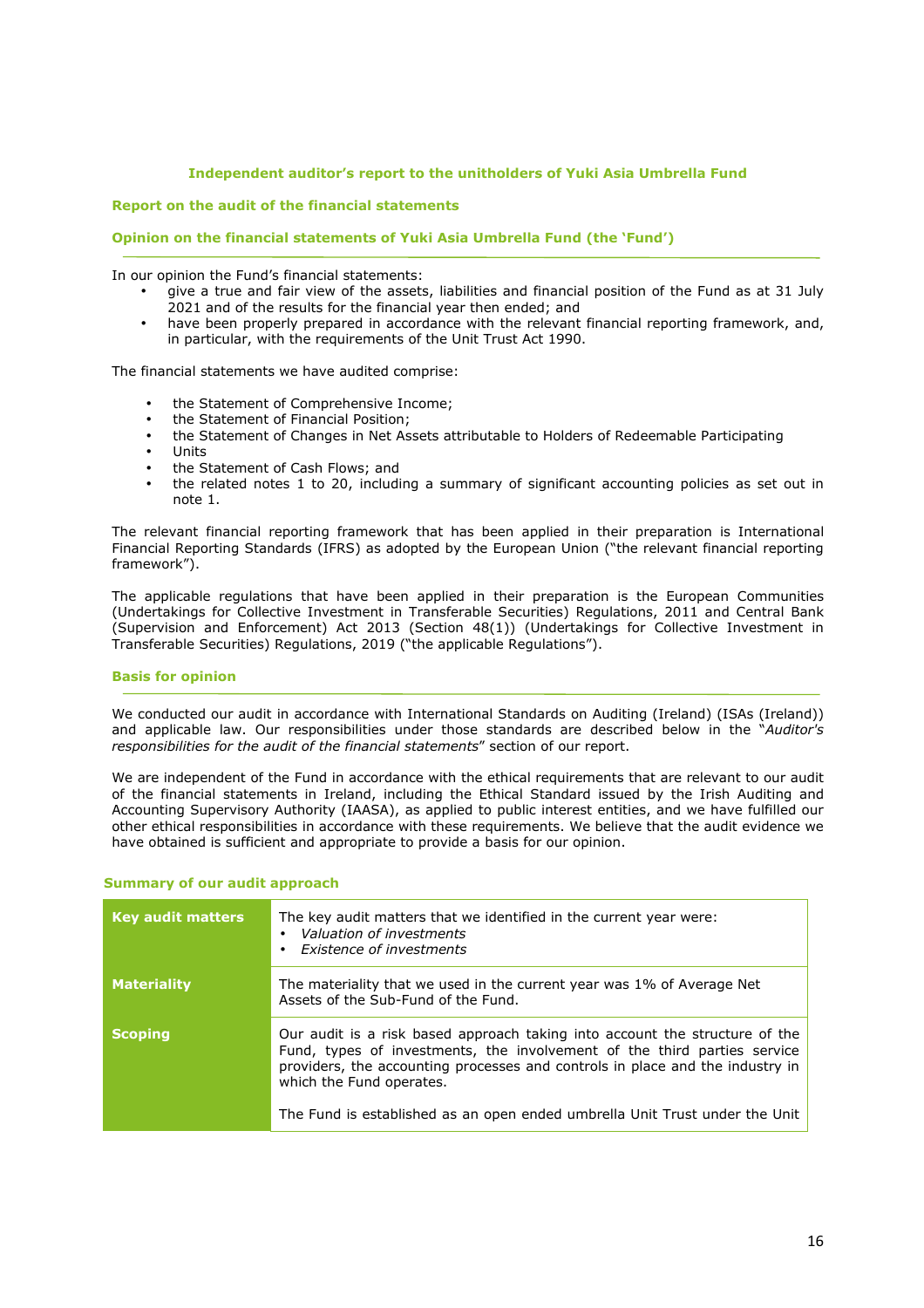|                                               | Trusts Act 1990. We have conducted our audit based on the books and<br>records maintained by the administrator BNY Mellon Fund Services (Ireland)<br>Limited, Guild House, Guild Street, IFSC, Dublin 1, Ireland. |
|-----------------------------------------------|-------------------------------------------------------------------------------------------------------------------------------------------------------------------------------------------------------------------|
| <b>Significant changes</b><br>in our approach | This is our first year audit of the Fund.                                                                                                                                                                         |

#### **Conclusions relating to going concern**

In auditing the financial statements, we have concluded that the Manager's use of the going concern basis of accounting in the preparation of the financial statements is appropriate.

Based on the work we have performed, we have not identified any material uncertainties relating to events or conditions that, individually or collectively , may cast significant doubt on the Fund's ability to continue as a going concern for a period of at least twelve months from when the financial statements are authorised for issue.

Our responsibilities and the responsibilities of the Manager with respect to going concern are described in the relevant sections of this report

#### **Key Audit Matters**

Key audit matters are those matters that, in our professional judgement, were of most significance in our audit of the financial statements of the current financial year and include the most significant assessed risks of material misstatement (whether or not due to fraud) we identified, including those which had the greatest effect on: the overall audit strategy, the allocation of resources in the audit; and directing the efforts of the engagement team. These matters were addressed in the context of our audit of the financial statements as a whole, and in forming our opinion thereon, and we do not provide a separate opinion on these matters.

|                                                                             | Valuation of Financial Assets and Liabilities at Fair Value Through Profit or Loss                                                                                                                                                                                                                                                                                                                                                                                                                                                                                                                                                                                                                                      |
|-----------------------------------------------------------------------------|-------------------------------------------------------------------------------------------------------------------------------------------------------------------------------------------------------------------------------------------------------------------------------------------------------------------------------------------------------------------------------------------------------------------------------------------------------------------------------------------------------------------------------------------------------------------------------------------------------------------------------------------------------------------------------------------------------------------------|
| <b>Key audit</b><br>matter<br>description                                   | The valuation of Level 1 investments is considered a key audit matter as the<br>investments represent a significant balance on the Statement of Financial Position.<br>This is also the main driver of the Fund's performance and has been identified as the<br>most significant risk of material misstatement.                                                                                                                                                                                                                                                                                                                                                                                                         |
| How the<br>scope of our<br>audit<br>responded to<br>the key audit<br>matter | We have performed the following audit procedures to address the risk:<br>We obtained an understanding and assessed the design of the key controls<br>that have been implemented over the valuation process for Level 1<br>investments.<br>We obtained Bank of New York Mellon's service auditors' SOC 1 report and<br>$\bullet$<br>identified the key controls in place over the valuation process and reviewed<br>those key controls for any exceptions.<br>We considered if the Fund's valuation policy for investments is in line with<br>$\bullet$<br><b>IFRS 13.</b><br>We agreed the prices of Level 1 investments in the investment portfolio at<br>year-end to prices published by independent pricing sources. |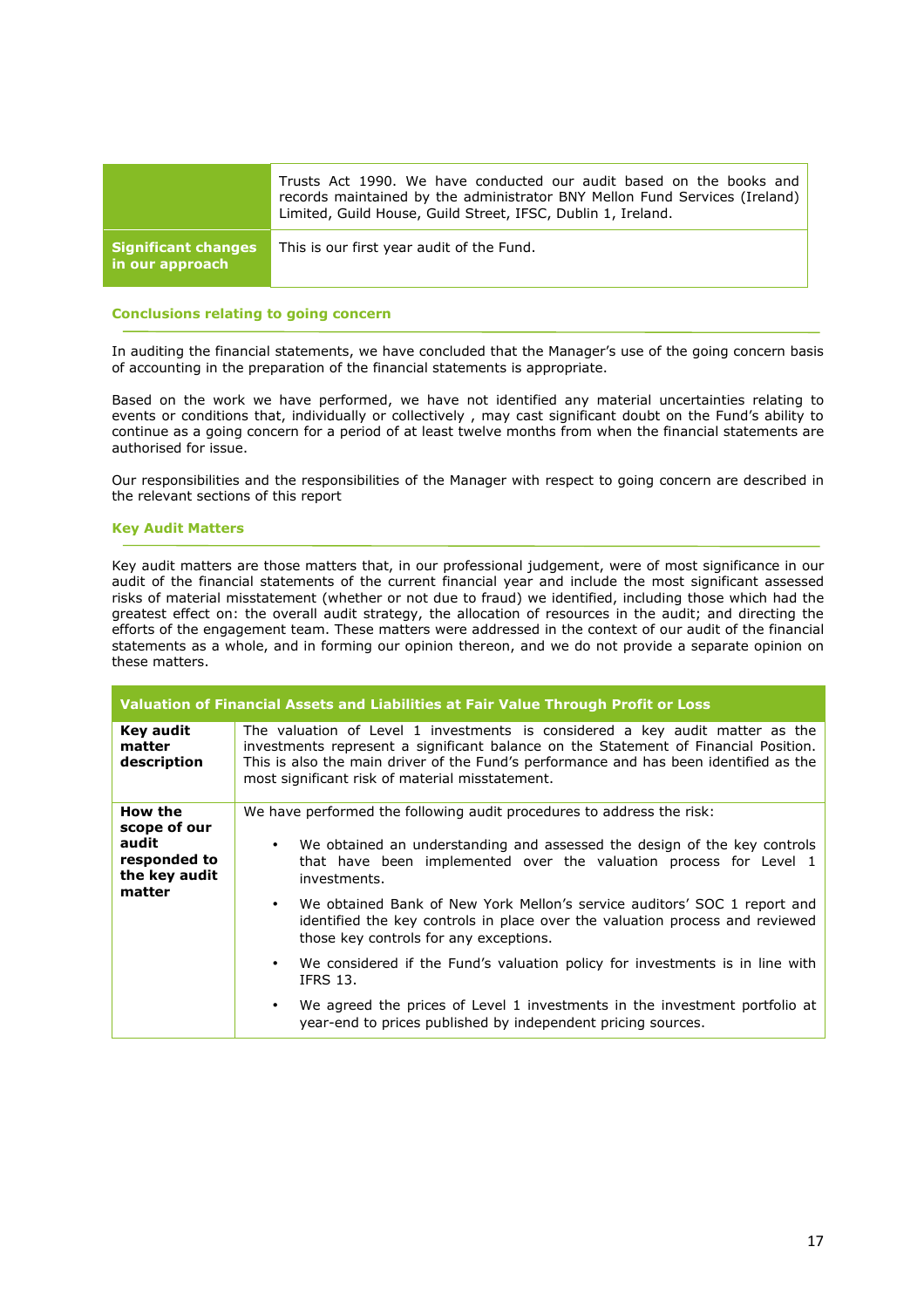|                                                                             | Existence of Financial Assets and Liabilities at Fair Value Through Profit or Loss                                                                                                                                                                                                                                                                                                                                                                                                                                                                                                       |
|-----------------------------------------------------------------------------|------------------------------------------------------------------------------------------------------------------------------------------------------------------------------------------------------------------------------------------------------------------------------------------------------------------------------------------------------------------------------------------------------------------------------------------------------------------------------------------------------------------------------------------------------------------------------------------|
| Key audit<br>matter<br>description                                          | The investment portfolio at the year-end comprised listed equity. The existence of<br>investments is considered a key audit matter as the investments represent a<br>significant balance on the Statement of Financial Position. This is also the main driver<br>of the Fund's performance and has been identified as a higher risk of material<br>misstatement.<br>The existence of and good title to the Fund's investments is crucial to ensuring the<br>financial statements are free from material misstatement. There is a risk that the<br>investments may not exist at year end. |
| How the<br>scope of our<br>audit<br>responded to<br>the key audit<br>matter | We have performed the following audit procedures to address the risk:<br>We obtained BNY Mellon service auditor's report SOC 1 Report and identified<br>the key controls in place over the valuation process and reviewed those key<br>controls for any exceptions.<br>We obtained independent confirmations from the depositary and other<br>counterparties at the financial year end and agreed the amounts held to the<br>investment portfolio.                                                                                                                                       |

Our audit procedures relating to these matters were designed in the context of our audit of the financial statements as a whole, and not to express an opinion on individual accounts or disclosures. Our opinion on the financial statements is not modified with respect to any of the risks described above, and we do not express an opinion on these individual matters.

#### **Our application of materiality**

We define materiality as the magnitude of misstatement that makes it probable that the economic decisions of a reasonably knowledgeable person, relying on the financial statements, would be changed or influenced. We use materiality both in planning the scope of our audit work and in evaluating the results of our work.

We determined materiality for the Fund to be 1% of average net assets for the Sub-Fund. We have considered the average net assets to be the critical component for determining materiality because the main objective of the Fund is to provide investors with a total return. We have considered quantitative and qualitative factors such as understanding the Fund and its environment, complexity of the Fund and the reliability of the control environment.

We agreed with the Manager that we would report any audit differences in excess of 5% of materiality, as well as differences below that threshold that, in our view, warranted reporting on qualitative grounds. We also report to the Manager on disclosure matters that we identified when assessing the overall presentation of the financial statements.

#### **An overview of the scope of our audit**

Our audit is a risk based approach taking into account the structure of the Fund, types of investments, the involvement of the third parties service providers, the accounting processes and controls in place and the industry in which the Fund operates. The Fund has been authorised in Ireland by the Central Bank of Ireland (the "Central Bank"), pursuant to and complying with the provisions of the Unit Trusts Act, 1990 and the European Communities (Undertakings for Collective Investment in Transferable Securities) Regulations 2011 (as amended) (the "UCITS Regulations") and the Central Bank (Supervision and Enforcement) Act 2013 (section 48 (1)) (Undertakings for Collective Investment in Transferable Securities) Regulations 2019 (the "Central Bank UCITS Regulations"). The Fund is organised as an umbrella fund with segregated liability between Sub Funds.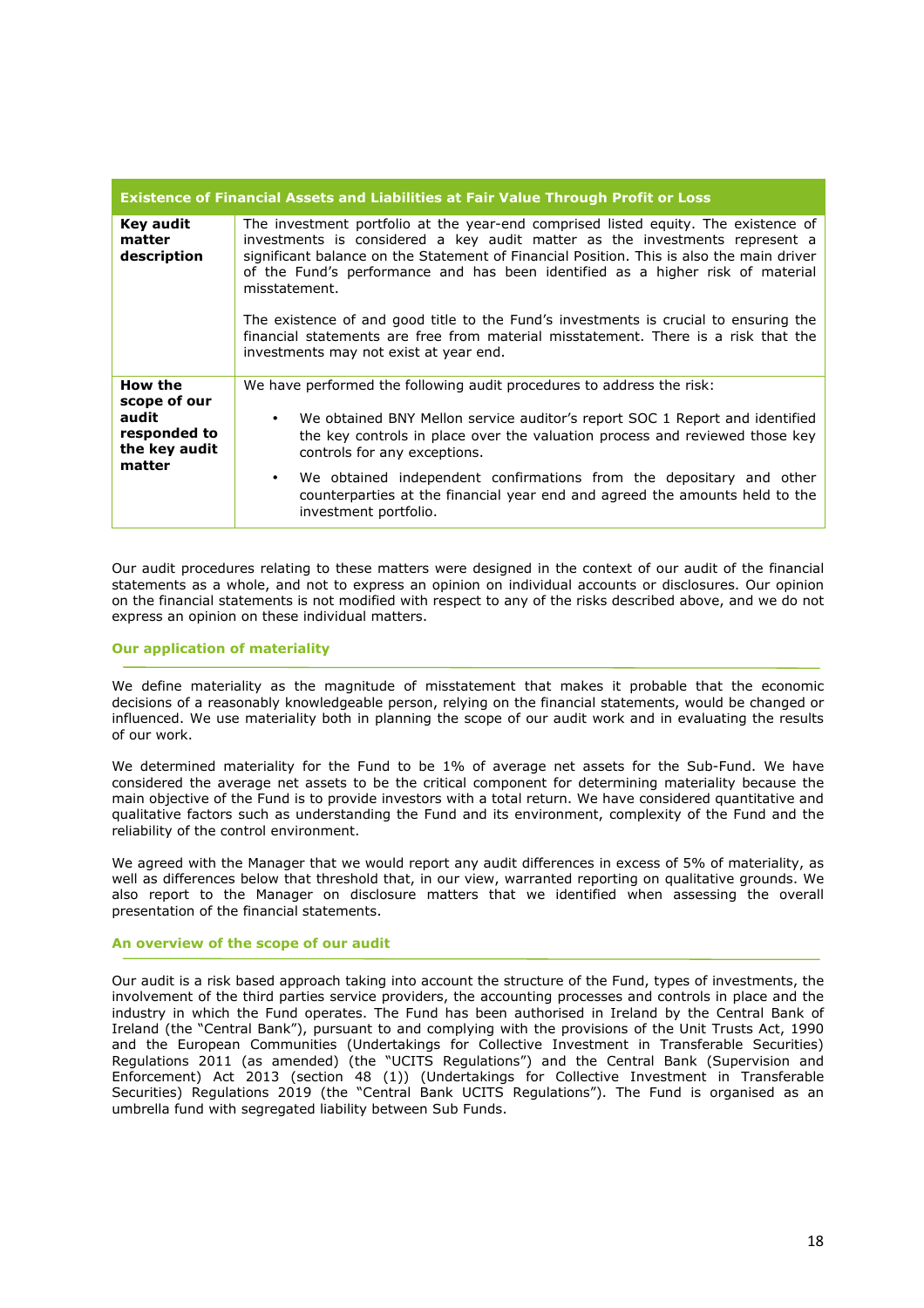We have conducted our audit based on the books and records maintained by the administrator BNY Mellon at One Dockland Central, Guild Street, IFSC, Dublin 1, Ireland.

#### **Other information**

The Manager is responsible for the other information. The other information comprises the information included in the Annual Report and Audited Financial Statements, other than the financial statements and our auditor's report thereon. Our opinion on the financial statements does not cover the other information and, except to the extent otherwise explicitly stated in our report, we do not express any form of assurance conclusion thereon.

In connection with our audit of the financial statements, our responsibility is to read the other information and, in doing so, consider whether the other information is materially inconsistent with the financial statements or our knowledge obtained in the audit or otherwise appears to be materially misstated. If we identify such material inconsistencies or apparent material misstatements, we are required to determine whether there is a material misstatement in the financial statements or a material misstatement of the other information. If, based on the work we have performed, we conclude that there is a material misstatement of this other information, we are required to report that fact.

We have nothing to report in this regard.

#### **Responsibilities of the Manager**

The Manager is responsible for the preparation of the financial statements and for being satisfied that they give a true and fair view and otherwise comply with the relevant financial reporting framework and for such internal control as the Manager determines is necessary to enable the preparation of financial statements that are free from material misstatement, whether due to fraud or error.

In preparing the financial statements, the Manager is responsible for assessing the Fund's ability to continue as a going concern, disclosing, as applicable, matters related to going concern and using the going concern basis of accounting unless the Manager either intends to liquidate the Fund or to cease operations, or have no realistic alternative but to do so.

#### **Auditor's responsibilities for the audit of the financial statements**

Our objectives are to obtain reasonable assurance about whether the financial statements as a whole are free from material misstatement, whether due to fraud or error, and to issue an auditor's report that includes our opinion. Reasonable assurance is a high level of assurance, but is not a guarantee that an audit conducted in accordance with ISAs (Ireland) will always detect a material misstatement when it exists. Misstatements can arise from fraud or error and are considered material if, individually or in the aggregate, they could reasonably be expected to influence the economic decisions of users taken on the basis of these financial statements.

As part of an audit in accordance with ISAs (Ireland), we exercise professional judgement and maintain professional scepticism throughout the audit. We also:

- Identify and assess the risks of material misstatement of the financial statements, whether due to fraud or error, design and perform audit procedures responsive to those risks, and obtain audit evidence that is sufficient and appropriate to provide a basis for our opinion. The risk of not detecting a material misstatement resulting from fraud is higher than for one resulting from error, as fraud may involve collusion, forgery, intentional omissions, misrepresentations, or the override of internal control.
- Obtain an understanding of internal control relevant to the audit in order to design audit procedures that are appropriate in the circumstances, but not for the purpose of expressing an opinion on the effectiveness of the Fund's internal control.
- Evaluate the appropriateness of accounting policies used and the reasonableness of accounting estimates and related disclosures made by the Manager.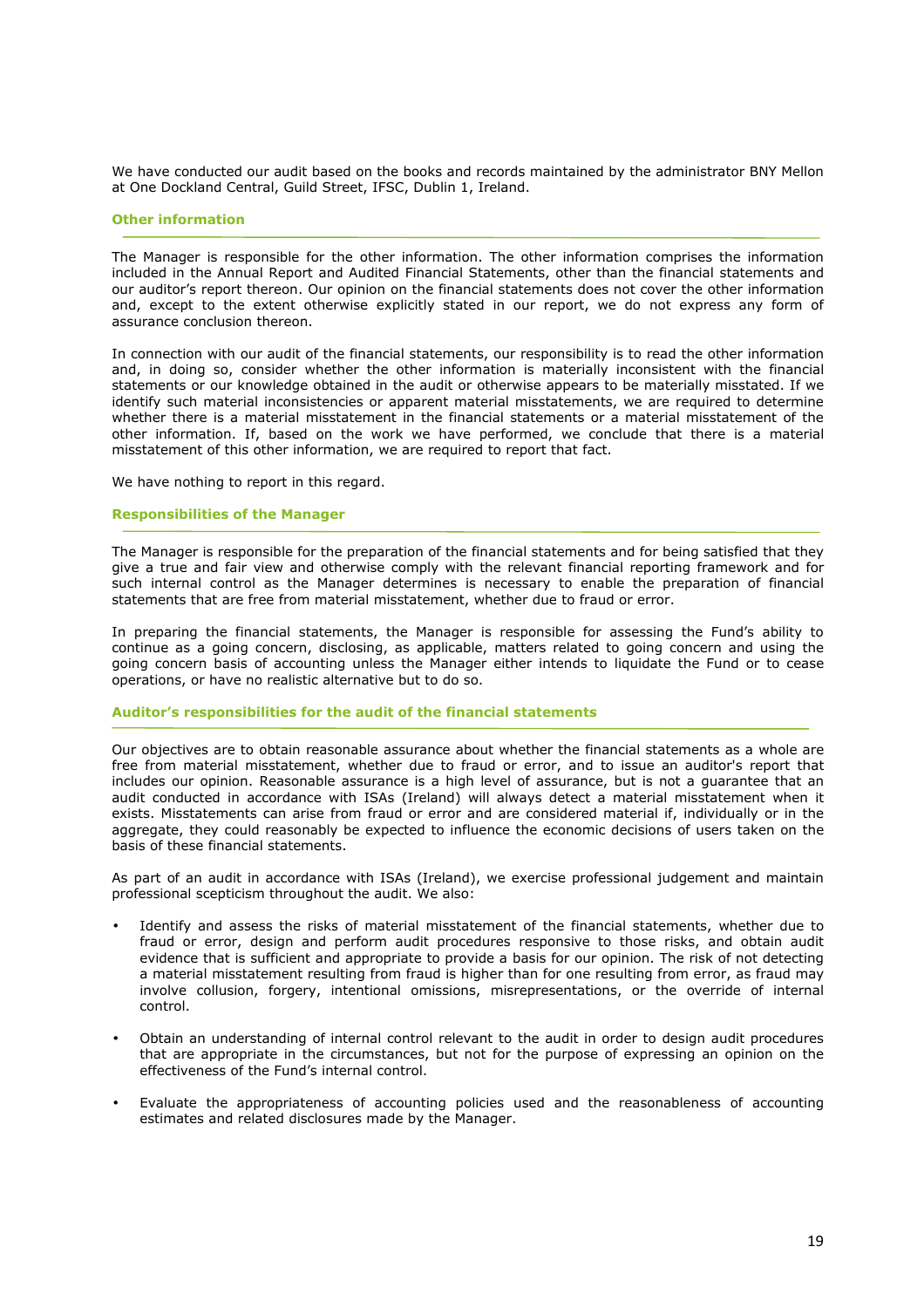- Conclude on the appropriateness of the Manager's use of the going concern basis of accounting and, based on the audit evidence obtained, whether a material uncertainty exists related to events or conditions that may cast significant doubt on the Fund's ability to continue as a going concern. If we conclude that a material uncertainty exists, we are required to draw attention in our auditor's report to the related disclosures in the financial statements or, if such disclosures are inadequate, to modify our opinion. Our conclusions are based on the audit evidence obtained up to the date of the auditor's report. However, future events or conditions may cause the entity (or where relevant, the group) to cease to continue as a going concern.
- Evaluate the overall presentation, structure and content of the financial statements, including the disclosures, and whether the financial statements represent the underlying transactions and events in a manner that achieves fair presentation.

We communicate with those charged with governance regarding, among other matters, the planned scope and timing of the audit and significant audit findings, including any significant deficiencies in internal control that the auditor identifies during the audit.

For listed entities and public interest entities, the auditor also provides those charged with governance with a statement that the auditor has complied with relevant ethical requirements regarding independence, including the Ethical Standard for Auditors (Ireland) 2016, and communicates with them all relationships and other matters that may reasonably be thought to bear on the auditor's independence, and where applicable, related safeguards.

Where the auditor is required to report on key audit matters, from the matters communicated with those charged with governance, the auditor determines those matters that were of most significance in the audit of the financial statements of the current period and are therefore the key audit matters. The auditor describes these matters in the auditor's report unless law or regulation precludes public disclosure about the matter or when, in extremely rare circumstances, the auditor determines that a matter should not be communicated in the auditor's report because the adverse consequences of doing so would reasonably be expected to outweigh the public interest benefits of such communication.

This report is made solely to the Fund's unitholders, as a body, in accordance with the Regulations and the provisions of the Trust Deed. Our audit work has been undertaken so that we might state to the Fund's unitholders those matters we are required to state to them in an auditor's report and for no other purpose. To the fullest extent permitted by law, we do not accept or assume responsibility to anyone other than the Fund and the Fund's unitholders as a body, for our audit work, for this report, or for the opinions we have formed.

#### **Report on other legal and regulatory requirements**

#### **Opinion on other matters prescribed by the applicable Regulations**

Based solely on the work undertaken in the course of the audit, we report that:

- We have obtained all the information and explanations which we consider necessary for the purposes of our audit.
- In our opinion the accounting records of the Fund were sufficient to permit the financial statements to be readily and properly audited.
- The financial statements are in agreement with the accounting records.

#### **Corporate Governance Statement**

We report, in relation to information given in the Corporate Governance Statement on pages 2 to 4 that:

In our opinion, based on the work undertaken during the course of the audit, the information given in the Corporate Governance Statement pursuant to subsections 2(c) of section 1373 of the Companies Act 2014 is consistent with the Fund's statutory financial statements in respect of the financial year concerned and such information has been prepared in accordance with the Companies Act 2014.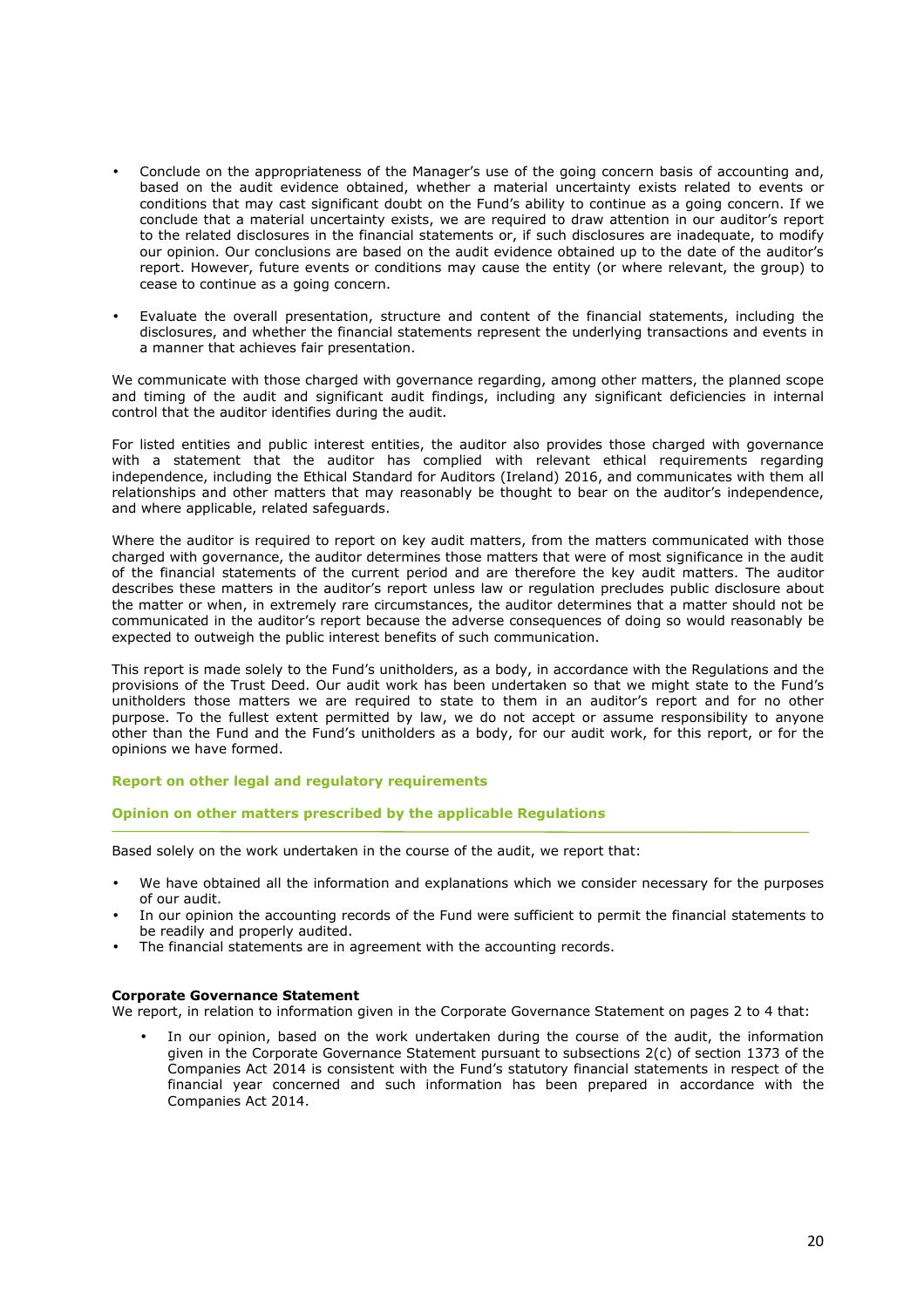Based on our knowledge and understanding of the Fund and its environment obtained in the course of the audit, we have not identified any material misstatements in this information.

- In our opinion, based on the work undertaken during the course of the audit, the Corporate Governance Statement contains the information required by Regulation 6(2) of the European Union (Disclosure of Non-Financial and Diversity Information by certain large undertakings and groups) Regulations 2017 (as amended); and
- In our opinion, based on the work undertaken during the course of the audit, the information required pursuant to section 1373(2)(a),(b),(e) and (f) of the Companies Act 2014 is contained in the Corporate Governance Statement.

#### **Matters on which we are required to report by exception**

Based on the knowledge and understanding of the Fund and its environment obtained in the course of the audit, we have not identified material misstatements in the directors' report.

We have nothing to report in respect of the provisions in the Companies Act 2014 which require us to report to you if, in our opinion, the disclosures of directors' remuneration and transactions specified by law are not made.

#### **Other matters which we are required to address**

We were appointed by the Manager on 10 February 2021 to audit the financial statements for the for the financial year end 31 July 2021 and subsequent financial periods. This is the firms first year auditing the fund.

The non-audit services prohibited by IAASA's Ethical Standard were not provided and we remained independent of the Fund in conducting the audit.

Our audit opinion is consistent with the additional report to the Manager we are required to provide in accordance with ISA (Ireland) 260.

Christian MacManus For and on behalf of Deloitte Ireland LLP Chartered Accountants and Statutory Audit Firm Deloitte & Touche House, Earlsfort Terrace, Dublin 2 23 November 2021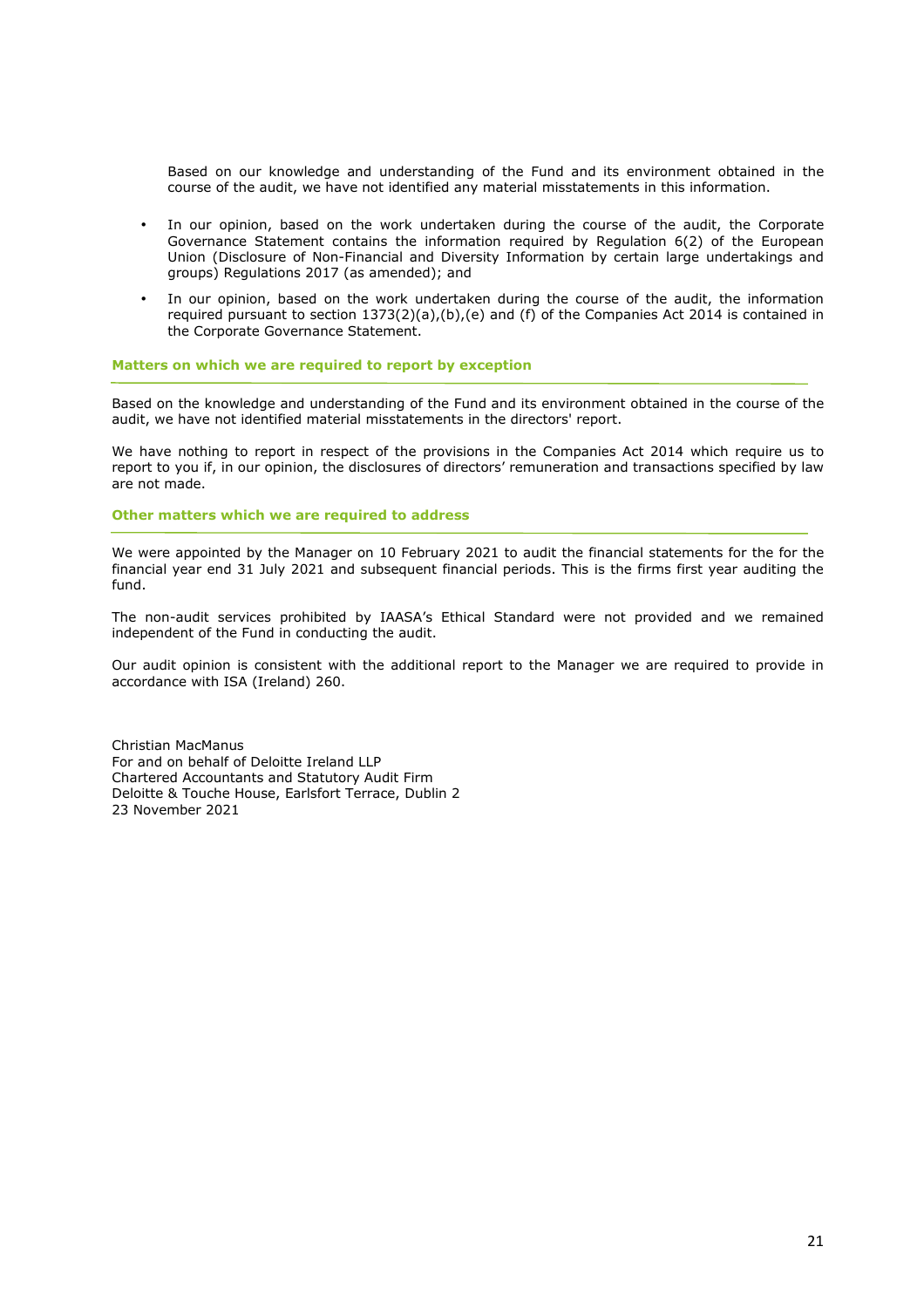# **Annual Report and Audited Financial Statements for the financial year ended 31 July 2021**

# **Yuki Japan Rebounding Growth Fund Schedule of Investments as at 31 July 2021**

| <b>Nominal Security Name</b>                            | <b>Fair Value</b><br><b>JP¥</b> | % Net<br><b>Assets</b> |
|---------------------------------------------------------|---------------------------------|------------------------|
| Transferable Securities - 97.09% (31 July 2020: 98.62%) |                                 |                        |
| Aerospace/Defense - 0.89% (31 July 2020: Nil)           |                                 |                        |
| 22,400 IHI Corp                                         | 56,358,400                      | 0.89                   |
| Auto Manufacturers - 6.55% (31 July 2020: Nil)          |                                 |                        |
| 136,200 Isuzu Motors Ltd                                | 197,490,000                     | 3.13                   |
| 22,000 Toyota Motor Corp                                | 215,710,000                     | 3.42                   |
| Auto Parts & Equipment - 9.21% (31 July 2020: Nil)      |                                 |                        |
| 53,000 Aisin Corp                                       | 233,995,000                     | 3.71                   |
| 29,500 Daido Kogyo Co Ltd                               | 32,243,500                      | 0.51                   |
| 42,100 Ichikoh Industries Ltd                           | 30,859,300                      | 0.49                   |
| 36,200 Mitsuba Corp                                     | 28,489,400                      | 0.45                   |
| 91,300 NGK Insulators Ltd                               | 159,044,600                     | 2.52                   |
| 25,400 Sanoh Industrial Co Ltd                          | 31,343,600                      | 0.49                   |
| 29,900 Toyota Boshoku Corp                              | 65,780,000                      | 1.04                   |
| Beverages - 0.50% (31 July 2020: Nil)                   |                                 |                        |
| 6,400 Asahi Group Holdings Ltd                          | 31,430,400                      | 0.50                   |
| Building Materials - 1.66% (31 July 2020: 3.07%)        |                                 |                        |
| 3,100 Daikin Industries Ltd                             | 70,261,500                      | 1.11                   |
| 6,700 Fujimi Inc                                        | 34,438,000                      | 0.55                   |
| Chemicals - 3.82% (31 July 2020: 2.27%)                 |                                 |                        |
| 155,100 Asahi Kasei Corp                                | 184, 103, 700                   | 2.92                   |
| 8,900 Mitsui Chemicals Inc                              | 30,927,500                      | 0.49                   |
| 1,100 Toyo Gosei Co Ltd                                 | 13,211,000                      | 0.21                   |
| 4,300 Tri Chemical Laboratories Inc                     | 13,007,500                      | 0.20                   |
| Commercial Services - 4.88% (31 July 2020: 5.30%)       |                                 |                        |
| 6,700 Benefit One Inc                                   | 24,120,000                      | 0.38                   |
| 23,000 Boutiques Inc                                    | 39,468,000                      | 0.63                   |
| 1,000 GMO Payment Gateway Inc                           | 14,060,000                      | 0.22                   |
| 81,700 Outsourcing Inc                                  | 170,017,700                     | 2.69                   |
| 64,000 S-Pool Inc                                       | 60,352,000                      | 0.96                   |
| Computers - 7.08% (31 July 2020: 13.44%)                |                                 |                        |
| 1,000 BayCurrent Consulting Inc                         | 43,500,000                      | 0.69                   |
| 7,100 Change Inc                                        | 17,970,100                      | 0.28                   |
| 79,400 Ferrotec Holdings Corp                           | 229,227,800                     | 3.63                   |
| 2,300 Fujitsu Ltd                                       | 42,699,500                      | 0.68                   |
| 1,300 NEC Corp                                          | 7,202,000                       | 0.11                   |
| 26,200 NTT Data Corp                                    | 44,304,200                      | 0.70                   |
| 1,300 Obic Co Ltd                                       | 24,986,000                      | 0.40                   |
| 10,800 UT Group Co Ltd                                  | 36,990,000                      | 0.59                   |
| Cosmetics/Personal Care - 1.02% (31 July 2020: 3.52%)   |                                 |                        |
| 10,000 Earth Corp                                       | 64,700,000                      | 1.02                   |
|                                                         |                                 |                        |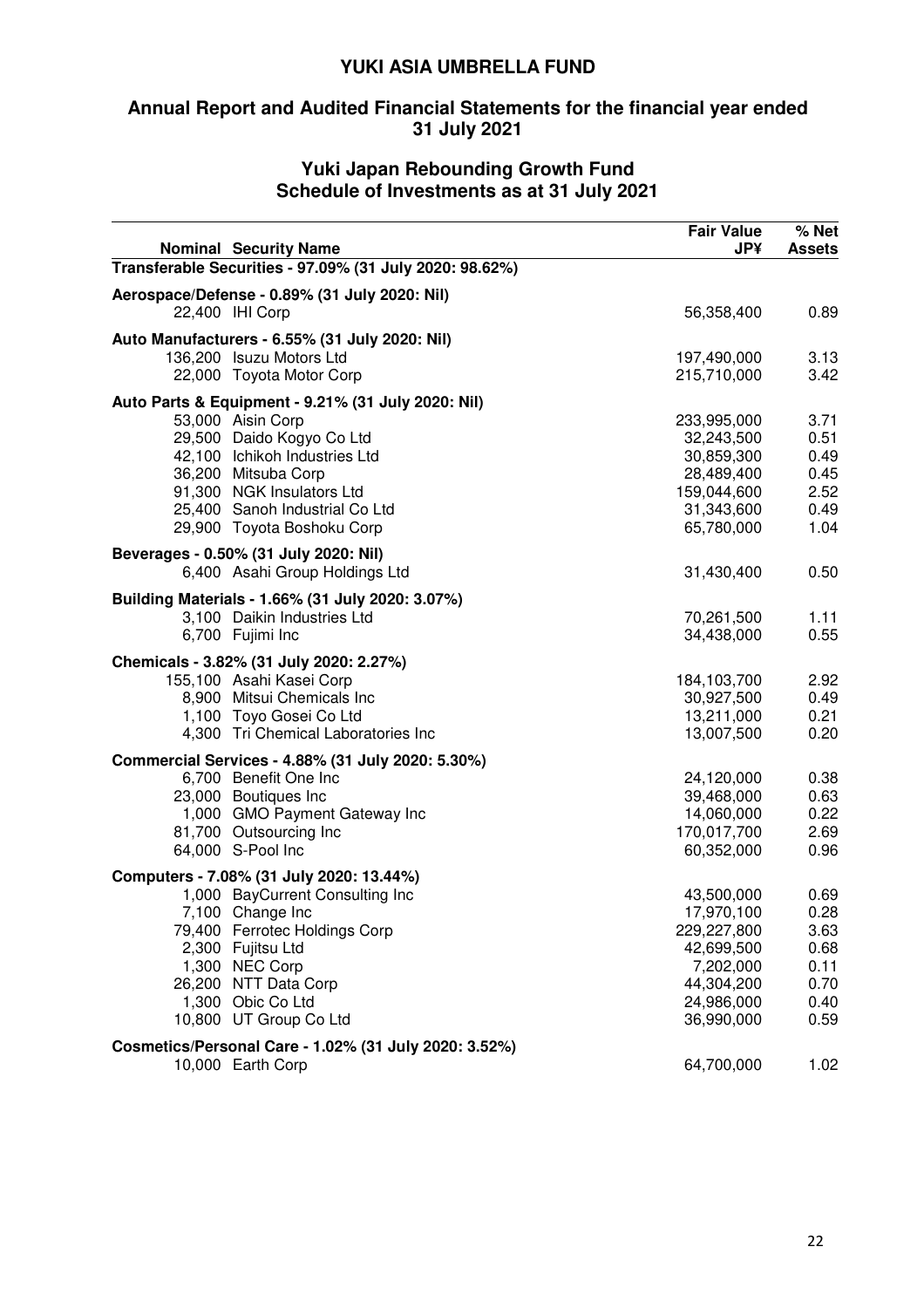# **Annual Report and Audited Financial Statements for the financial year ended 31 July 2021**

# **Yuki Japan Rebounding Growth Fund Schedule of Investments as at 31 July 2021 (continued)**

|                                                                          | <b>Fair Value</b> | $%$ Net       |
|--------------------------------------------------------------------------|-------------------|---------------|
| <b>Nominal Security Name</b>                                             | <b>JP¥</b>        | <b>Assets</b> |
| Transferable Securities - 97.09% (31 July 2020: 98.62%) (continued)      |                   |               |
| Electronics - 16.65% (31 July 2020: 7.76%)                               |                   |               |
| 14,400 Dexerials Corp                                                    | 36,216,000        | 0.57          |
| 2,400 Hoya Corp                                                          | 36,972,000        | 0.59          |
| 36,000 Ibiden Co Ltd                                                     | 207,720,000       | 3.29          |
| 6,800 Jeol Ltd                                                           | 48,212,000        | 0.76          |
| 23,300 Meiko Electronics Co Ltd                                          | 70,366,000        | 1.12          |
| 78,900 MINEBEA MITSUMI Inc                                               | 231,571,500       | 3.67          |
| 40,100 Nissha Co Ltd                                                     | 61,513,400        | 0.97          |
| 28,700 River Eletec Corp                                                 | 45,374,700        | 0.72          |
| 30,400 Sanyo Denki Co Ltd                                                | 214,016,000       | 3.39          |
| 4,200 Shibaura Mechatronics Corp                                         | 31,164,000        | 0.49          |
| 41,900 Yamaichi Electronics Co Ltd                                       | 67,919,900        | 1.08          |
|                                                                          |                   |               |
| Engineering & Construction - 0.56% (31 July 2020: Nil)                   |                   |               |
| 16,000 Yokogawa Bridge Holdings Corp                                     | 35,184,000        | 0.56          |
| Entertainment - 0.44% (31 July 2020: Nil)                                |                   |               |
| 6,400 Tokyotokeiba Co Ltd                                                | 27,840,000        | 0.44          |
| Environmental Control - 0.59% (31 July 2020: Nil)                        |                   |               |
| 7,900 Ibokin Co Ltd                                                      | 36,972,000        |               |
|                                                                          |                   | 0.59          |
| Food - 1.34% (31 July 2020: 3.71%)                                       |                   |               |
| 22,900 Kobe Bussan Co Ltd                                                | 84,386,500        | 1.34          |
| Healthcare-Products - 3.27% (31 July 2020: 6.82%)                        |                   |               |
| 26,000 Mizuho Medy Co Ltd                                                | 65,104,000        | 1.03          |
| 14,700 Nakanishi Inc                                                     | 33,398,400        | 0.53          |
| 48,100 Olympus Corp                                                      | 108,008,550       | 1.71          |
|                                                                          |                   |               |
| Healthcare-Services - 0.52% (31 July 2020: 0.40%)                        |                   |               |
| 61,900 Trans Genic Inc                                                   | 32,807,000        | 0.52          |
| Home Furnishings - 0.56% (31 July 2020: 3.10%)                           |                   |               |
| 3,100 Sony Group Corp                                                    | 35,262,500        | 0.56          |
|                                                                          |                   |               |
| Internet - 1.03% (31 July 2020: 8.10%)                                   |                   |               |
| 1,800 M3 Inc                                                             | 12,834,000        | 0.20          |
| 14,000 ZOZO Inc                                                          | 52,150,000        | 0.83          |
| Iron/Steel - 0.42% (31 July 2020: Nil)                                   |                   |               |
| 14,000 Nippon Steel Corp                                                 | 26,488,000        | 0.42          |
|                                                                          |                   |               |
| Machinery-Diversified - 4.76% (31 July 2020: 3.78%)<br>36,400 Ebara Corp | 195,832,000       | 3.10          |
|                                                                          |                   |               |
| 700 Keyence Corp                                                         | 42,518,000        | 0.67          |
| 27,300 Kubota Corp                                                       | 62,175,750        | 0.99          |
| Metal Fabricate/Hardware - 0.89% (31 July 2020: Nil)                     |                   |               |
| 10,600 Ihara Science Corp                                                | 20,712,400        | 0.33          |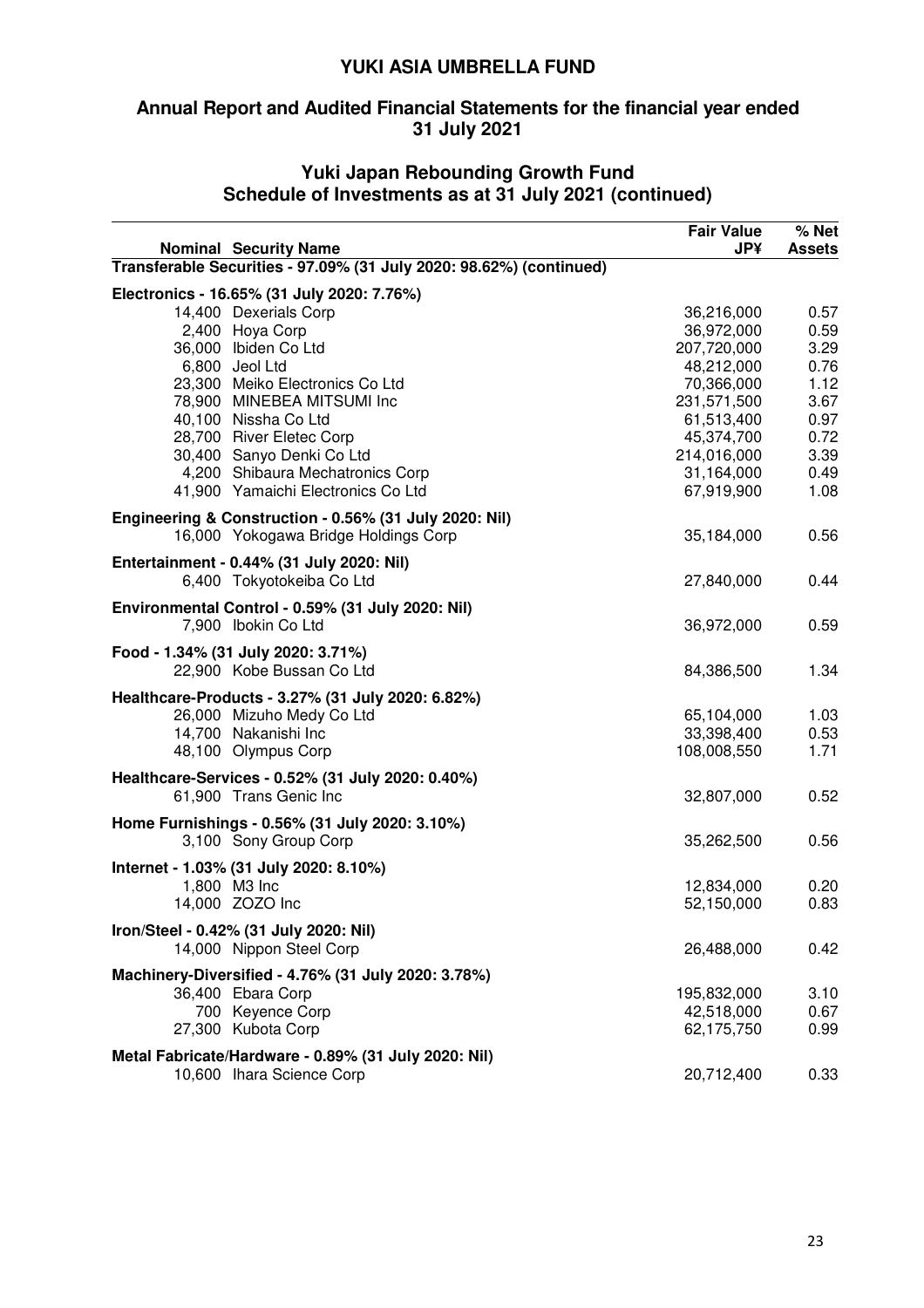# **Annual Report and Audited Financial Statements for the financial year ended 31 July 2021**

# **Yuki Japan Rebounding Growth Fund Schedule of Investments as at 31 July 2021 (continued)**

|                                | <b>Nominal Security Name</b>                                            | <b>Fair Value</b><br><b>JP¥</b> | % Net<br><b>Assets</b> |
|--------------------------------|-------------------------------------------------------------------------|---------------------------------|------------------------|
|                                | Transferable Securities - 97.09% (31 July 2020: 98.62%) (continued)     |                                 |                        |
|                                | Metal Fabricate/Hardware - 0.89% (31 July 2020: Nil) (continued)        |                                 |                        |
|                                | 5,600 Mitsui High-Tec Inc                                               | 35,728,000                      | 0.56                   |
|                                | Miscellaneous Manufacturing - 2.23% (31 July 2020: Nil)                 |                                 |                        |
|                                | 36,900 Kito Corp                                                        | 62,434,800                      | 0.99                   |
|                                | 32,800 Towa Corp                                                        | 78,326,400                      | 1.24                   |
|                                | Office Furnishings - Nil (31 July 2020: 0.37%)                          |                                 |                        |
|                                | Office/Business Equipment - 1.10% (31 July 2020: Nil)                   |                                 |                        |
|                                | 15,800 Toshiba TEC Corp                                                 | 69,520,000                      | 1.10                   |
|                                | Packaging & Containers - Nil (31 July 2020: 0.51%)                      |                                 |                        |
|                                | Pharmaceuticals - Nil (31 July 2020: 5.04%)                             |                                 |                        |
|                                | Retail - 6.10% (31 July 2020: 8.03%)                                    |                                 |                        |
|                                | 14,300 Balnibarbi Co Ltd                                                | 15,901,600                      | 0.25                   |
|                                | 200 Fast Retailing Co Ltd                                               | 14,784,000                      | 0.24                   |
|                                | 14,100 Food & Life Cos Ltd                                              | 62,745,000                      | 0.99                   |
|                                | 18,600 gremz Inc                                                        | 40,771,200                      | 0.65                   |
|                                | 7,300 Kura Sushi Inc                                                    | 29,711,000                      | 0.47                   |
|                                | 56,800 Nextage Co Ltd                                                   | 127,516,000<br>93,374,700       | 2.02<br>1.48           |
|                                | 40,900 Pan Pacific International Holdings Corp                          |                                 |                        |
|                                | Semiconductors - 11.45% (31 July 2020: 6.39%)                           |                                 |                        |
|                                | 17,400 KEIWA Inc                                                        | 60,900,000                      | 0.96                   |
|                                | 8,000 Lasertec Corp (Units)<br>64,300 Shinko Electric Industries Co Ltd | 163,760,000<br>237,910,000      | 2.59<br>3.77           |
|                                | 5,800 Tokyo Electron Ltd                                                | 260,536,000                     | 4.13                   |
|                                |                                                                         |                                 |                        |
|                                | Software - 5.54% (31 July 2020: 11.27%)                                 |                                 |                        |
|                                | 65,100 Capcom Co Ltd<br>9,930 Koei Tecmo Holdings Co Ltd                | 195,625,500                     | 3.10<br>0.81           |
|                                | 100 Makuake Inc                                                         | 51,040,200<br>453,000           | 0.00                   |
| 36,300 TIS Inc                 |                                                                         | 102,910,500                     | 1.63                   |
|                                | Telecommunications - Nil (31 July 2020: 1.58%)                          |                                 |                        |
|                                |                                                                         |                                 |                        |
|                                | Textiles - Nil (31 July 2020: 0.75%)                                    |                                 |                        |
|                                | Toys/Games/Hobbies - 2.86% (31 July 2020: 3.12%)                        |                                 |                        |
|                                | 3,200 Nintendo Co Ltd                                                   | 180,480,000                     | 2.86                   |
|                                | Transportation - 1.17% (31 July 2020: 0.29%)                            |                                 |                        |
|                                | 22,000 SBS Holdings Inc                                                 | 73,920,000                      | 1.17                   |
| <b>Transferable Securities</b> |                                                                         | 6,129,357,200                   | 97.09                  |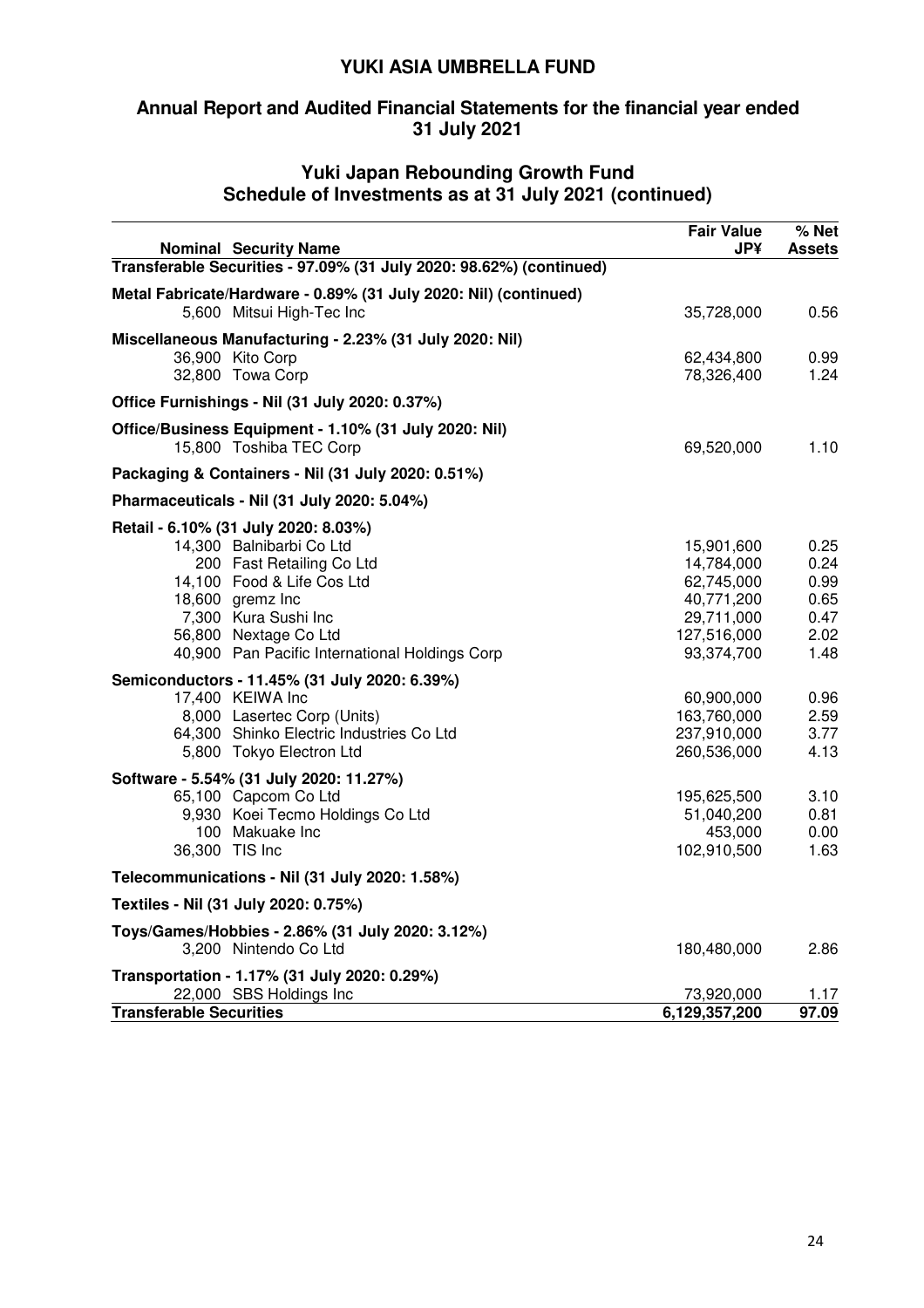# **Annual Report and Audited Financial Statements for the financial year ended 31 July 2021**

# **Yuki Japan Rebounding Growth Fund Schedule of Investments as at 31 July 2021 (continued)**

## **Financial Derivative Instruments ((0.10)%) (31 July 2020: ((0.76)%))**

## **Forward Foreign Currency Exchange Contracts\* ((0.10)%) (31 July 2020: ((0.76)%))**

| <b>Settlement</b>                                                  | <b>Currency</b> | Amount        | Currency   | Amount                                                                     | <b>Unrealised</b><br>Gain/(Loss) | % Net                  |
|--------------------------------------------------------------------|-----------------|---------------|------------|----------------------------------------------------------------------------|----------------------------------|------------------------|
| <b>Date</b>                                                        | <b>Bought</b>   | <b>Bought</b> | Sold       | <b>Sold</b>                                                                | <b>JP¥</b>                       | <b>Assets</b>          |
| 13/08/2021                                                         | <b>JPY</b>      | 212,944,082   | <b>USD</b> | (1,936,218)                                                                | 741,601                          | 0.01                   |
| Unrealised gain on forward foreign currency exchange contracts     |                 |               |            |                                                                            | 741,601                          | 0.01                   |
| 13/08/2021                                                         | EUR.            | 3,147,114     | JPY        | (411, 558, 107)                                                            | (948, 611)                       | (0.01)                 |
| 13/08/2021                                                         | USD.            | 11,335,246    | JPY        | (1,248,647,741)                                                            | (6,345,532)                      | (0.10)                 |
| Unrealised loss on forward foreign currency exchange contracts     |                 |               |            |                                                                            | (7, 294, 143)                    | (0.11)                 |
| Net unrealised loss on forward foreign currency exchange contracts |                 |               |            |                                                                            | (6, 552, 542)                    | (0.10)                 |
|                                                                    |                 |               |            |                                                                            | <b>Fair Value</b><br><b>JP¥</b>  | % Net<br><b>Assets</b> |
|                                                                    |                 |               |            | Financial Assets and Financial Liabilities at fair value through profit or |                                  |                        |
| <b>loss</b>                                                        |                 |               |            |                                                                            | 6,122,804,658                    | 96.99                  |
| Receivables (31 July 2020: 0.05%)                                  |                 |               |            |                                                                            | 19,901,357                       | 0.32                   |
| Cash and cash equivalents (31 July 2020: 6.72%)                    |                 |               |            |                                                                            | 217,315,914                      | 3.44                   |
| Payables (31 July 2020: (4.63%))                                   |                 |               |            |                                                                            | (47,046,503)                     | (0.75)                 |
| <b>Net Assets</b>                                                  |                 |               |            |                                                                            | 6,312,975,426                    | 100.00                 |

\* The counterparty for the forward foreign exchange contracts is The Bank of New York Mellon.

| <b>Analysis of Total Assets (Unaudited)</b>                    | % Total Assets |
|----------------------------------------------------------------|----------------|
| Transferable Securities admitted to an official stock exchange | 96.26          |
| Financial derivative instruments                               | 0.01           |
| Cash and cash equivalents                                      | 3.41           |
| <b>Other Assets</b>                                            | 0.32           |
|                                                                | 100.00         |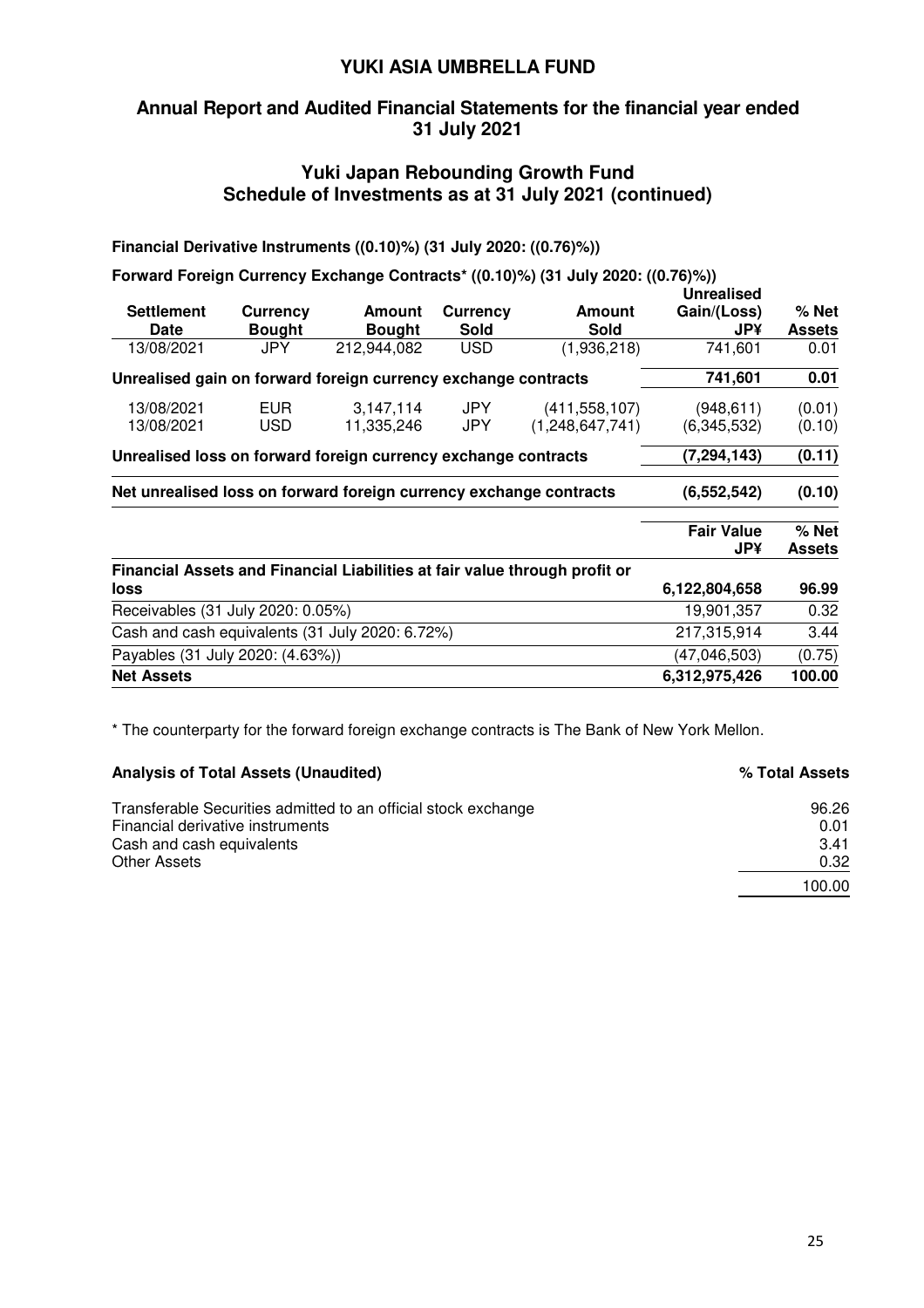# **Annual Report and Audited Financial Statements for the financial year ended 31 July 2021**

# **Yuki Japan Rebounding Growth Fund Schedule of Investments as at 31 July 2021 (continued)**

## **Net Asset Value**

| <b>JPY Unit Class</b>                                                   |                                          |                                        |                                                            |
|-------------------------------------------------------------------------|------------------------------------------|----------------------------------------|------------------------------------------------------------|
|                                                                         | 31 July 2021                             | 31 July 2020                           | 31 July 2019                                               |
| Net Asset Value<br>Number of Units in issue<br>Net Asset Value per Unit | JP¥4,862,621,894<br>134,792<br>JP¥36,075 | 177,277<br>JP¥28,168                   | JP¥4,993,569,870 JP¥14,715,359,599<br>493,399<br>JP¥29,824 |
| <b>USD Hedged Unit Class</b>                                            |                                          |                                        |                                                            |
|                                                                         | 31 July 2021                             | 31 July 2020                           | 31 July 2019                                               |
| Net Asset Value<br>Number of Units in issue<br>Net Asset Value per Unit | US\$9,278,375<br>6,237<br>US\$1,488      | US\$28,641,788<br>24,738<br>US\$1,158  | US\$49,356,016<br>40,924<br>US\$1,206                      |
| <b>Euro Hedged Unit Class</b>                                           | 31 July 2021                             | 31 July 2020                           | 31 July 2019                                               |
| Net Asset Value<br>Number of Units in issue<br>Net Asset Value per Unit | EUR3,106,050<br>3,511<br><b>EUR885</b>   | EUR3,735,284<br>5,371<br><b>EUR695</b> | EUR4,762,053<br>6,426<br><b>EUR741</b>                     |
| <b>JPY Institutional Unit Class*</b>                                    | 31 July 2021                             | 31 July 2020                           | 31 July 2019                                               |
| Net Asset Value<br>Number of Units in issue<br>Net Asset Value per Unit |                                          |                                        | JP¥834,069,288<br>115,670<br>JP¥7,211                      |
| <b>JPY Institutional Unit Class 2</b>                                   | 31 July 2021                             | 31 July 2020                           | 31 July 2019                                               |
| Net Asset Value<br>Number of Units in issue<br>Net Asset Value per Unit | JP¥28,195,557<br>2,807<br>JP¥10,045      | JP¥21,908,054<br>2,807<br>JP¥7,805     | JP¥2,248,994,071<br>273,961<br>JP¥8,209                    |
|                                                                         |                                          |                                        |                                                            |

\*JPY Institutional unit Class was fully redeemed on 3 April 2020.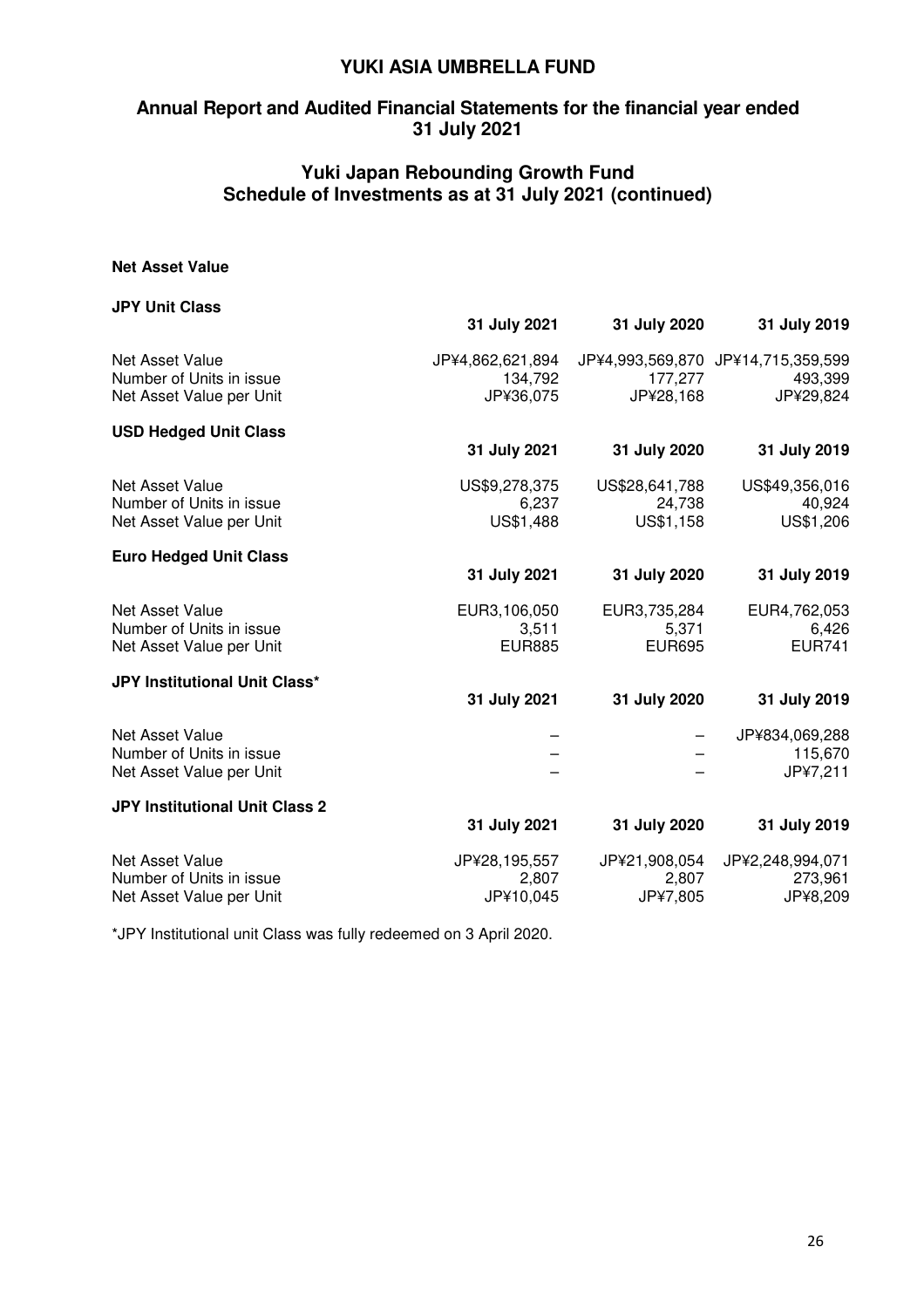# **Annual Report and Audited Financial Statements for the financial year ended 31 July 2021**

# **Statement of Comprehensive Income**

|                                                                                                                                   | <b>Notes</b>     | Yuki Japan<br>Rebounding<br><b>Growth Fund</b><br><b>Financial year</b><br>ended<br>31 July 2021<br><b>JP¥</b> | Yuki Japan<br>Rebounding<br><b>Growth Fund</b><br><b>Financial year</b><br>ended<br>31 July 2020<br><b>JP¥</b> |
|-----------------------------------------------------------------------------------------------------------------------------------|------------------|----------------------------------------------------------------------------------------------------------------|----------------------------------------------------------------------------------------------------------------|
| Net gain/(loss) on financial assets and financial                                                                                 |                  |                                                                                                                |                                                                                                                |
| liabilities at fair value through profit or loss<br>Gross Income                                                                  | 4<br>5           | 1,868,463,559<br>82,657,166                                                                                    | (2,457,123,849)<br>171,256,147                                                                                 |
| Total Investment income/(loss)                                                                                                    |                  | 1,951,120,725                                                                                                  | (2,285,867,702)                                                                                                |
| Operating expenses                                                                                                                | 6                | (143,007,425)                                                                                                  | (304, 097, 236)                                                                                                |
| Net income/(loss) for the financial year                                                                                          |                  | 1,808,113,300                                                                                                  | (2,589,964,938)                                                                                                |
| <b>Finance Costs</b><br>Interest expense                                                                                          |                  | (1,674,167)                                                                                                    | (5,682,992)                                                                                                    |
| Operating profit/(loss) before tax                                                                                                |                  | 1,806,439,133                                                                                                  | (2,595,647,930)                                                                                                |
| Less: withholding tax                                                                                                             | $\boldsymbol{3}$ | (12, 576, 254)                                                                                                 | (26,285,515)                                                                                                   |
| Profit/(loss) for the financial year after<br>withholding tax                                                                     |                  | 1,793,862,879                                                                                                  | (2,621,933,445)                                                                                                |
| Net increase/(decrease) in Net Assets<br><b>Attributable to Redeemable Participating</b><br>Unitholders resulting from operations |                  | 1,793,862,879                                                                                                  | (2,621,933,445)                                                                                                |

All amounts arise solely from continuing operations. There are no recognised gains or losses other than those dealt with in the Statement of Comprehensive Income.

The accompanying notes are an integral part of the financial statements.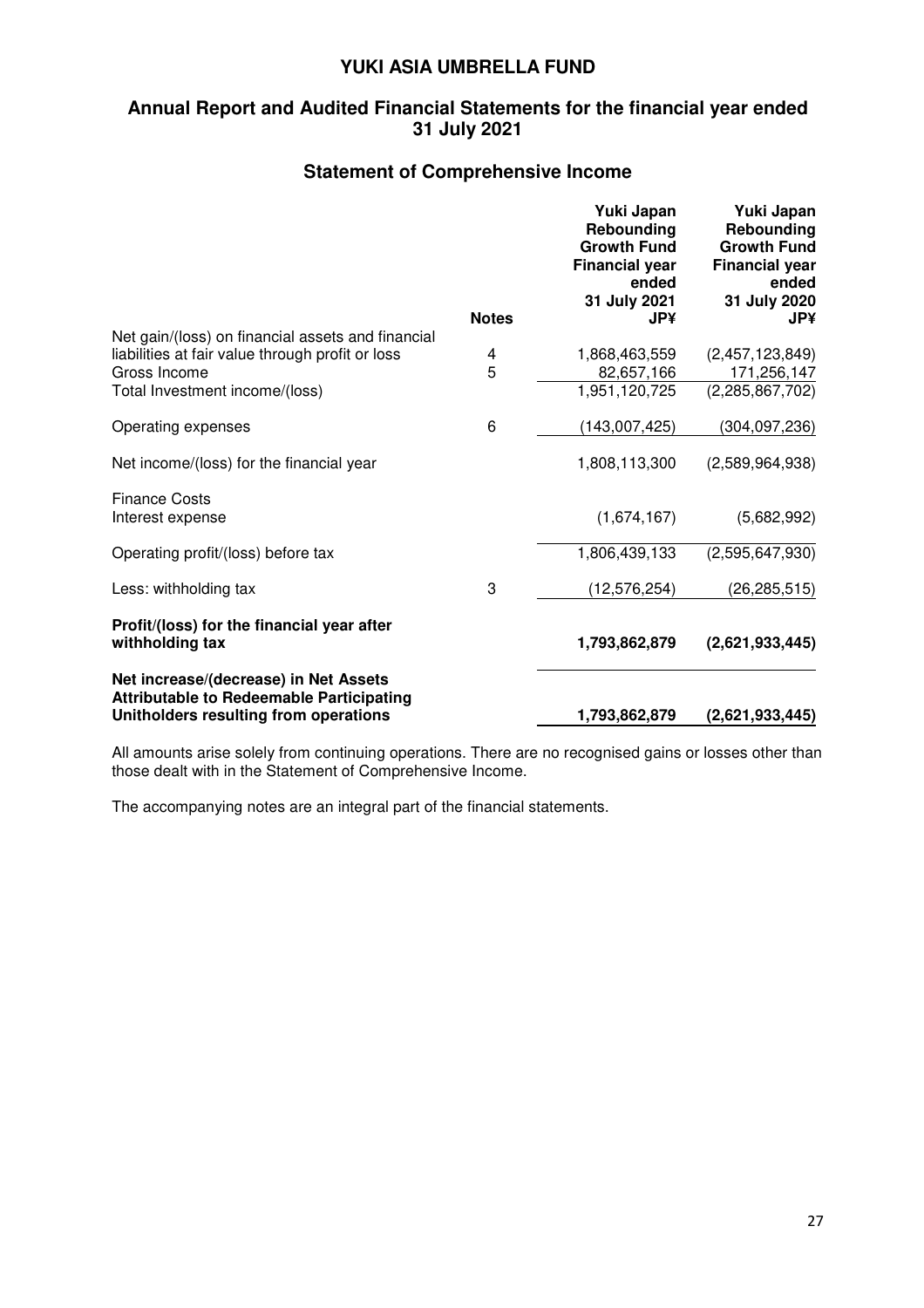# **Annual Report and Audited Financial Statements for the financial year ended 31 July 2021**

# **Statement of Financial Position**

|                                                                                            | <b>Notes</b> | Yuki Japan<br>Rebounding<br><b>Growth Fund</b><br>As at<br>31 July 2021<br><b>JP¥</b> | Yuki Japan<br>Rebounding<br><b>Growth Fund</b><br>As at<br>31 July 2020<br><b>JP¥</b> |
|--------------------------------------------------------------------------------------------|--------------|---------------------------------------------------------------------------------------|---------------------------------------------------------------------------------------|
| <b>Current assets</b>                                                                      |              |                                                                                       |                                                                                       |
| Financial Assets at fair value through profit or<br>loss:                                  |              |                                                                                       |                                                                                       |
| <b>Transferable Securities</b>                                                             |              | 6,129,357,200                                                                         | 8,360,498,550                                                                         |
| <b>Financial Derivative Instruments</b>                                                    |              | 741.601                                                                               | 13,015,001                                                                            |
| Receivables                                                                                | 7            | 19,901,357                                                                            | 4,522,085                                                                             |
| Cash and cash equivalents                                                                  | 8            | 217,315,914                                                                           | 569,379,532                                                                           |
| <b>Total current assets</b>                                                                |              | 6,367,316,072                                                                         | 8,947,415,168                                                                         |
| <b>Current liabilities</b>                                                                 |              |                                                                                       |                                                                                       |
| Financial Liabilities at fair value through profit or<br>loss:                             |              |                                                                                       |                                                                                       |
| Financial derivative instruments                                                           |              | (7, 294, 143)                                                                         | (77, 428, 522)                                                                        |
| Payables                                                                                   | 9            | (47,046,503)                                                                          | (392,861,666)                                                                         |
| <b>Total liabilities (excluding net assets</b><br>attributable to Redeemable Participating |              |                                                                                       |                                                                                       |
| Unitholders)                                                                               |              | (54,340,646)                                                                          | (470,290,188)                                                                         |
| Net assets attributable to Redeemable<br><b>Participating Unitholders</b>                  |              | 6,312,975,426                                                                         | 8,477,124,980                                                                         |
|                                                                                            |              |                                                                                       |                                                                                       |

The accompanying notes are an integral part of the financial statements.

**\_\_\_\_\_\_\_\_\_\_\_\_\_\_\_\_\_\_\_\_ \_\_\_\_\_\_\_\_\_\_\_\_\_\_\_\_\_\_\_\_** 

**On behalf of the Board of Directors of the Manager** 

**Neil Clifford Sarah Murphy** 

**23 November 2021**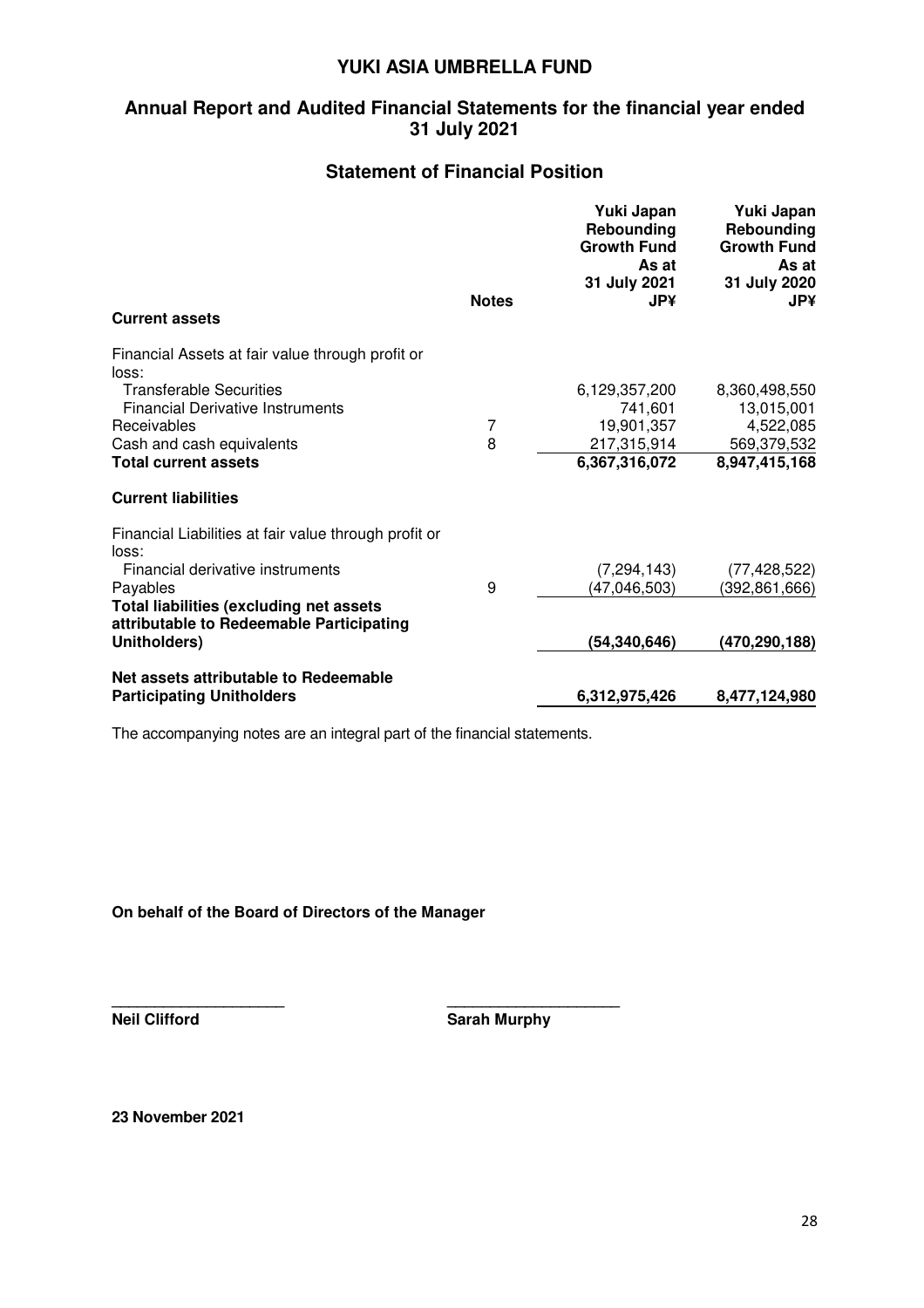# **Annual Report and Audited Financial Statements for the financial year ended 31 July 2021**

# **Statement of Changes in Net Assets Attributable to Redeemable Participating Unitholders**

|                                                                                                                            | Yuki Japan<br>Rebounding<br><b>Growth Fund</b><br><b>Financial year</b><br>ended<br>31 July 2021<br><b>JP¥</b> | Yuki Japan<br>Rebounding<br><b>Growth Fund</b><br><b>Financial year</b><br>ended<br>31 July 2020<br><b>JP¥</b> |
|----------------------------------------------------------------------------------------------------------------------------|----------------------------------------------------------------------------------------------------------------|----------------------------------------------------------------------------------------------------------------|
| Net Assets Attributable to Redeemable Participating<br>Unitholders at beginning of the financial year                      | 8,477,124,980                                                                                                  | 23,732,790,574                                                                                                 |
| Movement due to subscriptions and redemptions of<br><b>Redeemable Participating Units</b>                                  |                                                                                                                |                                                                                                                |
| Amounts received on subscriptions of Redeemable<br><b>Participating Units</b>                                              | 2,346,826,351                                                                                                  | 1,212,915,036                                                                                                  |
| Amounts paid on redemptions of Redeemable<br><b>Participating Units</b>                                                    | (6,304,838,784)<br>(3,958,012,433)                                                                             | (13,846,647,185)<br>(12,633,732,149)                                                                           |
| Net increase/(decrease) in Net Assets Attributable to<br>Redeemable Participating Unitholders resulting from<br>operations | 1,793,862,879                                                                                                  | (2,621,933,445)                                                                                                |
| Net Assets Attributable to Redeemable Participating<br>Unitholders at end of the financial year                            | 6,312,975,426                                                                                                  | 8,477,124,980                                                                                                  |

The accompanying notes are an integral part of the financial statements.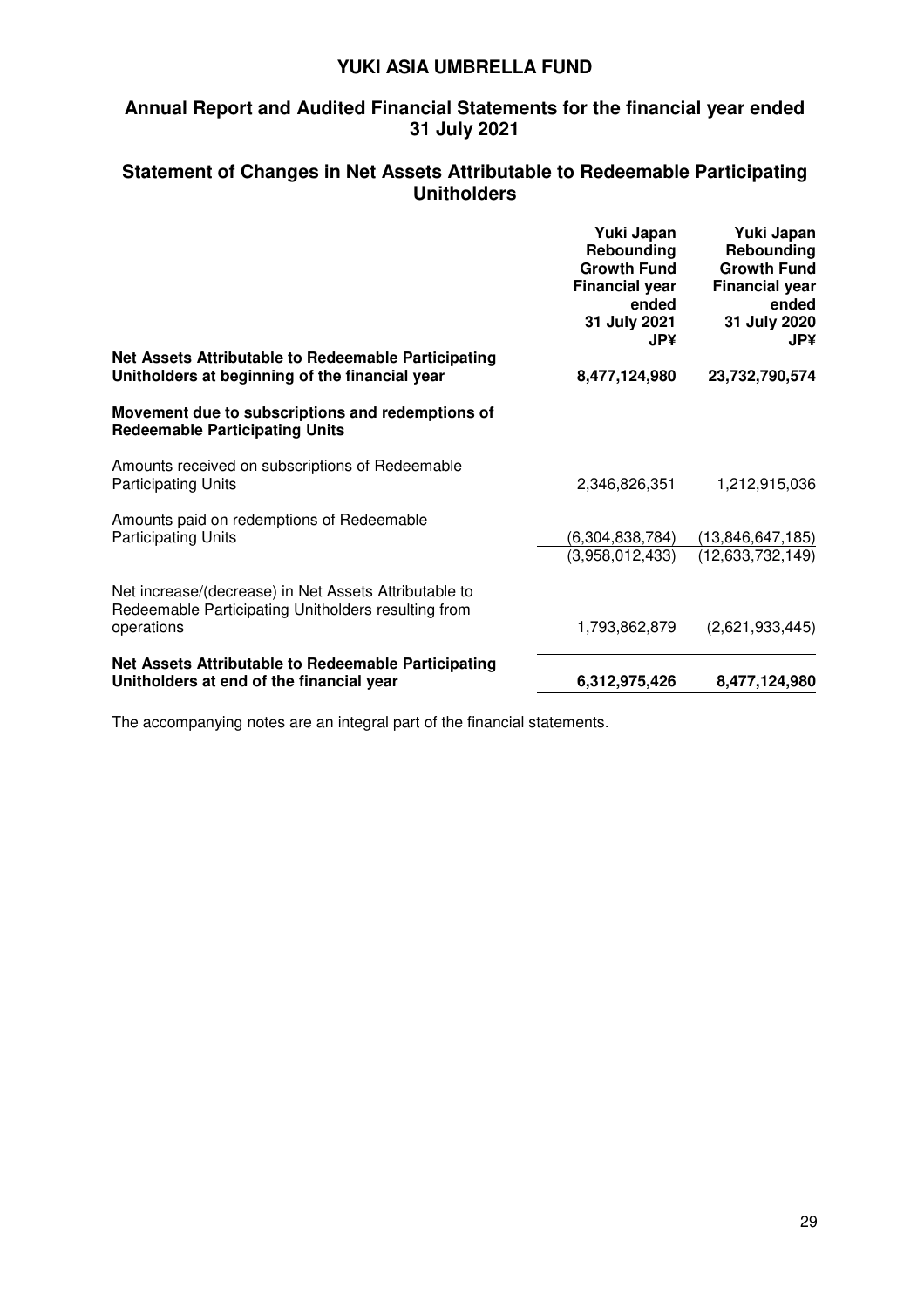# **Annual Report and Audited Financial Statements for the financial year ended 31 July 2021**

## **Statement of Cash Flows**

|                                                                                                                                  | Yuki Japan<br>Rebounding<br><b>Growth Fund</b><br><b>Financial year</b><br>ended<br>31 July 2021<br><b>JP¥</b> | Yuki Japan<br>Rebounding<br><b>Growth Fund</b><br><b>Financial year</b><br>ended<br>31 July 2020<br><b>JP¥</b> |
|----------------------------------------------------------------------------------------------------------------------------------|----------------------------------------------------------------------------------------------------------------|----------------------------------------------------------------------------------------------------------------|
| Cash flows from operating activities<br>Net increase/(decrease) in Net Assets<br><b>Attributable to Redeemable Participating</b> |                                                                                                                |                                                                                                                |
| <b>Unitholders</b>                                                                                                               | 1,793,862,879                                                                                                  | (2,621,933,445)                                                                                                |
| <b>Adjusted For.</b><br>Net decrease in Transferable Securities<br>Net (increase)/decrease in Financial Derivative               | 2,231,141,350                                                                                                  | 14, 166, 211, 450                                                                                              |
| Instruments                                                                                                                      | (57,860,979)                                                                                                   | 62,253,381                                                                                                     |
| (Increase)/decrease in receivables                                                                                               | (16,031,704)                                                                                                   | 41,463,370                                                                                                     |
| Decrease in payables                                                                                                             | (8,621,953)                                                                                                    | (26, 524, 185)                                                                                                 |
| Cash flows provided by operating activities                                                                                      | 2,148,626,714                                                                                                  | 14,243,404,016                                                                                                 |
| Cash flows from financing activities<br>Issue of redeemable participating units                                                  | 2,347,478,783                                                                                                  | 1,244,524,448                                                                                                  |
| Redemption of redeemable participating units                                                                                     | (6,642,031,994)                                                                                                | (13,868,405,142)                                                                                               |
| Net cash used in financing activities                                                                                            | (4, 294, 553, 211)                                                                                             | (12,623,880,694)                                                                                               |
| Movement in cash and cash equivalents<br>during the financial year                                                               | (352,063,618)                                                                                                  | (1,002,410,123)                                                                                                |
| Cash and cash equivalents at the start of the<br>financial year                                                                  | 569,379,532                                                                                                    | 1,571,789,655                                                                                                  |
| Cash and cash equivalents at the end of the<br>financial year                                                                    | 217,315,914                                                                                                    | 569,379,532                                                                                                    |
| <b>Supplementary information</b>                                                                                                 |                                                                                                                |                                                                                                                |
| Dividends received                                                                                                               | 81,450,944                                                                                                     | 197, 155, 520                                                                                                  |
| Bank Interest paid                                                                                                               | (1,674,167)                                                                                                    | (5,682,992)                                                                                                    |
| Bank Interest received                                                                                                           | 58                                                                                                             | 82                                                                                                             |
| <b>Taxation paid</b>                                                                                                             | (12, 576, 254)                                                                                                 | (26, 285, 515)                                                                                                 |

The accompanying notes are an integral part of the financial statements.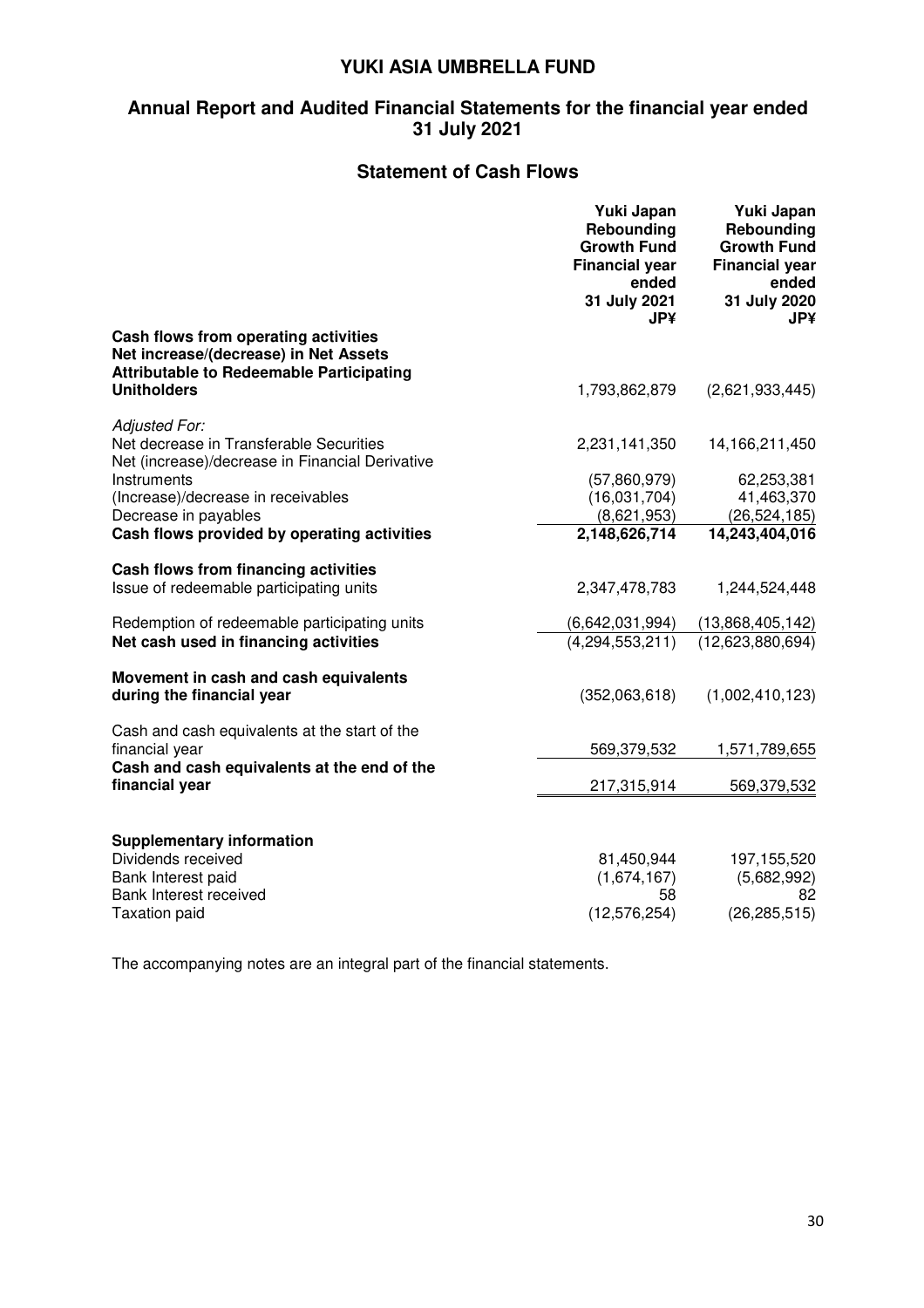# **Annual Report and Audited Financial Statements for the financial year ended 31 July 2021**

# **Notes to the Financial Statements for the financial year ended 31 July 2021**

#### **1. Significant accounting policies**

The principal accounting policies and estimation techniques applied in the preparation of the financial statements are set out below. These policies have been consistently applied to all financial years presented, unless otherwise stated.

#### **Basis of Preparation**

The financial statements have been prepared in accordance with International Financial Reporting Standards as adopted by the European Union ("IFRS"), Irish Statute, comprising the Unit Trusts Act, 1990, the European Communities (Undertakings for Collective Investment in Transferable Securities) Regulations 2011 (as amended) (the "UCITS Regulations") and the Central Bank (Supervision and Enforcement) Act 2013 (section 48 (1)) (Undertakings for Collective Investment in Transferable Securities) Regulations 2019 (the "Central Bank UCITS Regulations"). The financial statements are prepared on a going concern basis.

#### **New accounting standards, amendments and interpretations in issue and effective for the financial periods beginning on or after 1 August 2020**

At the date of approval of these financial statements, the following standards, amendments and interpretations to existing standards were adopted by the Fund effective from 1 August 2020:

#### Amendments to IAS 1 and IAS 8

The IASB has made amendments to IAS 1 "Presentation of Financial Statements" and IAS 8 "Accounting Policies, Changes in Accounting Estimates and Errors" which use a consistent definition of materiality throughout International Financial Reporting Standards and the Conceptual Framework for Financial Reporting, to clarify when information is material and incorporate some of the guidance in IAS 1 about immaterial information.

In particular, the amendments clarify:

- that the reference to obscuring information addresses situations in which the effect is similar to omitting or misstating that information, and that an entity assesses materiality in the context of the financial statements as a whole, and
- the meaning of 'primary users of general purpose financial statements' to whom those financial statements are directed, by defining them as 'existing and potential investors, lenders and other creditors that must rely on general purpose financial statements for much of the financial information they need.

The amendment is effective for annual reporting periods beginning on or after 1 January 2020. The adoption of Amendments to IAS 1 and IAS 8 did not have a significant impact on the Fund's financial statements.

#### Revised Conceptual Framework for Financial Reporting

The IASB has issued a revised Conceptual Framework which will be used in standard-setting decisions with immediate effect. Key changes include:

- increasing the prominence of stewardship in the objective of financial reporting
- reinstating prudence as a component of neutrality
- defining a reporting entity, which may be a legal entity, or a portion of an entity
- revising the definitions of an asset and a liability
- removing the probability threshold for recognition and adding guidance on derecognition
- adding guidance on different measurement basis, and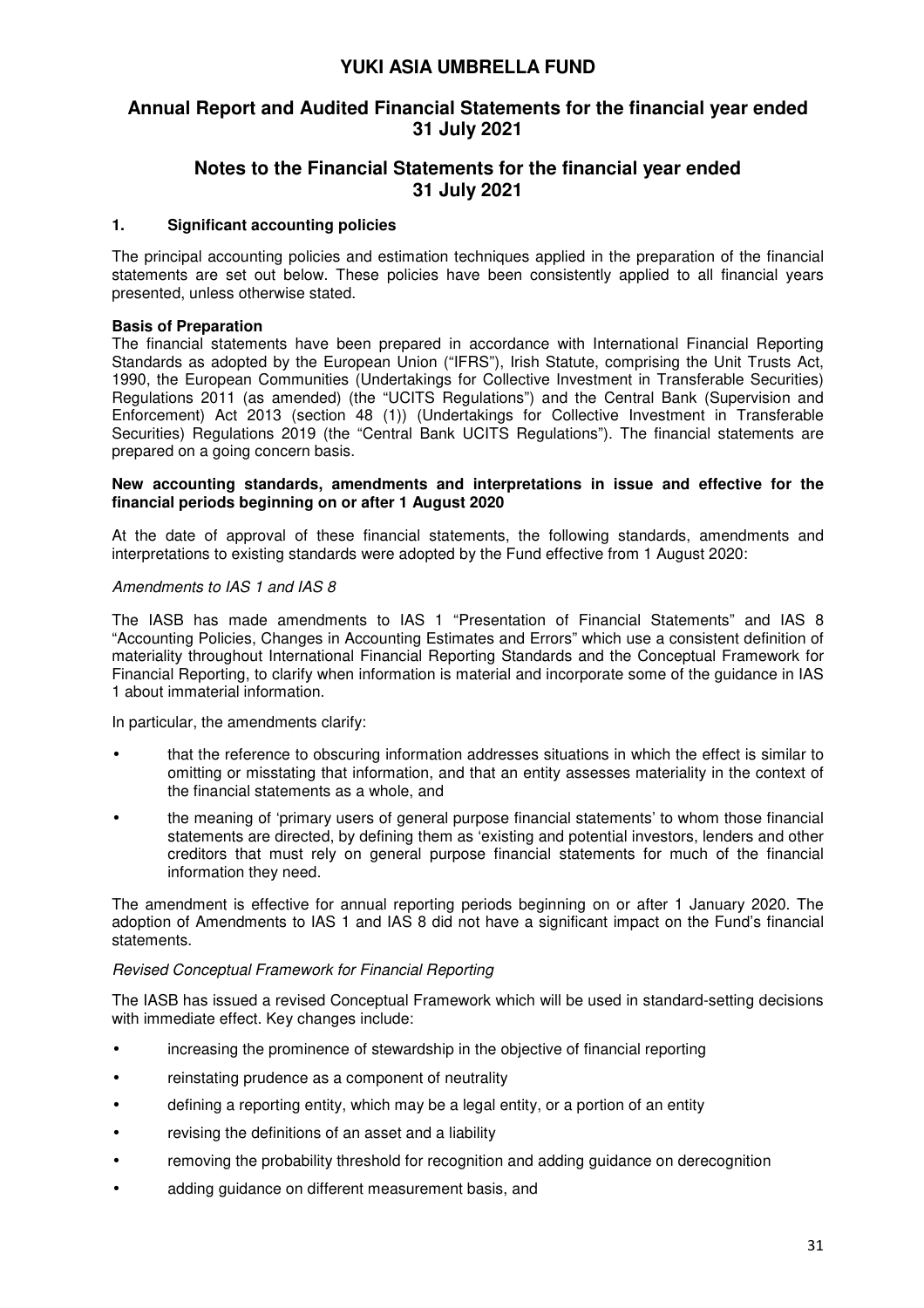# **Annual Report and Audited Financial Statements for the financial year ended 31 July 2021**

# **Notes to the Financial Statements for the financial year ended 31 July 2021 (continued)**

## **1. Significant accounting policies (continued)**

**New accounting standards, amendments and interpretations in issue and effective for the financial periods beginning on or after 1 August 2020 (continued)** 

Revised Conceptual Framework for Financial Reporting (continued)

• stating that profit or loss is the primary performance indicator and that, in principle, income and expenses in other comprehensive income should be recycled where this enhances the relevance or faithful representation of the financial statements.

No changes will be made to any of the current accounting standards. However, entities that rely on the Framework in determining their accounting policies for transactions, events or conditions that are not otherwise dealt with under the accounting standards will need to apply the revised Framework from 1 January 2020. These entities will need to consider whether their accounting policies are still appropriate under the revised Framework.

The amendment is effective for annual reporting periods beginning on or after 1 January 2020. The adoption of the Revised Conceptual Framework for Financial Reporting did not have a significant impact on the Fund's financial statements.

#### Amendment to IFRS 7, IFRS 9 and IAS 39

The amendments modify some specific hedge accounting requirements to provide certain reliefs in connection with interest rate benchmark reform. The reliefs relate to hedge accounting and have the effect that interbank offered rate ("IBOR") reform should not generally cause hedge accounting to terminate. However, any hedge ineffectiveness should continue to be recorded in the income statement. Given the pervasive nature of hedges involving IBOR-based contracts, the reliefs will affect companies in all industries.

The amendment is effective for annual reporting periods beginning on or after 1 January 2020. The adoption of amendment to IFRS 7, IFRS 9 and IAS 39 did not have a significant impact on the Fund's financial statements.

There are no other standards, amendments to standards or interpretations that are effective for annual periods beginning on or after 1 August 2020 that have a material effect on the Fund's financial statements.

#### **Standards, interpretations and amendments to existing standards in issue but not yet effective**

The standards and interpretations that are issued, but not yet effective, up to the date of issuance of the Fund's financial statements are disclosed below, except for those standards which, in the opinion of the Board, will clearly not impact the Fund. The Fund intends to adopt these standards, if applicable, when they become effective.

#### Amendment to IFRS 7, IFRS 9 and IAS 39 (Phase 2)

The amendments address issues that might affect financial reporting during the reform of an interest rate benchmark, including the effects of changes to contractual cash flows or hedging relationships arising from the replacement of an interest rate benchmark with an alternative benchmark rate (replacement issues). The amended requirements in IFRS 7, IFRS 9 and IAS 39 relates to:

- Changes in the basis for determining contractual cash flows of financial assets and financial liabilities
- Hedge accounting, and
- **Disclosures**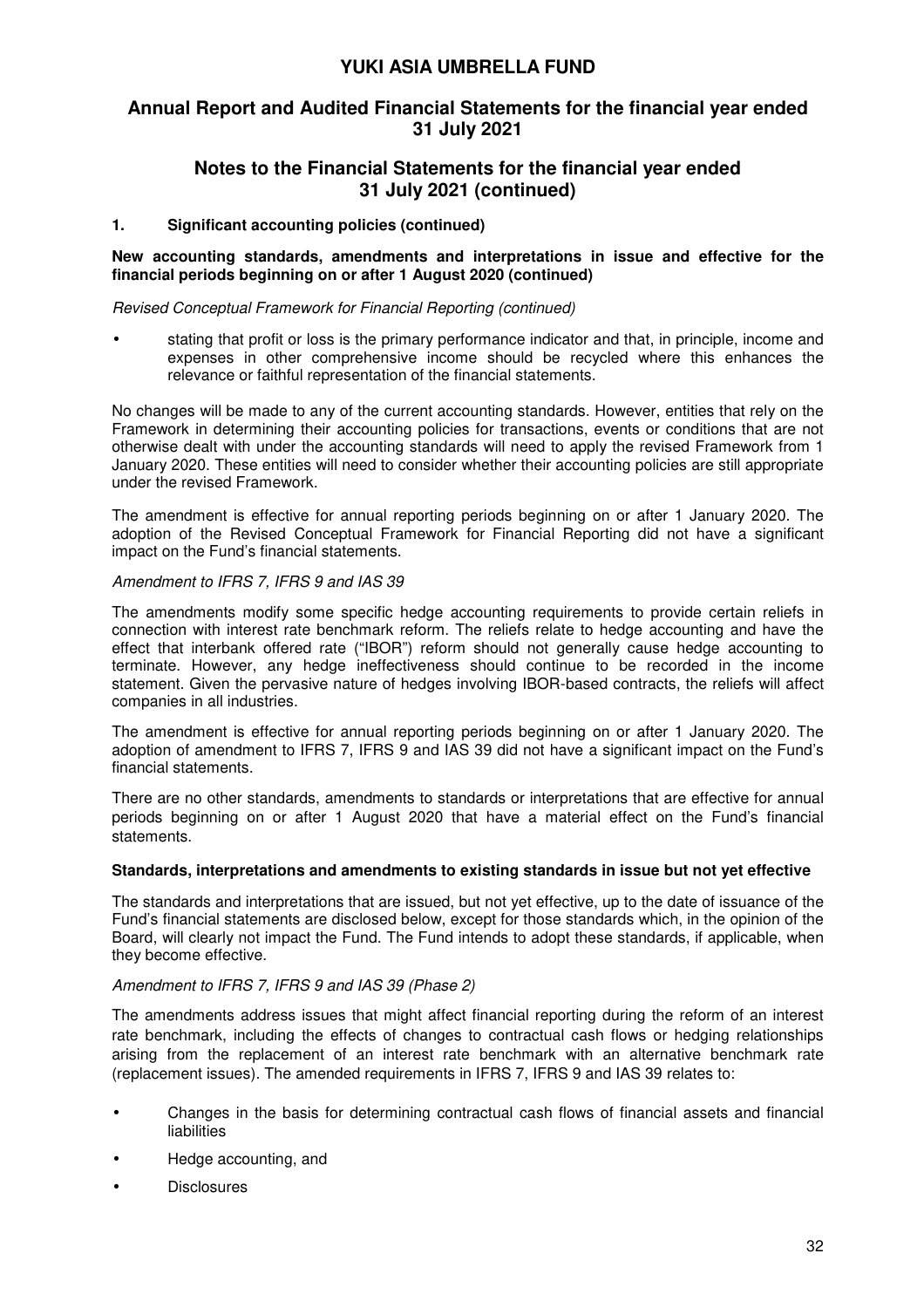# **Annual Report and Audited Financial Statements for the financial year ended 31 July 2021**

# **Notes to the Financial Statements for the financial year ended 31 July 2021 (continued)**

#### **1. Significant accounting policies (continued)**

## **Standards, interpretations and amendments to existing standards in issue but not yet effective (continued)**

## Amendment to IFRS 7, IFRS 9 and IAS 39 (Phase 2) (continued)

The Phase 2 amendments apply only to changes required by the interest rate benchmark reform to financial instruments and hedging relationships.

The amendments apply retrospectively with earlier application permitted. Hedging relationships previously discontinued solely because of changes resulting from the reform will be reinstated if certain conditions are met.

The amendment is effective for annual reporting periods beginning on or after 1 January 2021. The Fund is currently evaluating the impact, if any, that this amendment will have on its financial statements.

#### Onerous Contracts—Cost of Fulfilling a Contract (Amendments to IAS 37)

IAS 37 Provisions Contingent Liabilities and Contingent Assets did not specify which costs to include in estimating the cost of fulfilling a contract for the purpose of assessing whether that contract is onerous. Research conducted by the IFRS Interpretations Committee indicated that differing views on which costs to include could lead to material differences in the financial statements of entities that enter into some types of contracts.

In this project, the IASB developed amendments to IAS 37 to clarify that for the purpose of assessing whether a contract is onerous, the cost of fulfilling the contract includes both the incremental costs of fulfilling that contract and an allocation of other costs that relate directly to fulfilling contracts.

The IASB issued the amendments in May 2020. The amendments are effective for contracts for which an entity has not yet fulfilled all its obligations on or after 1 January 2022 with earlier application permitted. The Fund is currently evaluating the impact, if any, that this amendment will have on its financial statements.

#### Annual Improvements to IFRS Standards 2018–2020

The four proposed amendments included in the annual improvements' consultation document are:

• IFRS 1 First-time Adoption of International Financial Reporting Standards

Simplify the application of IFRS 1 by a subsidiary that becomes a first-time adopter of IFRS Standards after its parent company has already adopted them. The proposed amendment relates to the measurement of cumulative translation differences.

• IFRS 9 Financial Instruments

Clarify the fees a company includes in assessing the terms of a new or modified financial liability to determine whether to derecognise a financial liability.

• Illustrative Examples accompanying IFRS 16 Leases

Remove the potential for confusion regarding lease incentives by amending an Illustrative Example accompanying IFRS 16.

• IAS 41 Agriculture

Align the fair value measurement requirements in IAS 41 with those in other IFRS Standards.

The amendments are effective for annual reporting periods beginning on or after 1 January 2022 with earlier application permitted.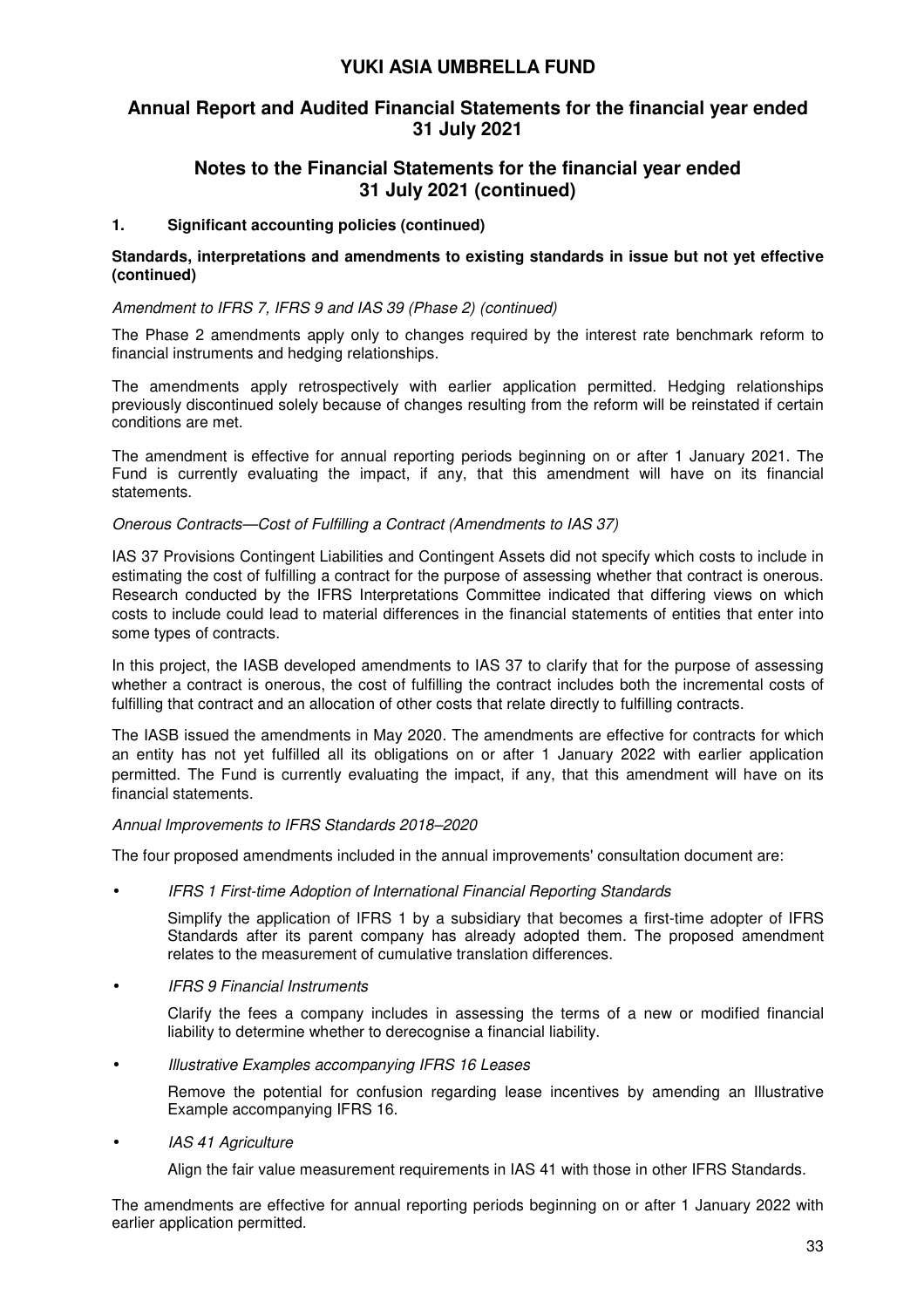# **Annual Report and Audited Financial Statements for the financial year ended 31 July 2021**

# **Notes to the Financial Statements for the financial year ended 31 July 2021 (continued)**

## **1. Significant accounting policies (continued)**

## **Standards, interpretations and amendments to existing standards in issue but not yet effective (continued)**

## Annual Improvements to IFRS Standards 2018–2020 (continued)

The Fund is currently evaluating the impact, if any, that this amendment will have on its financial statements.

The amendments clarify a criterion in IAS 1 for classifying a liability as non-current: the requirement for an entity to have the right to defer settlement of the liability for at least 12 months after the reporting period.

The amendments:

- specify that an entity's right to defer settlement must exist at the end of the reporting period;
- clarify that classification is unaffected by management's intentions or expectations about whether the entity will exercise its right to defer settlement;
- clarify how lending conditions affect classification; and
- clarify requirements for classifying liabilities an entity will or may settle by issuing its own equity instruments.

In its Primary Financial Statements project, the IASB is developing proposals to improve the way information is communicated in financial statements. The IASB proposes to issue requirements in a new IFRS Standard that would replace IAS 1.

The amendments apply retrospectively for annual reporting periods beginning on or after 1 January 2023 with earlier application permitted. The Fund is currently evaluating the impact, if any, that this amendment will have on its financial statements.

There are no other standards, amendments and interpretations to existing standards that are not yet effective that would be expected to have a significant impact on the Fund.

#### **Basis of accounting**

The financial statements are prepared under the historical cost convention as modified by the revaluation of financial assets and liabilities (including financial derivative instruments) held at fair value through the profit or loss.

#### **Use of estimates and judgements**

The preparation of financial statements in conformity with IFRS requires the Manager to make use of estimates and assumptions that affect the reported amounts of assets and liabilities at the date of the financial statements and the reported amounts of income and expenses during the reporting period.

Although these estimates are based on management's best knowledge of the amount, event or actions, actual results ultimately may differ from those estimates. The areas involving a higher degree of judgement or complexity or areas where estimates and assumptions are significant to the financial statements are discussed within Note 14 (d) to the financial statements. The estimates and underlying assumptions are reviewed on an on-going basis.

## **(a) Foreign Currency Translation**

The functional and presentation currency of the Fund is JPY ("JP¥") as the Board of Directors of the Manager have determined that this reflects the Fund primary economic environment. Transactions in foreign currencies are translated at the foreign currency exchange rate ruling at the date of the transaction.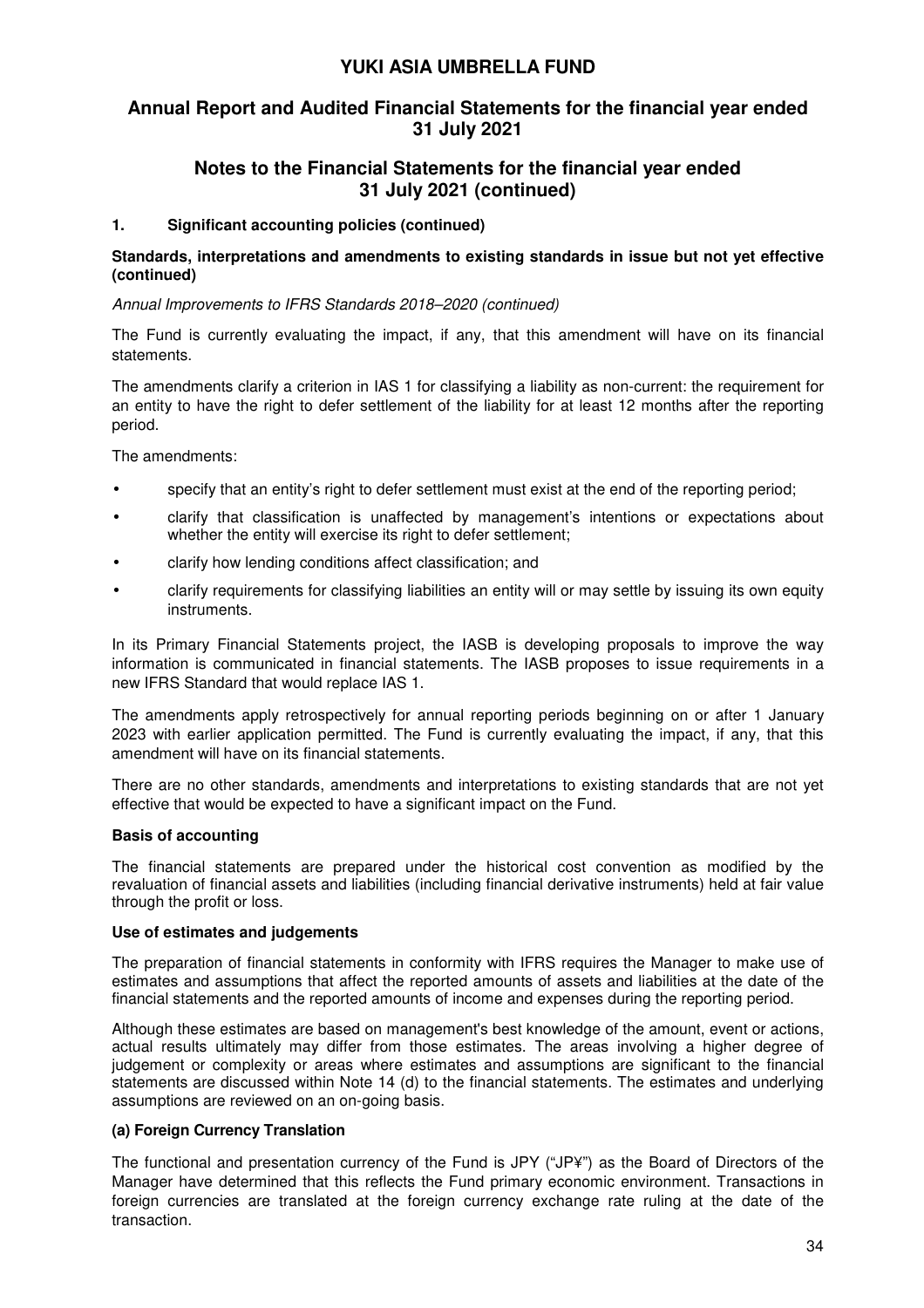# **Annual Report and Audited Financial Statements for the financial year ended 31 July 2021**

# **Notes to the Financial Statements for the financial year ended 31 July 2021 (continued)**

#### **1. Significant accounting policies (continued)**

#### **(a) Foreign Currency Translation (continued)**

Monetary assets and liabilities denominated in foreign currencies are translated at the foreign currency closing exchange rate ruling at the reporting date.

Foreign currency exchange differences arising on translation and realised gains and losses on disposals or settlements of monetary assets and liabilities are recognised in the Statement of Comprehensive Income.

Non-monetary assets and liabilities denominated in foreign currencies that are measured at fair value are translated at the foreign currency exchange rates ruling at the dates that the values were determined. Foreign currency exchange differences relating to investments at fair value through profit or loss are included in gains and losses on investments. All other foreign currency exchange differences relating to monetary items, including cash are presented in the Statement of Comprehensive Income.

#### **(b) Financial assets and financial liabilities at fair value through profit or loss**

#### **(i) Classification**

The Fund classifies its investment portfolio based on its business model for managing those financial assets and the contractual cash flow characteristics of the financial assets. The portfolio of financial assets is managed and performance is evaluated on a fair value basis. The Fund is primarily focused on fair value information and uses that information to assess the assets' performance and to make decisions. The Fund has not taken the option to irrevocably designate any equity securities as fair value through other comprehensive income. As such, the Fund classifies its entire investment portfolio as financial assets or financial liabilities at fair value through profit or loss.

Financial assets that are not classified at fair value through profit or loss include cash and cash equivalents and receivables. Financial liabilities that are not at fair value through profit or loss include bank overdraft (if any) and payables. These other financial assets and financial liabilities are held at amortised cost. The Fund's policy requires Yuki Management & Research Co., Limited (the "Investment Manager") and the Board of Directors of the Manager to evaluate the information about these financial assets and financial liabilities on a fair value basis together with other related financial information.

#### **(ii) Measurement**

Financial instruments are measured initially at fair value.

Subsequent to initial recognition, all instruments classified at fair value through profit or loss are measured at fair value. Gains and losses arising from changes in the fair value of the financial assets or financial liabilities at fair value through profit or loss are presented in the Statement of Comprehensive Income within "net gain/(loss) on financial assets at fair value through profit or loss".

Financial liabilities arising from the redeemable participating units issued by the Fund are carried at the redemption amount representing the investors' right to a residual interest in the Sub-Fund's assets.

#### **(iii) Fair value measurement principles**

Equity instruments listed on a recognised stock exchange or traded on any other organised active market are valued at fair value. Assets listed or traded on a stock exchange or over-the-counter market for which market quotations are readily available shall be valued at the latest official close of business price on the principal exchange or market for such investment as at the valuation point on the relevant dealing day or, if not available, at the last quoted traded price as at the valuation point on the relevant dealing day on the principal exchange or market for such investment.

If a quoted market price is not available on a recognised stock exchange or from a broker/dealer for non-exchange-traded financial instruments, the fair value of the instrument is estimated using valuation techniques, including use of recent arm's length market transactions, reference to the current fair value of another instrument that is substantially the same, discounted cash flow techniques, option pricing models or any other valuation technique that provides a reliable estimate of prices obtained in actual market transactions.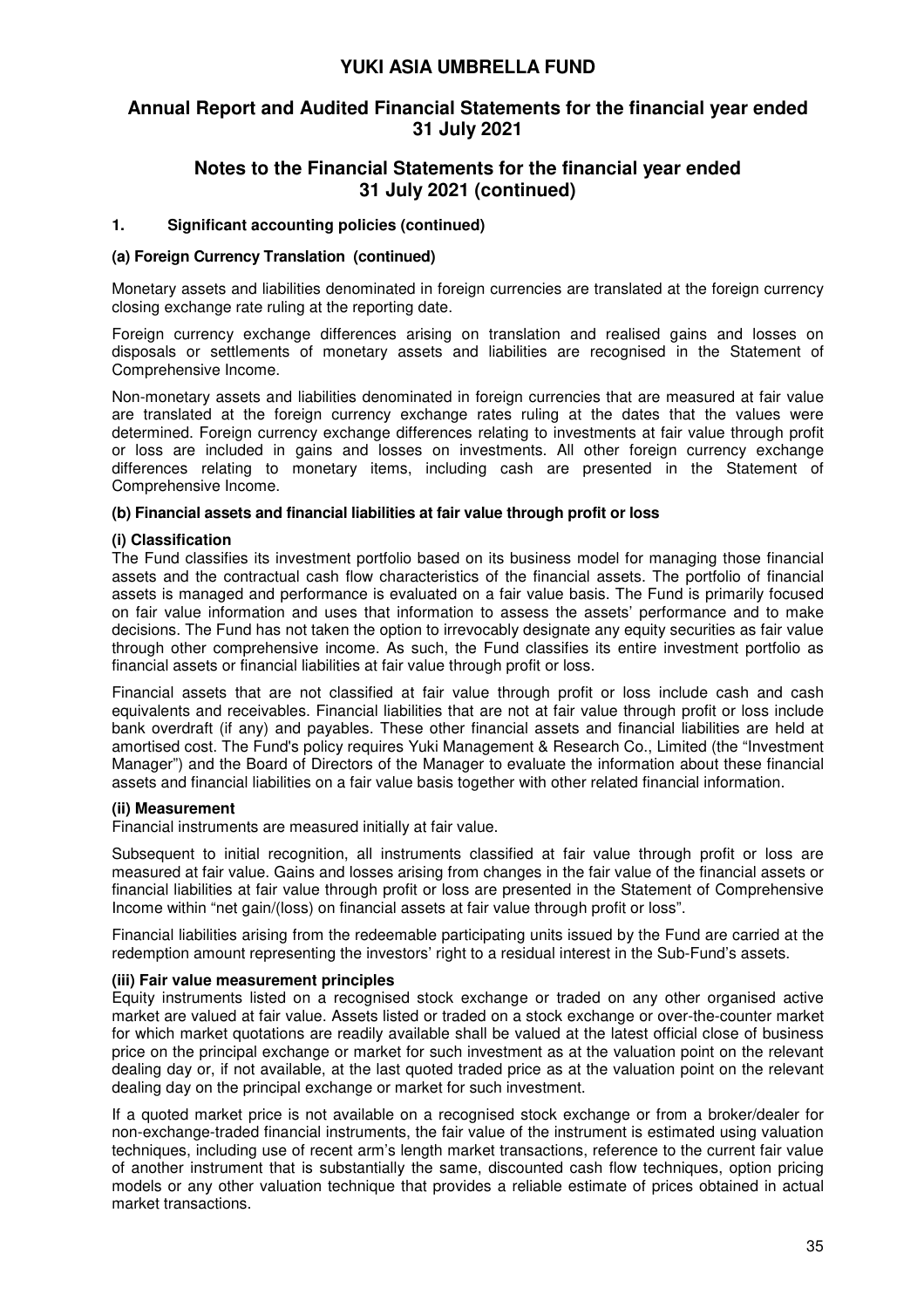# **Annual Report and Audited Financial Statements for the financial year ended 31 July 2021**

# **Notes to the Financial Statements for the financial year ended 31 July 2021 (continued)**

## **1. Significant accounting policies (continued)**

#### **(b) Financial assets and financial liabilities at fair value through profit or loss (continued)**

#### **(iii) Fair value measurement principles (continued)**

If for specific assets the latest official close of business price or last quoted traded prices do not, in the opinion of the Administrator, reflect their fair value or are not available, the value shall be calculated with care and in good faith by the Administrator, (being approved by the Depositary as a competent person for such purpose) in consultation with the Investment Manager with a view to establishing the probable realisation value for such assets as at the valuation point on the relevant Dealing Day.

#### **(iv) Recognition and Derecognition**

The Sub-Fund recognises financial assets and financial liabilities when all significant rights and access to the benefits from the assets and the exposure to the risks inherent in those benefits are transferred to the Sub-Fund. The Sub-Fund derecognises financial assets and financial liabilities when all such benefits and risks are transferred from the Sub-Fund.

#### **(v) Impairment**

At each reporting date, the Sub-Fund shall measure the loss allowance on receivables balances at an amount equal to the lifetime expected credit losses if the credit risk has increased significantly since initial recognition. If, at the reporting date, the credit risk has not increased significantly since initial recognition, the Sub-Fund shall measure the loss allowance at an amount equal to 12-month expected credit losses. Significant financial difficulties of the counterparty, probability that the counterparty will enter bankruptcy or financial reorganisation, and default in payments are all considered indicators that a loss allowance may be required.

If the credit risk increases to the point that it is considered to be credit impaired, interest income will be calculated based on the gross carrying amount adjusted for the loss allowance. A significant increase in credit risk is defined by management as any contractual payment which is more than 30 days past due. Any contractual payment which is more than 90 days past due is considered credit impaired.

#### **(vi) Forward foreign currency exchange contracts**

Forward foreign currency exchange contracts are measured at fair value based on the closing prices of the forward foreign currency exchange contracts' contract rates on the relevant foreign exchange market on a daily basis.

Realised and change in unrealised gains and/or losses are reported in the Statement of Comprehensive Income.

#### **(c) Income**

Dividend income relating to exchange-traded equity investments is recognised in the Statement of Comprehensive Income on the ex-dividend date.

Dividend income received by the Sub-Fund may be subject to withholding tax imposed in the country of origin. Dividend income is recorded gross of such taxes with a corresponding withholding tax on dividends charge included in the Statement of Comprehensive Income.

In some cases, the Sub-Fund may receive or choose to receive dividends in the form of additional equity shares rather than cash. In such cases, the Sub-Fund recognises the dividend income for the amount of the cash dividend alternative with the corresponding debit treated as an additional investment.

Other income recognised relate to VAT refunds and bank interest income.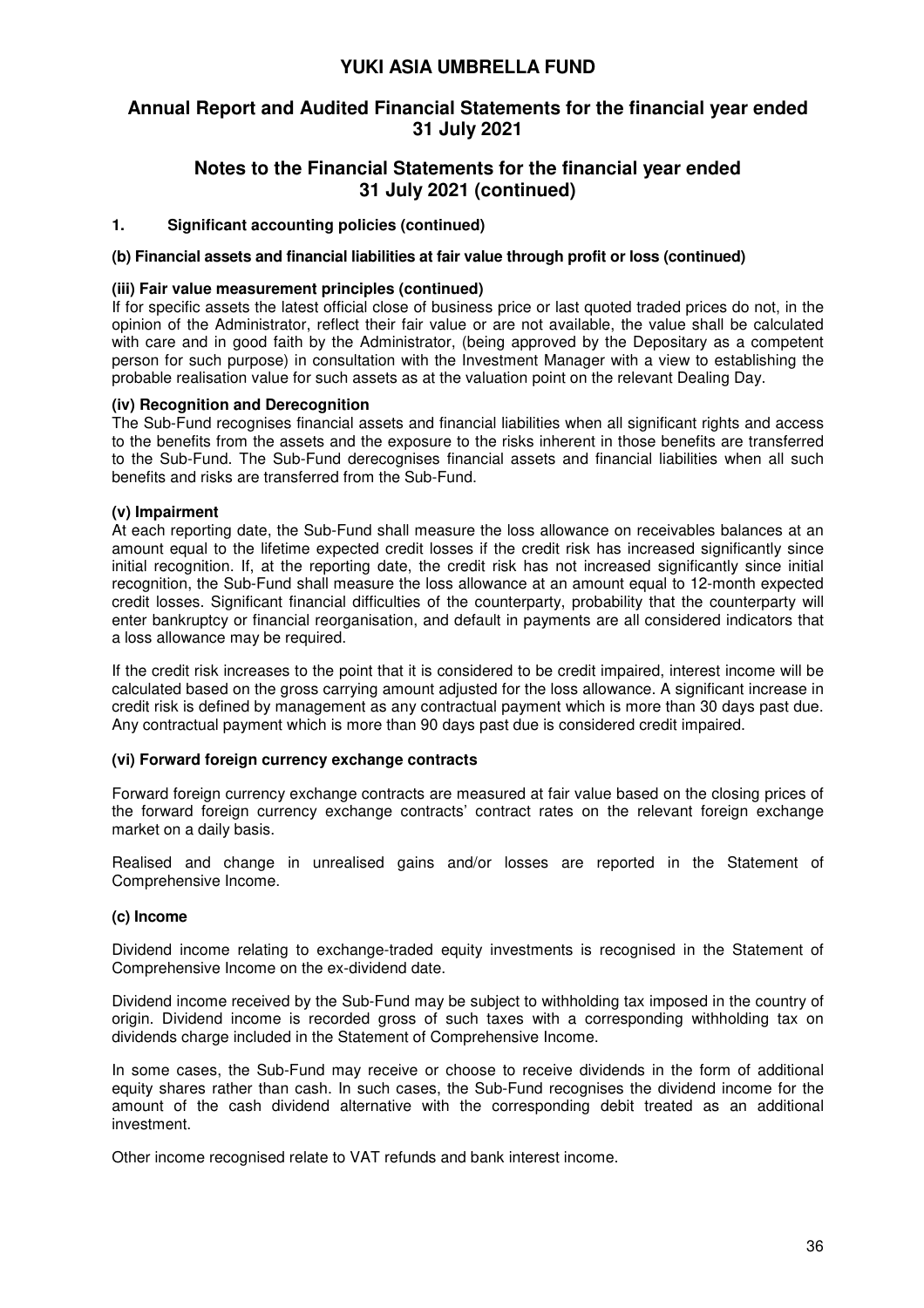# **Annual Report and Audited Financial Statements for the financial year ended 31 July 2021**

# **Notes to the Financial Statements for the financial year ended 31 July 2021 (continued)**

#### **1. Significant accounting policies (continued)**

## **(d) Expenses**

All expenses, including Management fees and Depositary fees, are recognised in the Statement of Comprehensive Income on an accrual basis.

#### **(e) Gains and Losses on Financial Assets and Financial Liabilities at fair value through profit or loss**

Realised gains and losses on financial assets and financial liabilities are calculated based on the average cost. The movement in unrealised gains and losses on financial assets and financial liabilities arising during the financial year are taken to the Statement of Comprehensive Income and are included in "net gain/(loss) on financial assets and financial liabilities at fair value through profit or loss".

## **(f) Transaction Costs**

Transaction costs are incremental costs that are directly attributable to the acquisition, issue or disposal of a financial asset or financial liability. An incremental cost is one that would not have been incurred if the entity had not acquired, issued or disposed of the financial instrument.

Transaction costs on purchases and sales of equities are included in net gains/(losses) on financial assets and financial liabilities at fair value through profit or loss in the Statement of Comprehensive Income. Transaction costs on financial assets and financial liabilities at fair value through profit or loss are expensed immediately. Purchases and sales transaction costs include identifiable brokerage charges, commissions, transaction related taxes and other market charges.

Transaction costs incurred in the purchase and sale of financial assets at fair value during the financial year amounted to JP¥23,633,218 (31 July 2020: JP¥107,579,814). Depositary related transaction costs include transaction costs paid to the Depositary and sub-custodians (if any). Depositary related transactions costs are included in operating expenses in the Statement of Comprehensive Income and are included within Depositary fees in Note 6.

#### **(g) Interest expense**

Interest expense is recognised on an effective interest basis. Interest is accrued on a daily basis. Interest paid is interest charged on cash balances held by the Sub-Fund during the financial year.

## **(h) Offsetting**

Financial assets and liabilities are offset and the net amount is reported in the Statement of Financial Position when the Fund has a legally enforceable right to set off the recognised amounts and the transactions are intended to be settled on a net basis or simultaneously.

#### **(i) Redeemable Participating Units**

Redeemable participating units are redeemable at the Unitholder's option and are classified as financial liabilities in accordance with IAS 32, "Puttable financial instruments".

The redeemable participating units can be put back to the Sub-Fund at any time for cash equal to a proportionate unit of the relevant Sub-Fund's Net Asset Value.

The redeemable participating units are carried at the redemption amount that is payable at the reporting date if the holder exercises the right to put the unit back to the relevant Sub-Fund.

#### **(j) Cash and cash equivalents**

Cash and cash equivalents include cash in bank and other short-term highly liquid investments (if any) having a maturity of 3 months or less. Bank overdrafts, if any, are classified as liabilities.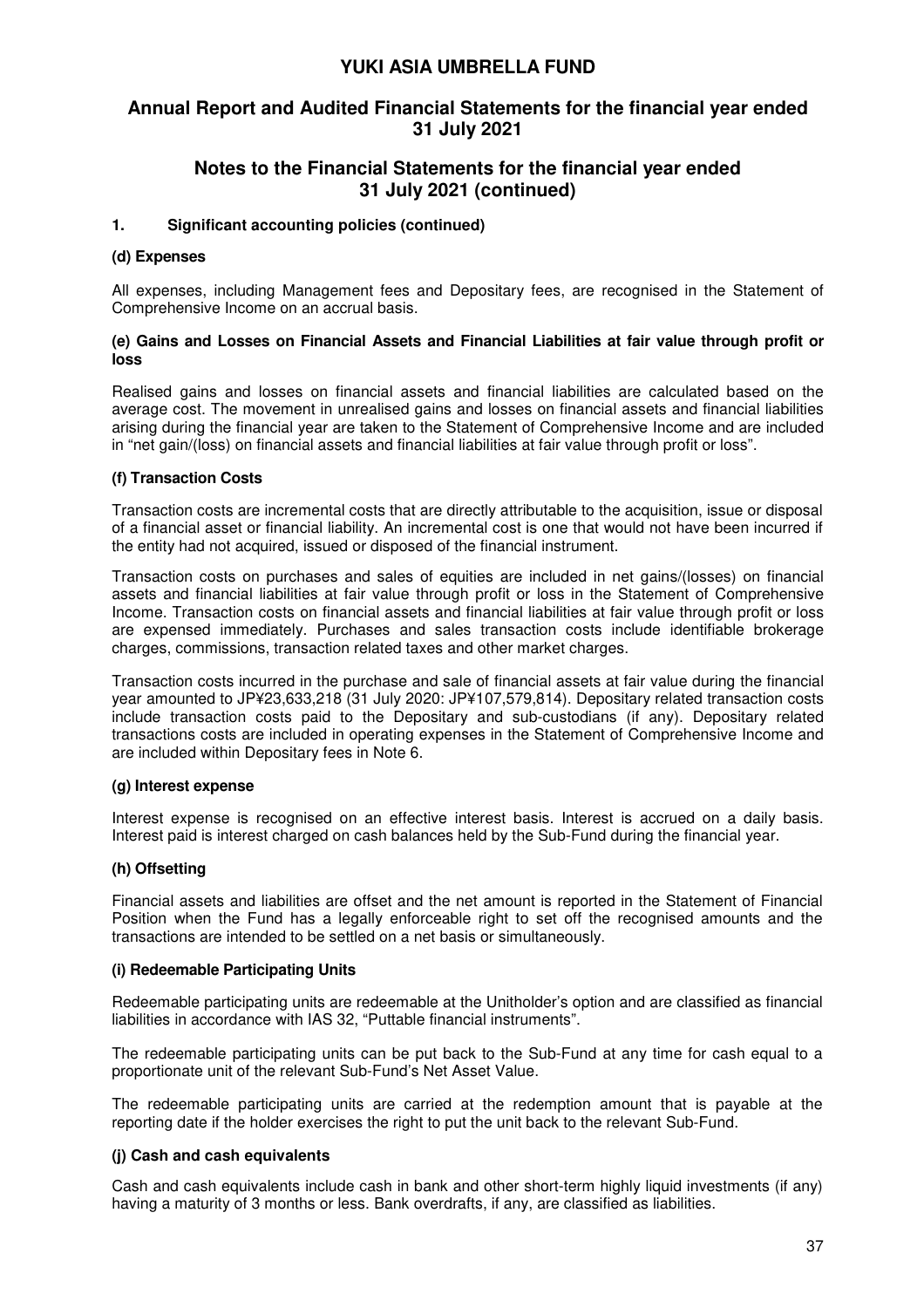# **Annual Report and Audited Financial Statements for the financial year ended 31 July 2021**

# **Notes to the Financial Statements for the financial year ended 31 July 2021 (continued)**

#### **2. Fees**

#### **Management fees**

Carne Global Fund Managers (Ireland) Limited (the "Manager") is entitled to receive an annual fee of 0.015% of the Net Asset Value ("NAV") of the Sub-Fund, plus reimbursement of expenses incurred and VAT, if any. The fee payable to the Manager is subject to a minimum monthly fee of €2,500 (plus VAT, if any). The management fee shall accrue daily and shall be payable monthly in arrears.

The Manager has delegated its investment management functions to the Investment Manager who manages the investment, realisation and re-investment of the assets of the Fund on a fully discretionary basis.

#### **Administrator fees**

The Manager has appointed BNY Mellon Fund Services (Ireland) Designated Activity Company to act as Administrator, Registrar and Transfer Agent. The Administrator will have the responsibility for the administration of the Fund's affairs including the calculation of the Net Asset Value per Unit and preparation of the accounts of the Fund, subject to overall supervision of Manager.

The Administrator is entitled to an annual fee based on the rates set out below (plus VAT, if any) payable out of the assets of the Sub-Fund, as follows:

- 0.05% of the NAV of the Sub-Fund on the portion of the NAV up to US\$250 million; plus
- 0.04% of the NAV of the Sub-Fund on the portion of the NAV in excess of US\$250 million and up to US\$500 million;
- 0.03% of the NAV of the Sub-Fund on the portion of the NAV in excess of US\$500 million and up to US\$1 billion;
- 0.015% of the NAV of the Sub-Fund on the portion of the NAV in excess of US\$1 billion.

The Administrator's annual fee will be subject to a minimum fee per annum in respect of the Sub-Fund of US\$60,000 which shall accrue daily and be payable monthly in arrears. The Administrator is entitled to receive Unit Class fees of US\$2,545.20 per Sub-Fund per annum when the number of Unit Classes exceeds three in the Sub-Fund. The annual fee payable to the Administrator shall be attributable to all Unit Classes and shall represent a deduction from the Net Asset Value of the Sub-Fund and, accordingly, each Class. The Administrator is entitled to receive reasonable out-of-pocket expenses payable out of the assets of the Sub-Fund.

BNY Mellon Fund Services (Ireland) Designated Activity Company also provides transfer agency, foreign account tax compliance act ("FATCA") services and common reporting standard ("CRS") services to the Fund. Fees related to these services are included within Administration fees in Note 6.

#### **Depositary fees**

The Depositary is entitled to receive an annual fee based on the rates set out below (plus VAT, if any) payable out of the assets of the Sub-Fund, as follows:

- 0.0200% of the NAV of the Sub-Fund on the portion of the NAV up to US\$250 million; plus
- 0.0175% of the NAV of the Sub-Fund on the portion of the NAV in excess of US\$250 million and up to US\$500 million;
- 0.0150% of the NAV of the Sub-Fund on the portion of the NAV in excess of US\$500 million and up to US\$1 billion;
- 0.0100% of the NAV of the Sub-Fund on the portion of the NAV in excess of US\$1 billion.

The Depositary fee is accrued daily and payable monthly in arrears, and is subject to a minimum annual fee of US\$30,000, which shall accrue daily and be payable monthly in arrears.

The annual fee payable to the Depositary shall be attributable to all Unit Classes and shall represent a deduction from the Net Asset Value of the Sub-Fund and, accordingly, each Class.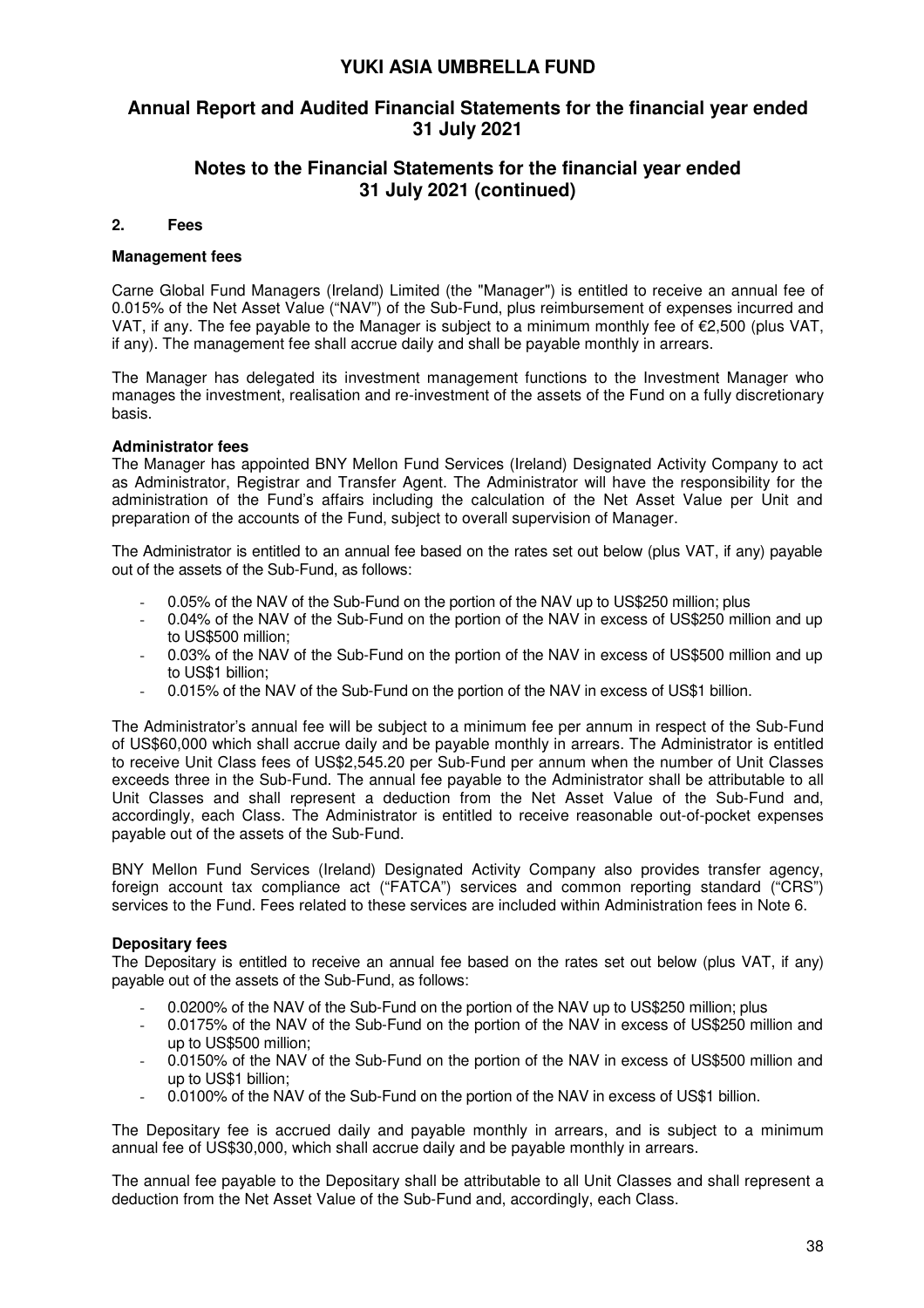# **Annual Report and Audited Financial Statements for the financial year ended 31 July 2021**

# **Notes to the Financial Statements for the financial year ended 31 July 2021 (continued)**

#### **2. Fees (continued)**

#### **Depositary fees (continued)**

The Depositary is entitled to be reimbursed by Sub-Fund for all reasonable out-of-pocket expenses properly incurred in the performance of its duties.

In addition, the Depositary is also entitled to receive fees for global custody related services it performs on behalf of the Fund. This fee is largely transaction based and is subject to a minimum of US\$6,250 per month, which shall accrue daily and be payable monthly in arrears.

#### **Investment Management fees and Placing Agent fees**

The Investment Manager and Placing Agent shall receive a combined annual fee not to exceed 1.5% of the NAV of the Sub-Fund accrued daily and payable monthly in arrears. The Placing Agent shall pay out of its own fee the fees of any sub-placing agent.

#### **3. Taxation**

Under current Irish law and practice, the Fund qualifies as an investment undertaking as defined in Section 739B of the Taxes Consolidation Act, 1997, as amended. On that basis, it is not chargeable to Irish tax on its income or gains.

However, Irish tax may arise on the happening of a "chargeable event". A chargeable event includes any distribution payments to Unitholders, any encashment, redemption, cancellation or transfer of Units and the holding of Units at the end of each eight year period beginning with the acquisition of such Units.

No Irish tax will arise on the Fund in respect of chargeable events in respect of:

(a) a Unitholder who is neither Irish resident nor ordinarily resident in Ireland for tax purposes at the time of the chargeable event, provided the appropriate valid declarations, in accordance with the provisions of the Taxes Consolidation Act, 1997, as amended, are held by the Fund or the Fund has been authorised by the Irish Revenue to make gross payments in the absence of appropriate declarations; and

(b) certain exempted Irish resident Unitholders who have provided the Fund with the necessary signed statutory declarations.

Dividends, interest and capital gains, (if any), received on investments made by the Fund may be subject to withholding taxes imposed by the country from which the investment income/gains are received and such taxes may not be recoverable by the Fund or its Unitholders.

#### **4. Net gain/(loss) on financial assets and financial liabilities at fair value through profit or loss**

|                                                                  | Year ended<br>31 July 2021<br><b>JP¥</b> | Year ended<br>31 July 2020<br><b>JP¥</b> |
|------------------------------------------------------------------|------------------------------------------|------------------------------------------|
| Net gain/(loss) on financial assets and financial liabilities at |                                          |                                          |
| FVTPL during the financial year comprise:                        |                                          |                                          |
| Net realised gain/(loss) on transferable securities              | 2,039,512,810                            | (1,096,412,410)                          |
| Net realised gain/(loss) on forward foreign currency contracts   | 59,748,216                               | (3, 416, 838)                            |
| Net realised gain on foreign currencies                          | 11,719,883                               | 11,529,619                               |
| Net movement in unrealised loss on transferable securities       | (300, 170, 051)                          | (1,307,628,237)                          |
| Net movement in unrealised gain/(loss) on forward foreign        |                                          |                                          |
| currency contracts                                               | 57,860,979                               | (62,253,381)                             |
| Net movement in unrealised (loss)/gain on foreign currencies     | (208,278)                                | 1,057,398                                |
| Net gain/(loss) on financial assets and financial liabilities    |                                          |                                          |
| at fair value through profit or loss                             | 1,868,463,559                            | (2, 457, 123, 849)                       |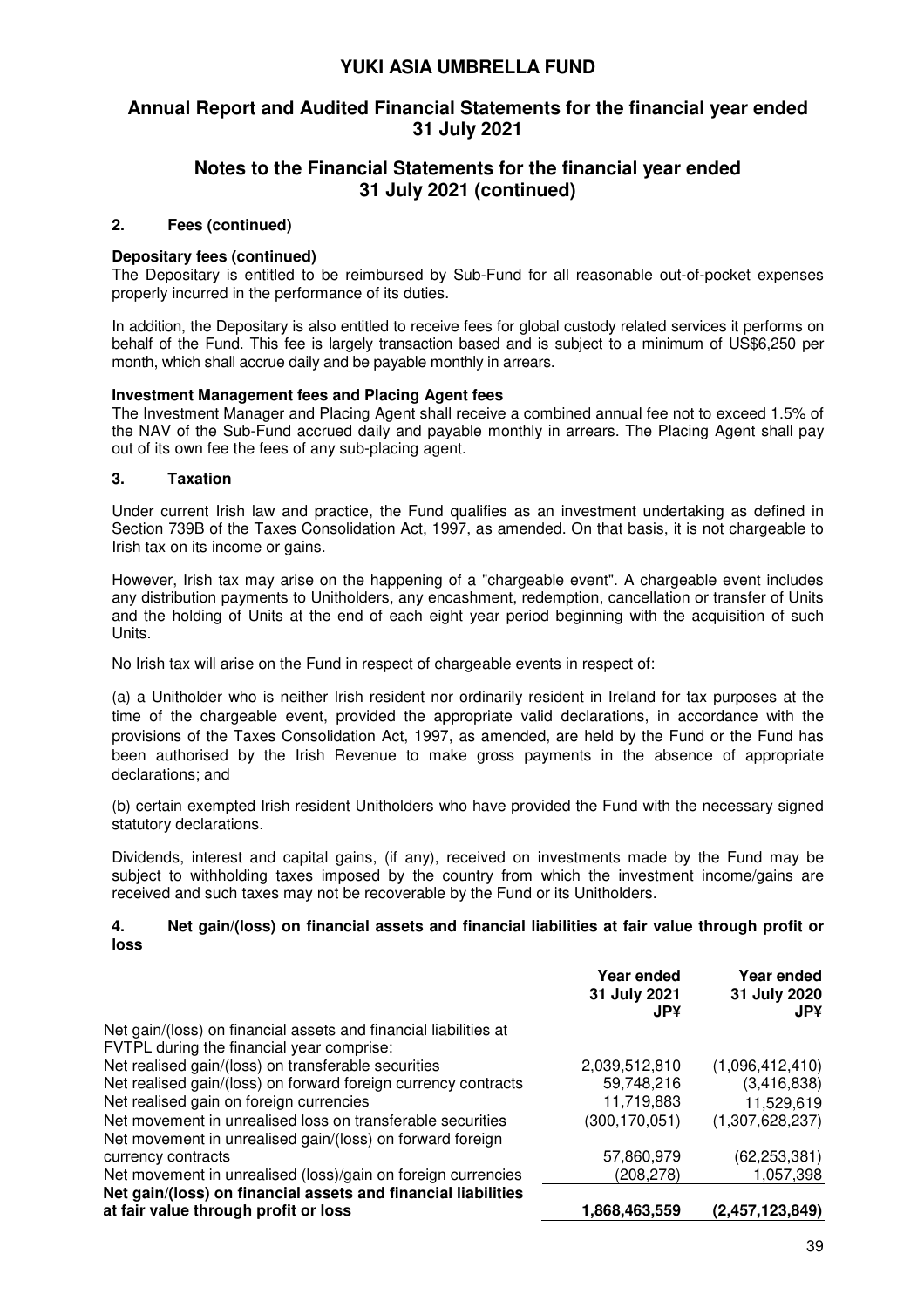# **Annual Report and Audited Financial Statements for the financial year ended 31 July 2021**

## **Notes to the Financial Statements for the financial year ended 31 July 2021 (continued)**

#### **5. Gross Income**

|                           | Year ended<br>31 July 2021<br><b>JP¥</b> | Year ended<br>31 July 2020<br><b>JP¥</b> |
|---------------------------|------------------------------------------|------------------------------------------|
| Dividend income           | 82,657,108                               | 168,335,916                              |
| Interest income           | 58                                       | 82                                       |
| VAT refund                |                                          | 2.920.149                                |
| <b>Total Gross Income</b> | 82,657,166                               | 171,256,147                              |

#### **6. Operating Expenses**

|                                 | Year ended<br>31 July 2021<br><b>JP¥</b> | <b>Year ended</b><br>31 July 2020<br><b>JP¥</b> |
|---------------------------------|------------------------------------------|-------------------------------------------------|
| Management fees                 | (3,077,085)                              | (3,571,279)                                     |
| Administration fees             | (10, 358, 573)                           | (13,586,112)                                    |
| Investment Manager fees         | (72,336,618)                             | (147,493,007)                                   |
| <b>Placing Agent fees</b>       | (36,300,118)                             | (78,338,134)                                    |
| Depositary fees                 | (14,729,655)                             | (14,473,971)                                    |
| Audit fees                      | (3,019,061)                              | (1,049,937)                                     |
| Professional fees               | 2,599,960                                | (24,369,324)                                    |
| Listing fees                    | (3,422,517)                              | (7,666,899)                                     |
| Other expenses                  | (2,363,758)                              | (13,548,573)                                    |
| <b>Total operating expenses</b> | (143,007,425)                            | (304,097,236)                                   |

Statutory audit fees amounted to €14,000 for the financial year ended 31 July 2021 (31 July 2020: €15,500). These amounts are exclusive of VAT. There were no fees incurred in respect of taxation advisory, other assurance or non-audit services provided by the statutory auditors during the financial years ended 31 July 2021 or 31 July 2020.

#### **7. Receivables**

|                                  | As at<br>31 July 2021<br><b>JP¥</b> | As at<br>31 July 2020<br><b>JP¥</b> |
|----------------------------------|-------------------------------------|-------------------------------------|
| Accrued dividend income          | 5,075,817                           | 3,869,653                           |
| Receivable for investments sold  | 14,138,931                          |                                     |
| Receivable for fund units issued |                                     | 652,432                             |
| Other receivables                | 686,609                             |                                     |
| <b>Total Receivables</b>         | 19,901,357                          | 4,522,085                           |

#### **8. Cash and cash equivalents**

|                        | As at        | As at        |
|------------------------|--------------|--------------|
|                        | 31 July 2021 | 31 July 2020 |
|                        | <b>JP¥</b>   | <b>JP¥</b>   |
| Cash and bank balances | 217,315,914  | 569,379,532  |

All cash balances are held with The Bank of New York Mellon SA/NV, Dublin Branch as at 31 July 2021 and 31 July 2020.

The Standard & Poor's ("S&P") long-term credit rating of The Bank of New York Mellon SA/NV, Dublin Branch was AA- at 31 July 2021 (31 July 2020: AA-).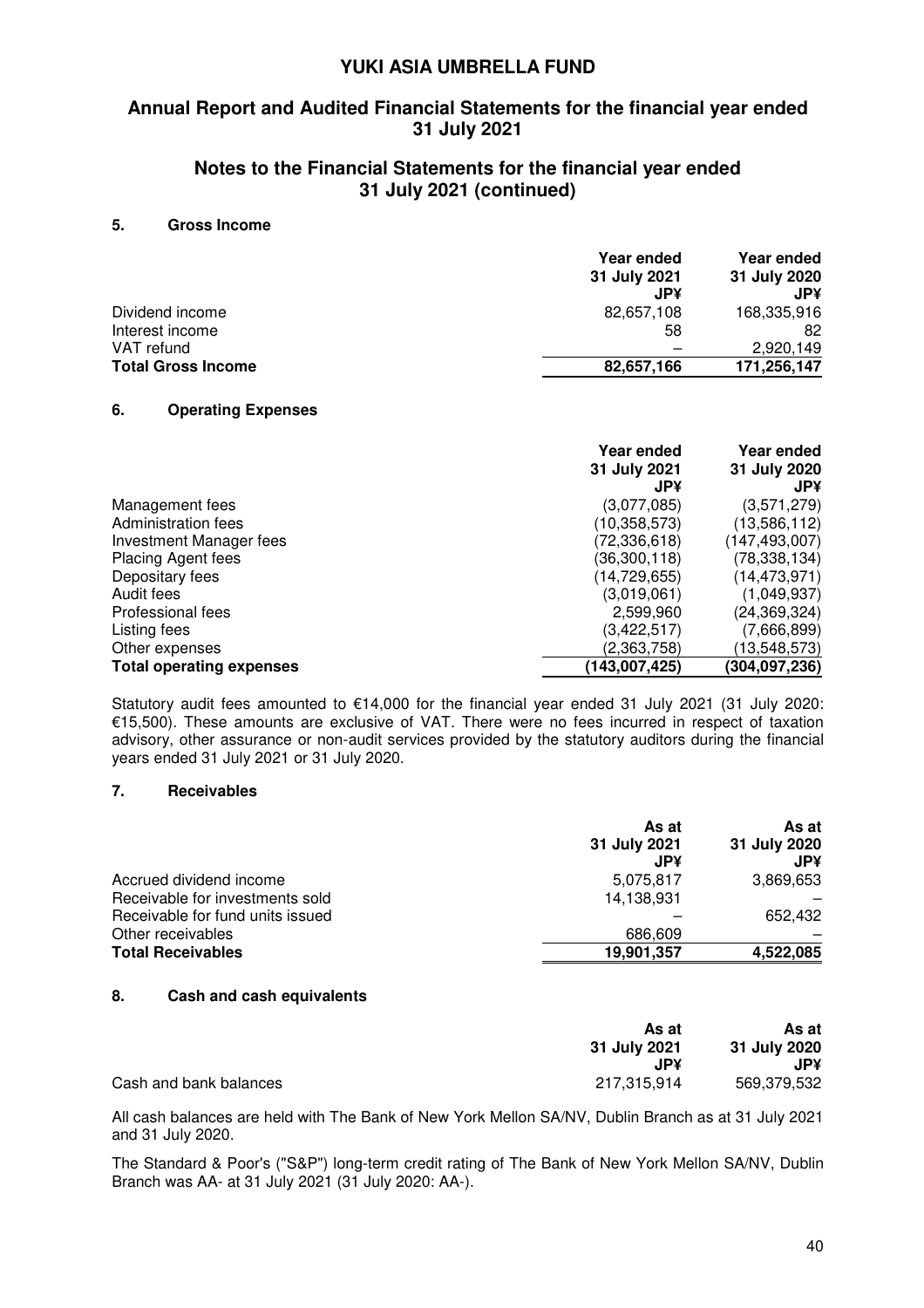# **Annual Report and Audited Financial Statements for the financial year ended 31 July 2021**

## **Notes to the Financial Statements for the financial year ended 31 July 2021 (continued)**

#### **9. Payables**

|                                 | Year ended   | Year ended      |
|---------------------------------|--------------|-----------------|
|                                 | 31 July 2021 | 31 July 2020    |
|                                 | <b>JP¥</b>   | <b>JP¥</b>      |
| Accrued expenses                | (46,651,998) | (55, 273, 951)  |
| Payable for fund units redeemed | (394.505)    | (337, 587, 715) |
| <b>Total Payables</b>           | (47,046,503) | (392, 861, 666) |

#### **10. Purchases and Sales of Investments**

|                 | Year ended     | Year ended     |
|-----------------|----------------|----------------|
|                 | 31 July 2021   | 31 July 2020   |
|                 | <b>JP¥</b>     | <b>JP¥</b>     |
| Total purchases | 8.755.068.072  | 43,075,821,675 |
| Total sales     | 12,725,552,182 | 54,837,992,478 |

#### **11. Related Parties Transactions**

Carne Global Fund Managers (Ireland) Limited as Manager of the Fund, earned fees of JP¥3,077,085 during the financial year (31 July 2020: JP¥3,571,279). At the financial year end, fees of JP¥Nil (31 July 2020: JP¥798,234) were due to Carne Global Fund Managers (Ireland) Limited.

Carne Global Financial Services Limited, the parent Company of the Manager, earned fees during the financial year in respect of other fund governance services provided to the Sub-Fund, the fees amounted to JP¥3,075,312 (31 July 2020: JP¥2,070,868) of which JP¥1,056,923 (31 July 2020: JP¥690,289) was payable at the financial year end.

Yuki Management & Research Co. Limited, as Investment Manager, earned fees of JP¥72,336,618 during the financial year (31 July 2020: JP¥147,493,007). At the financial year end, fees of JP¥10,842,461 (31 July 2020: JP¥14,698,693) were due to Yuki Management & Research Co., Limited.

Yuki – Co LLC, as International Placing Agent, earned fees of JP¥36,300,118 during the financial year (31 July 2020: JP¥78,338,134) for providing this service. At the financial year end, fees of JP¥5,433,036 (31 July 2020: JP¥7,283,541) were due to Yuki – Co LLC.

Yuki Investments Co. Ltd, as the Promoter, is also considered a related party to the Fund.

As of 31 July 2021, Yuki Asset Taiwan Co. Ltd. and Yuki Asset Management Co. Ltd. which are both members of the Yuki Group, held 3,190 (31 July 2020: 990 of the Euro Hedged Unit Class) and 2,684 (31 July 2020: 833 of the Euro Hedged Unit Class) units respectively, of the JPY Unit Class. In addition, at 31 July 2021, Yuki Strategies Umbrella Fund, which shares the same Manager and Investment Manager as the Fund, held 19,938 units of the JPY Unit Class (31 July 2020: Nil).

Fundsettle EOC Nominees Limited and Clearstream Banking SA (31 July 2020: UBS Europe SE Luxembourg Branch, MFEX Mutual Funds Exchange AB, BNP Paribas Securities Services, Fundsettle EOC Nominees Limited and Clearstream Banking SA) who are not otherwise related parties, are significant Unitholders based on each Unit Class in the Sub-Fund as of 31 July 2021.

The Board of Directors of the Manager are also considered to be related parties.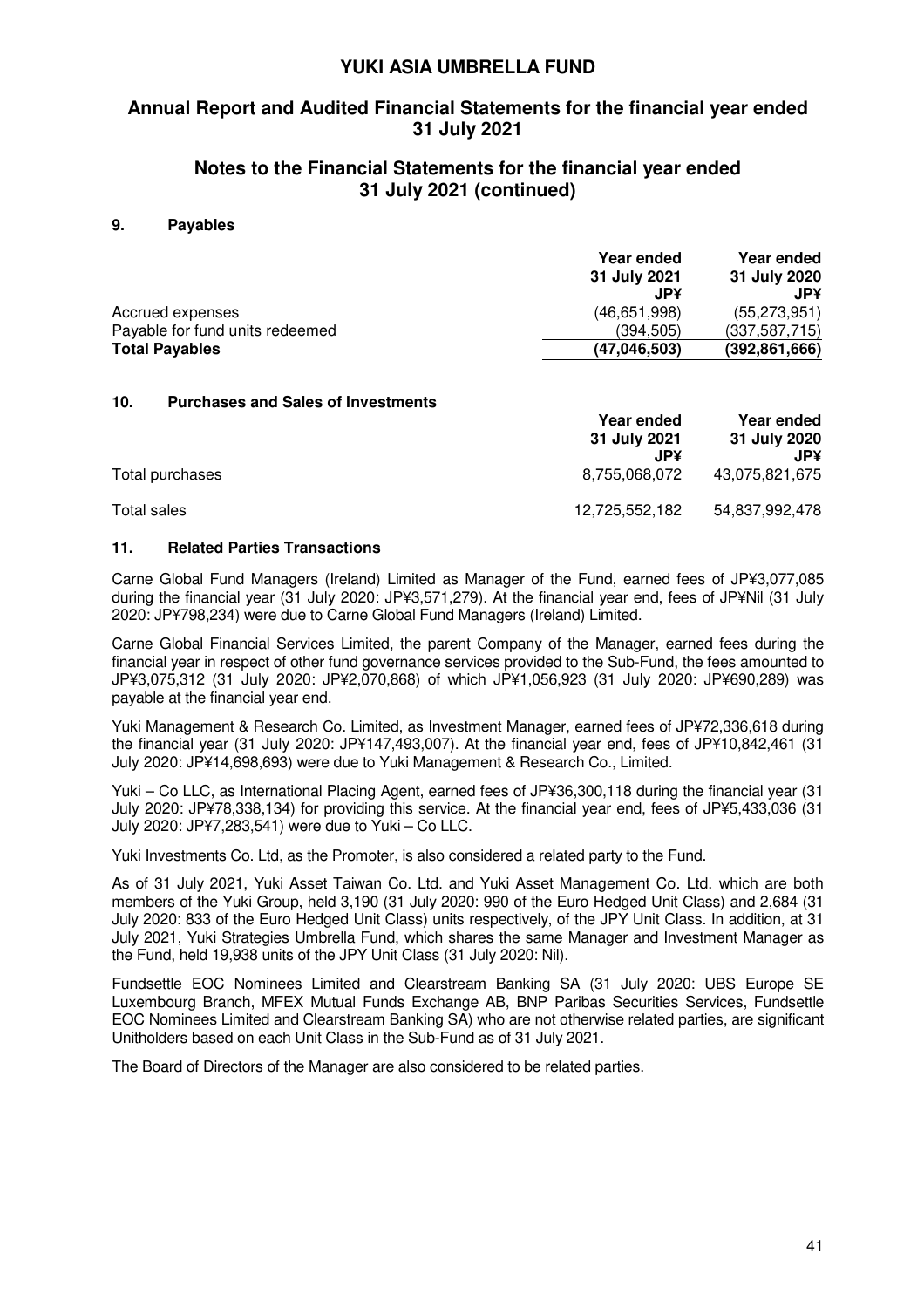# **Annual Report and Audited Financial Statements for the financial year ended 31 July 2021**

# **Notes to the Financial Statements for the financial year ended 31 July 2021 (continued)**

## **12. Units in issue**

## **Yuki Japan Rebounding Growth Fund**

|                                         | <b>JPY Unit Class</b>                                                    | <b>JPY Unit Class</b>                                                    |
|-----------------------------------------|--------------------------------------------------------------------------|--------------------------------------------------------------------------|
|                                         | Year ended                                                               | Year ended                                                               |
|                                         | 31 July<br>2021                                                          | 31 July<br>2020                                                          |
| <b>Opening Balance</b>                  | 177,277                                                                  | 493,399                                                                  |
| Subscriptions                           | 58,083                                                                   | 27,247                                                                   |
| Redemptions                             | (100,568)                                                                | (343,369)                                                                |
| <b>Closing Balance</b>                  | 134,792                                                                  | 177,277                                                                  |
|                                         | <b>USD Hedged Unit</b>                                                   | <b>USD Hedged Unit</b>                                                   |
|                                         | Class                                                                    | Class                                                                    |
|                                         | Year ended                                                               | Year ended                                                               |
|                                         | 31 July                                                                  | 31 July                                                                  |
|                                         | 2021                                                                     | 2020                                                                     |
| <b>Opening Balance</b>                  | 24,738                                                                   | 40,924                                                                   |
| Subscriptions<br>Redemptions            | 2,222<br>(20, 723)                                                       | 2,883<br>(19,069)                                                        |
| <b>Closing Balance</b>                  | 6,237                                                                    | 24,738                                                                   |
|                                         |                                                                          |                                                                          |
|                                         | <b>Euro Hedged Unit</b>                                                  | <b>Euro Hedged Unit</b>                                                  |
|                                         | <b>Class</b>                                                             | <b>Class</b>                                                             |
|                                         | Year ended                                                               | <b>Year ended</b>                                                        |
|                                         | 31 July                                                                  | 31 July                                                                  |
|                                         | 2021                                                                     | 2020                                                                     |
| <b>Opening Balance</b><br>Subscriptions | 5,371<br>152                                                             | 6,426<br>902                                                             |
| Redemptions                             | (2,012)                                                                  | (1, 957)                                                                 |
| <b>Closing Balance</b>                  | 3,511                                                                    | 5,371                                                                    |
|                                         |                                                                          |                                                                          |
|                                         | <b>JPY Institutional</b><br>Unit Class*                                  | <b>JPY Institutional</b><br><b>Unit Class*</b>                           |
|                                         | Year ended                                                               | Year ended                                                               |
|                                         | 31 July                                                                  | 31 July                                                                  |
|                                         | 2021                                                                     | 2020                                                                     |
| <b>Opening Balance</b>                  |                                                                          | 115,670                                                                  |
| Subscriptions                           |                                                                          |                                                                          |
| Redemptions                             |                                                                          | (115, 670)                                                               |
| <b>Closing Balance</b>                  |                                                                          |                                                                          |
|                                         | <b>JPY Institutional</b><br><b>Unit Class 2</b><br>Year ended<br>31 July | <b>JPY Institutional</b><br><b>Unit Class 2</b><br>Year ended<br>31 July |

|                        | 2021  | 2020      |
|------------------------|-------|-----------|
| Opening Balance        | 2.807 | 273.961   |
| Subscriptions          |       |           |
| Redemptions            |       | (271.154) |
| <b>Closing Balance</b> | 2.807 | 2.807     |

\* JPY Institutional Unit Class was fully redeemed on 3 April 2020.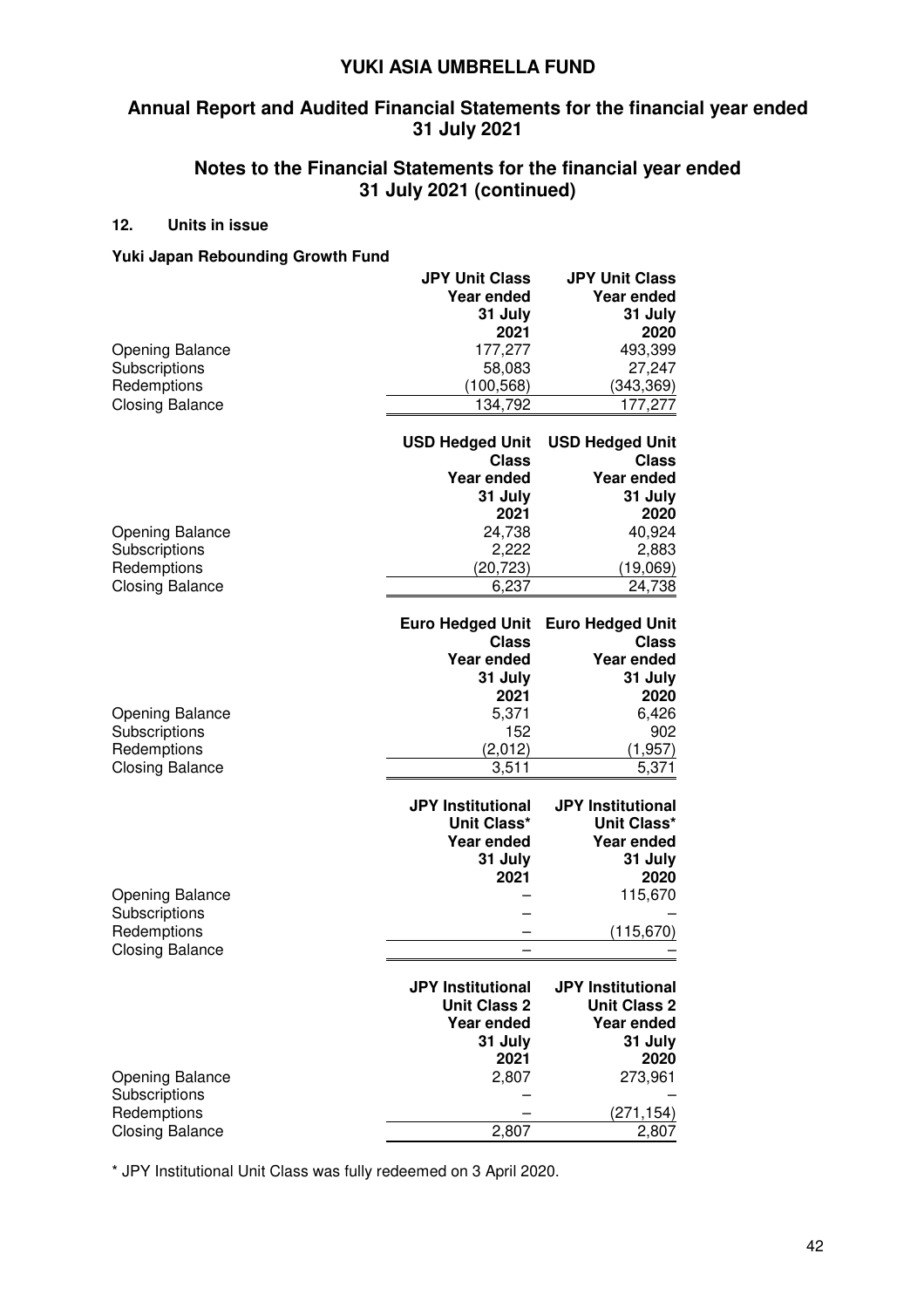# **Annual Report and Audited Financial Statements for the financial year ended 31 July 2021**

# **Notes to the Financial Statements for the financial year ended 31 July 2021 (continued)**

#### **13. Soft commission and directed brokerage arrangements**

There were no soft commission and directed brokerage arrangements in existence during the financial years 31 July 2021 and 31 July 2020.

#### **14. Financial instruments**

#### **General Risk Management Process**

The Investment Manager, Yuki Management & Research Co., Limited, manages the Fund's risk management process under the supervision of the Investment Advisory Council and oversight of these functions is carried out by both the Depositary and by the Board of Directors of the Manager.

The Investment Manager is organised by function with distinct separation of responsibility between Sub-Fund Managers, traders and investment administration personnel. A number of techniques are employed by the Investment Manager to ensure good corporate governance:

- the management process is monitored by members of the Board,
- statutory auditors of the Investment Manager (Japanese Corporate Lawyer who is entrusted by Unitholders with overseeing and auditing the business executions and conducts of directors who are often executive officers),
- Investment Policy Committee,
- Compliance Committee and Compliance Officer.

The risk management process consists of a multi-layered and cross-functional review that provides a system of checks and balances as stipulated in a series of in-house rules (i.e. Risk Management Code, Investment Management Guideline and Manual, Trader Guideline and Manual, etc.).

Risks specific to the Sub-Fund are managed by the relevant fund management teams with support of trading teams, investment administration teams and compliance teams. In this process, fund management teams are to make investment judgements and to order executions strictly in accordance with internal investment management rules and procedures. The risk management of a Sub-Fund is inherently built into a Sub-Fund by means of portfolio construction and managed strictly in accordance with the internal quidelines and manuals.

Internal audits are conducted on a regular and timely basis to ensure that the risk management processes are operating effectively.

Risk can be separated into the following components: market risk, credit risk and liquidity risk. Each type of risk is discussed in turn and qualitative and quantitative analyses are provided where relevant to give the reader an understanding of the risk.

The Fund calculates global exposure using the commitment approach.

#### **(a) Market Risk**

This is the risk that the fair value or future cash flows of a financial instrument will fluctuate because of changes in market variables or factors. Market risk comprises three types of risk: market price risk, currency risk, and interest rate risk.

The Sub-Fund's investments are susceptible to market risk arising from uncertainties about future prices of the instruments. The Sub-fund's market price risk is managed through diversification of the investment portfolio.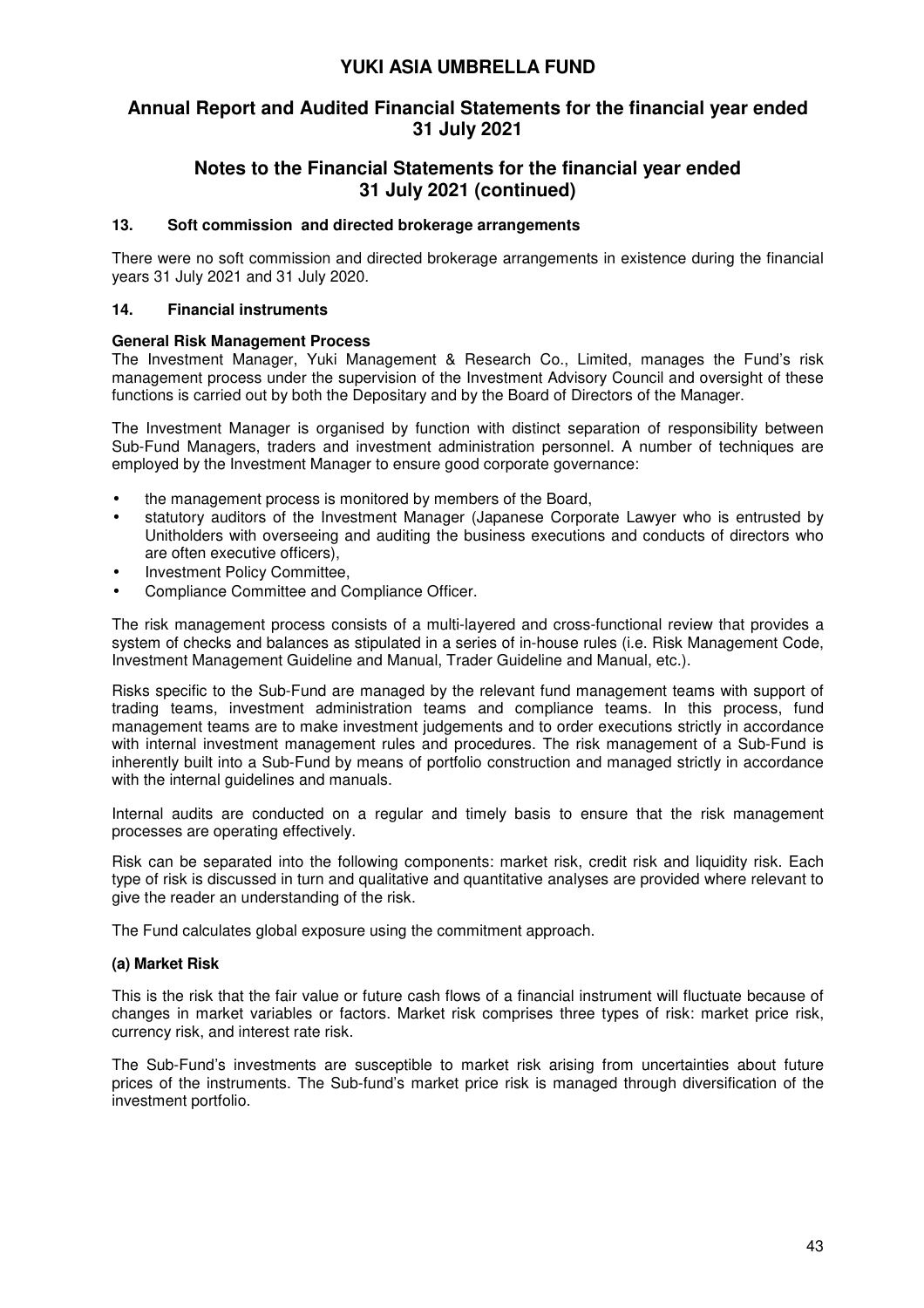# **Annual Report and Audited Financial Statements for the financial year ended 31 July 2021**

# **Notes to the Financial Statements for the financial year ended 31 July 2021 (continued)**

#### **14. Financial instruments (continued)**

#### **(a) Market Risk (continued)**

#### **(i) Market Price Risk**

This is the risk that the fair value or future cash flows of a financial instrument will fluctuate because of changes in market prices (other than those arising from currency risk and interest rate risk), whether those factors are caused by factors specific to individual financial instruments or its issuer, or other factors affecting similar financial instruments traded in the market.

#### **Yuki Japan Rebounding Growth Fund**

While the Sub-Fund does not follow a benchmark, for the purpose of performance analysis and comparison, the TOPIX index will be used. Since the inception of the Sub-Fund in March 2011, the TOPIX index has risen by 119.50% (31 July 2020: 72.74%) whilst the Sub-Fund has appreciated by 260.75% (31 July 2020: 181.68%).

In the current financial year, the Investment Manager has calculated the Fund's beta as 0.5424 (31 July 2020: 0.8597) relative to the TOPIX benchmark. The market price risk calculation uses the Fund's beta for the full fiscal year as an indication as to how the Fund might perform relative to a 10% move in the TOPIX. If the TOPIX had increased by 10% on 31 July 2021 (31 July 2020: 10%), with all other variables remaining constant, based on the Sub-Fund's performance of the previous 12 months, the increase in Net Assets would be approximately JP¥342,415,787 (31 July 2020: JP¥728,778,435). Conversely, if the TOPIX had decreased by 10%, this would have resulted in a decrease of Net Assets by the same amount (31 July 2020: JP¥728,778,435).

If the prices of the Sub-Fund's portfolio increased by 10% as at the financial year end 31 July 2021 (31 July 2020: 10%), the increase in Net Assets of the Sub-Fund would be approximately JP¥631,297,543 (31 July 2020: JP¥847,712,498).

#### **Limitations of Sensitivity Analysis**

There are limitations in relation to the sensitivity analysis on market risk as sensitivity analyses are based on historical data and cannot take account of the fact that future market price movements, correlations between markets and levels of market liquidity in conditions of market stress may bear no relation to historical patterns. The market price risk information is a relative estimate of risk rather than a precise and accurate number and future market conditions could vary significantly from those experienced in the past. The sensitivity analysis assumes that the relative performance of the Sub-Fund to TOPIX remains unchanged.

#### **(ii) Currency Risk**

Currency risk is defined as the risk that the fair value of a financial instrument will fluctuate because of changes in foreign exchange rates. This risk arises on financial instruments that are denominated in a currency other than the functional currency in which it is measured. All the monetary and non-monetary financial assets of the Sub-Fund are denominated in the functional currency i.e. Japanese Yen. Certain expenses and derivatives are paid/payable in currencies other than Japanese Yen.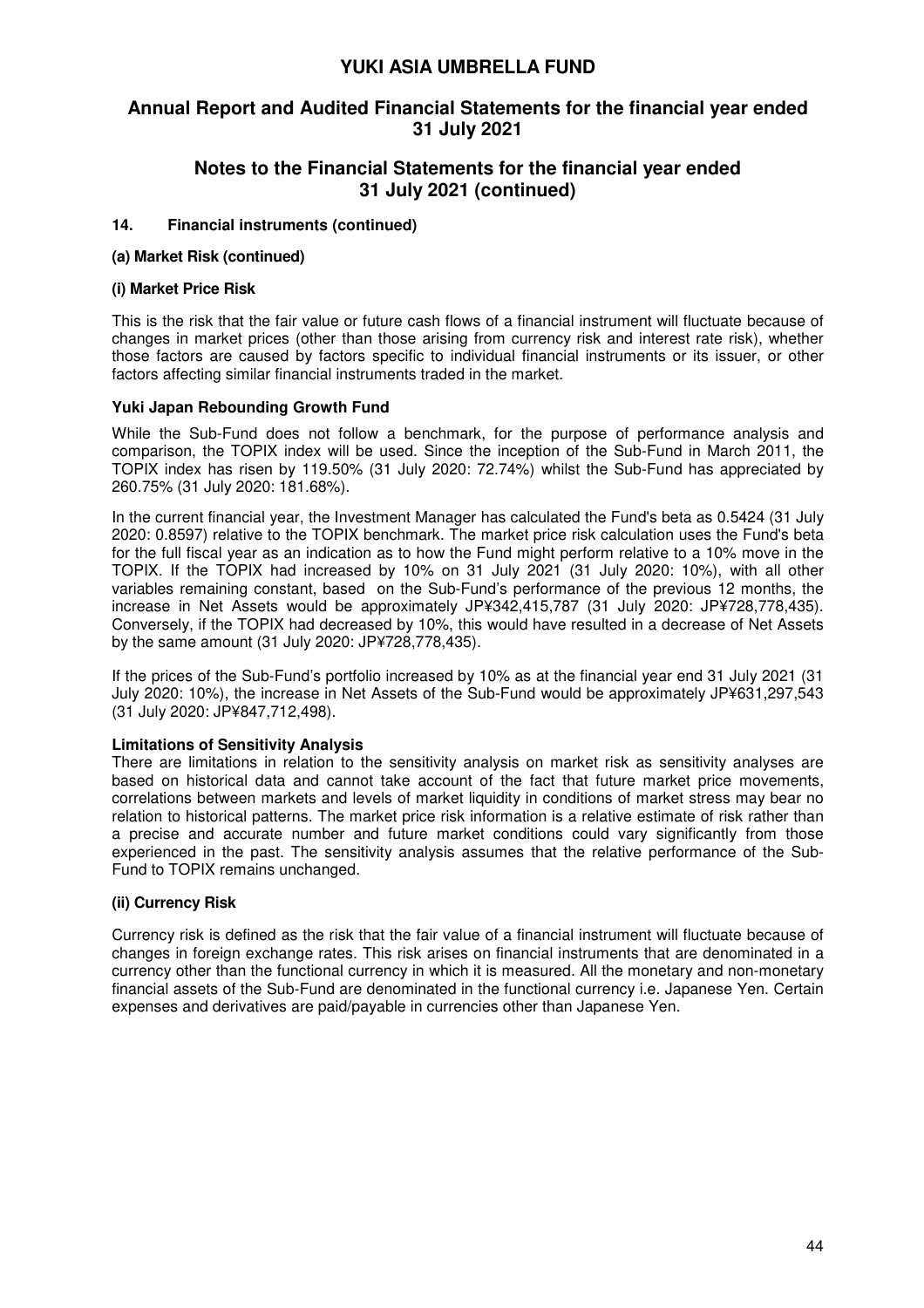# **Annual Report and Audited Financial Statements for the financial year ended 31 July 2021**

# **Notes to the Financial Statements for the financial year ended 31 July 2021 (continued)**

#### **14. Financial instruments (continued)**

#### **(a) Market Risk (continued)**

#### **(ii) Currency Risk (continued)**

As at 31 July 2021, had there been a 10% (31 July 2020: 10%) increase in foreign currency exchange rates against the Japanese Yen, with all other variables being held constant, these would have had the following impact on the net assets attributable to holders of redeemable participating shares as disclosed in the tables below. An equal and opposite effect would have resulted had foreign currency exchange rates decreased.

The table below sets out the Sub-Fund's total exposure to foreign currency risk and the net exposure to foreign currencies of the monetary and non-monetary assets and liabilities as at 31 July 2021:

|                 |                             | <b>Forward</b><br>foreign<br>currency                       |                        |                                      |                                            |
|-----------------|-----------------------------|-------------------------------------------------------------|------------------------|--------------------------------------|--------------------------------------------|
|                 | <b>Assets</b><br><b>JP¥</b> | <b>Monetary Non-Monetary</b><br><b>Assets</b><br><b>JP¥</b> | exchange<br><b>JP¥</b> | contracts Net Exposure<br><b>JP¥</b> | $10\%$<br><b>Sensitivity</b><br><b>JP¥</b> |
| <b>Currency</b> |                             |                                                             |                        |                                      |                                            |
| <b>EUR</b>      |                             |                                                             | 410,609,496            | 410.609.496                          | 41,060,950                                 |
| <b>USD</b>      |                             |                                                             | $-1,030,099,727$       | 1,030,099,727                        | 103,009,973                                |

The table below sets out the Sub-Funds' total exposure to foreign currency risk and the net exposure to foreign currencies of the monetary and non-monetary assets and liabilities as at 31 July 2020:

|                 |                             |                                                             | <b>Forward</b><br>foreign<br>currency |                                      |                                            |
|-----------------|-----------------------------|-------------------------------------------------------------|---------------------------------------|--------------------------------------|--------------------------------------------|
|                 | <b>Assets</b><br><b>JP¥</b> | <b>Monetary Non-Monetary</b><br><b>Assets</b><br><b>JP¥</b> | exchange<br><b>JP¥</b>                | contracts Net Exposure<br><b>JP¥</b> | $10\%$<br><b>Sensitivity</b><br><b>JP¥</b> |
| <b>Currency</b> |                             |                                                             |                                       |                                      |                                            |
| <b>EUR</b>      |                             |                                                             | 466.033.240                           | 466.033.240                          | 46,603,324                                 |
| <b>USD</b>      |                             |                                                             | $-3,050,310,770$ 3,050,310,770        |                                      | 305,031,077                                |

#### **(iii) Interest Rate Risk**

This is the risk that the fair value of the future cash flows of a financial instrument will fluctuate because of changes in market interest rates.

The majority of the Sub-Fund's financial assets are equity shares and other instruments which neither pay interest nor have a maturity date. Cash balances of the Sub-Fund are not subject to significant interest rate risk.

#### **(b) Credit Risk**

This is the risk that one party to a financial instrument will cause a financial loss for the other party by failing to discharge an obligation. Credit risk in the Sub-Fund is very low as it does not invest in exchange traded debt securities, futures or derivative instruments of any type except foreign currency exchange contracts.

All of the assets and cash of the Sub-Fund are held within the custodial network of the Depositary. Bankruptcy or insolvency of the Depositary or of its parent company may cause the Sub-Fund's rights with respect to its investments in equity securities held by the Depositary to be delayed. The maximum exposure to this risk at 31 July 2021 and 31 July 2020 is the total current assets disclosed in the Statement of Financial Position.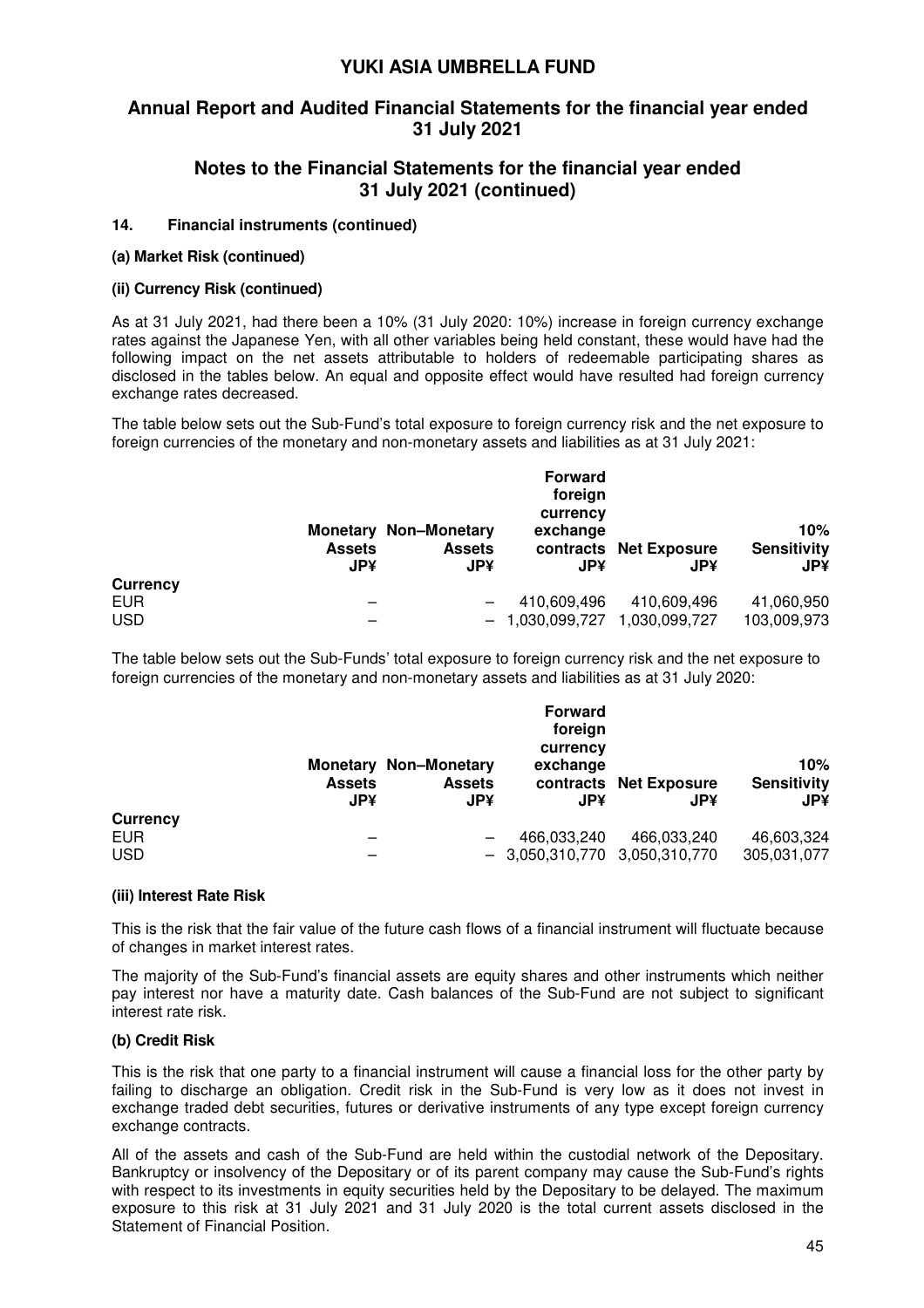# **Annual Report and Audited Financial Statements for the financial year ended 31 July 2021**

# **Notes to the Financial Statements for the financial year ended 31 July 2021 (continued)**

#### **14. Financial instruments (continued)**

#### **(b) Credit Risk (continued)**

In accordance with the requirements of the Trust Deed and the UCITS Regulations, the Sub-Fund's securities are maintained within the Depositary's custodial network in segregated accounts. The Depositary will ensure that any agent it appoints to assist in safekeeping the assets of the Fund will segregate the assets of the Fund. Thus, in the event of insolvency or bankruptcy of the Depositary, the Fund's assets are segregated and protected and this further reduces counterparty risk. The Sub-Fund will, however, be exposed to the risk of the Depositary or certain depositories used by the Depositary, in relation to the Fund's cash held by the Depositary. In the event of insolvency or bankruptcy of the Depositary, the Sub-Fund will be treated as a general creditor of the Depositary in relation to cash holdings of the Sub-Fund.

The Standard & Poor's ("S&P") long-term credit rating of The Bank of New York Mellon SA/NV, Dublin Branch was AA- at 31 July 2021( 31 July 2020: AA-).

The Sub-Fund's financial assets subject to the expected credit loss ("ECL") model within IFRS 9 are other receivables and cash. Loss allowances for other receivables and cash are measured at an amount equal to lifetime ECL if there is significant increase in credit risk on an instrument. Lifetime ECLs are the ECLs that result from all possible default events over the expected life of a financial instrument. No assets are considered impaired and no amounts have been written off in the year.

#### **(c) Liquidity Risk**

This is the risk that the Fund will encounter difficulty in meeting obligations associated with financial liabilities.

The ability to sell equity shares quickly to meet redemption orders, at any time, is the principal liquidity risk that the Investment Manager manages. To meet the redemption liability, the Sub-Fund may be required to sell securities.

The Sub-Fund endeavours to acquire only such financial instruments for which a liquid market exists. However, not all securities invested in by the Sub-Fund will be listed or rated and consequently, liquidity may be low. Moreover, the accumulation and disposal of holdings in some investments may be time consuming and may need to be conducted at unfavourable prices. The Sub-Fund may also encounter difficulties in disposing off assets at their fair market price due to adverse market conditions leading to limited liquidity.

The Manager is entitled to limit the number of Units of the Sub-Fund repurchased on any Dealing Day to 10% of the total number of Units of the Sub-Fund in issue, if in its judgement a repurchase request exceeding 10% of the total number of Units of the Sub-Fund in issue may adversely affect the interest of a Sub-Fund or its Unitholders. In this event, the limitation will apply pro rata so that all Unitholders wishing to have their Units repurchased on that Dealing Day realise the same proportion of such Units and Units not repurchased, but which would otherwise have been repurchased, will be carried forward for repurchase on the next Dealing Day, provided that requests for repurchase which have been carried forward from an earlier Dealing Day shall (subject always to the foregoing limits) be complied with in priority to later requests.

The Manager or the Administrator may, with the consent of the Depositary/Trustee, temporarily suspend the calculation of the Net Asset Value of the Sub-Fund, the Net Asset Value per Unit or Class of Units of the Sub-Fund and the issue and repurchase of Units of the Sub-Fund to and from Unitholders subject to various conditions as stipulated in the Prospectus.

All of the financial liabilities at 31 July 2021 and 31 July 2020 are due within one to three months.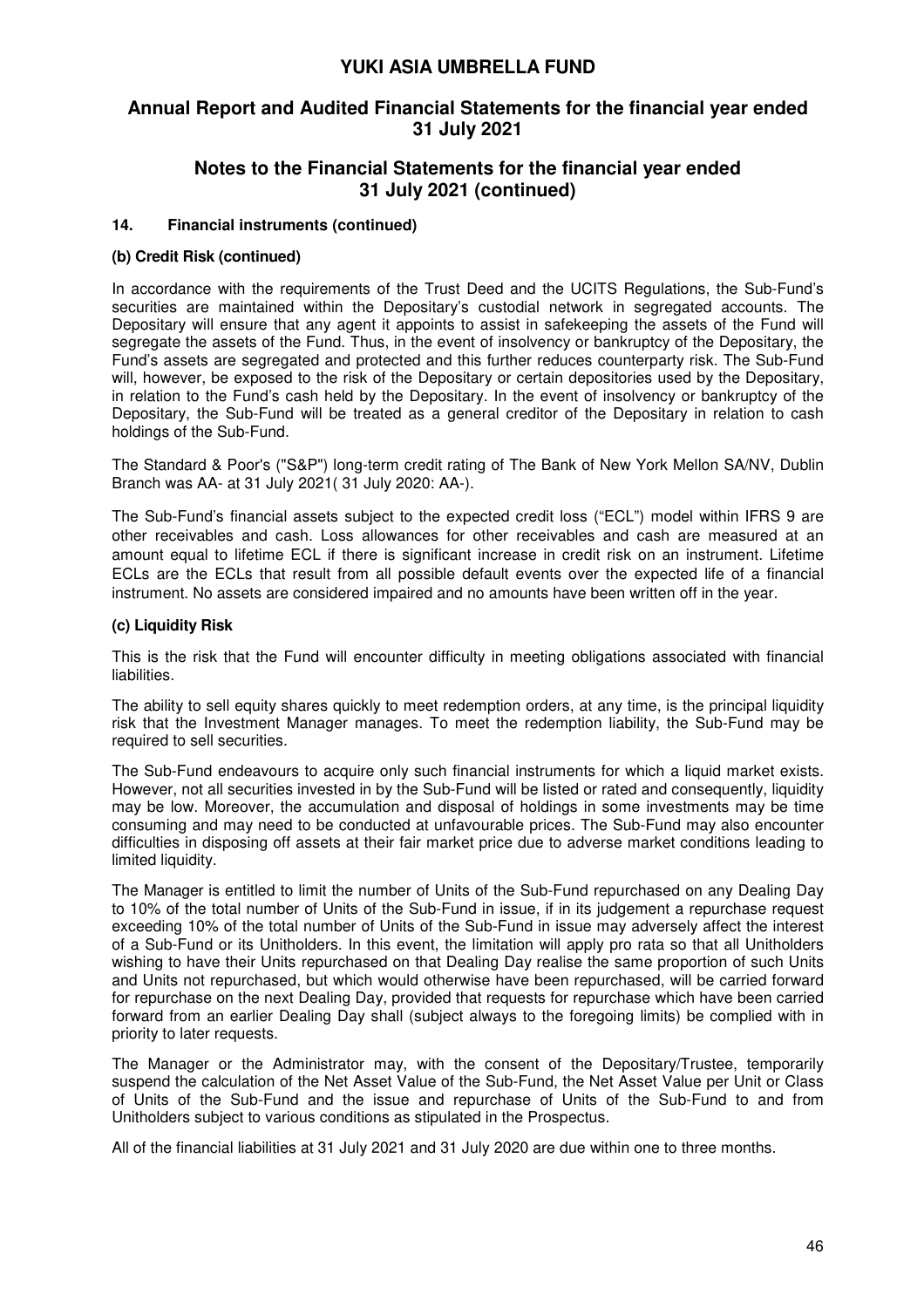# **Annual Report and Audited Financial Statements for the financial year ended 31 July 2021**

# **Notes to the Financial Statements for the financial year ended 31 July 2021 (continued)**

#### **14. Financial instruments (continued)**

#### **(d) Fair value estimation**

IFRS 13, "Fair value measurement", requires the Fund to classify fair value measurements using a fair value hierarchy that reflects the significance of the inputs used in making the measurements. The fair value hierarchy has the following levels:

- Level 1: Quoted market price (unadiusted) in an active market for an identical instrument.
- Level 2: Valuation techniques based on observable inputs, either directly (i.e. as prices) or indirectly (i.e. derived from prices). This category includes instruments valued using: quoted prices for identical or similar instruments in markets that are considered less than active including securities priced using quotations received from brokers, whenever available and considered reliable; or other valuation techniques where all significant inputs are directly or indirectly observable from market data.
- Level 3: Valuation techniques using significant unobservable inputs. This category includes all instruments where the valuation technique includes inputs not based on observable data and the unobservable inputs have a significant effect on the instrument's valuation. This category includes instruments that are valued based on quoted prices for similar instruments where significant unobservable adjustments or assumptions are required to reflect differences between the instruments.

The level in the fair value hierarchy within which the fair value measurement is categorised in its entirety is determined on the basis of the lowest level input that is significant to the fair value measurement in its entirety. For this purpose, the significance of an input is assessed against the fair value measurement in its entirety.

If a fair value measurement uses observable inputs that require significant adjustment based on unobservable inputs, that measurement is a level 3 measurement. Assessing the significance of a particular input to the fair value measurement in its entirety requires judgement, considering factors specific to the asset or liability. The determination of what constitutes 'observable' requires significant judgement by the Fund.

For each class of assets and liabilities not measured at fair value in the Statement of Financial Position but for which fair value is disclosed, IFRS 13 requires the Fund to disclose the level within the fair value hierarchy which the fair value measurement would be categorised and a description of the valuation technique and inputs used in the technique. Assets and liabilities not carried at fair value are carried at amortised cost; their carrying values are a reasonable approximation of fair value.

Cash and cash equivalents include deposits held with banks and other short-term investments in an active market and they are categorised as Level 1.

Receivables and payables represent contract amounts and obligations due to/due by the Fund. All receivable and payable balances are categorised as Level 2.

The Fund considers observable data to be that market data that is readily available, regularly distributed or updated, reliable and verifiable, not proprietary, and provided by independent sources that are actively involved in the relevant market.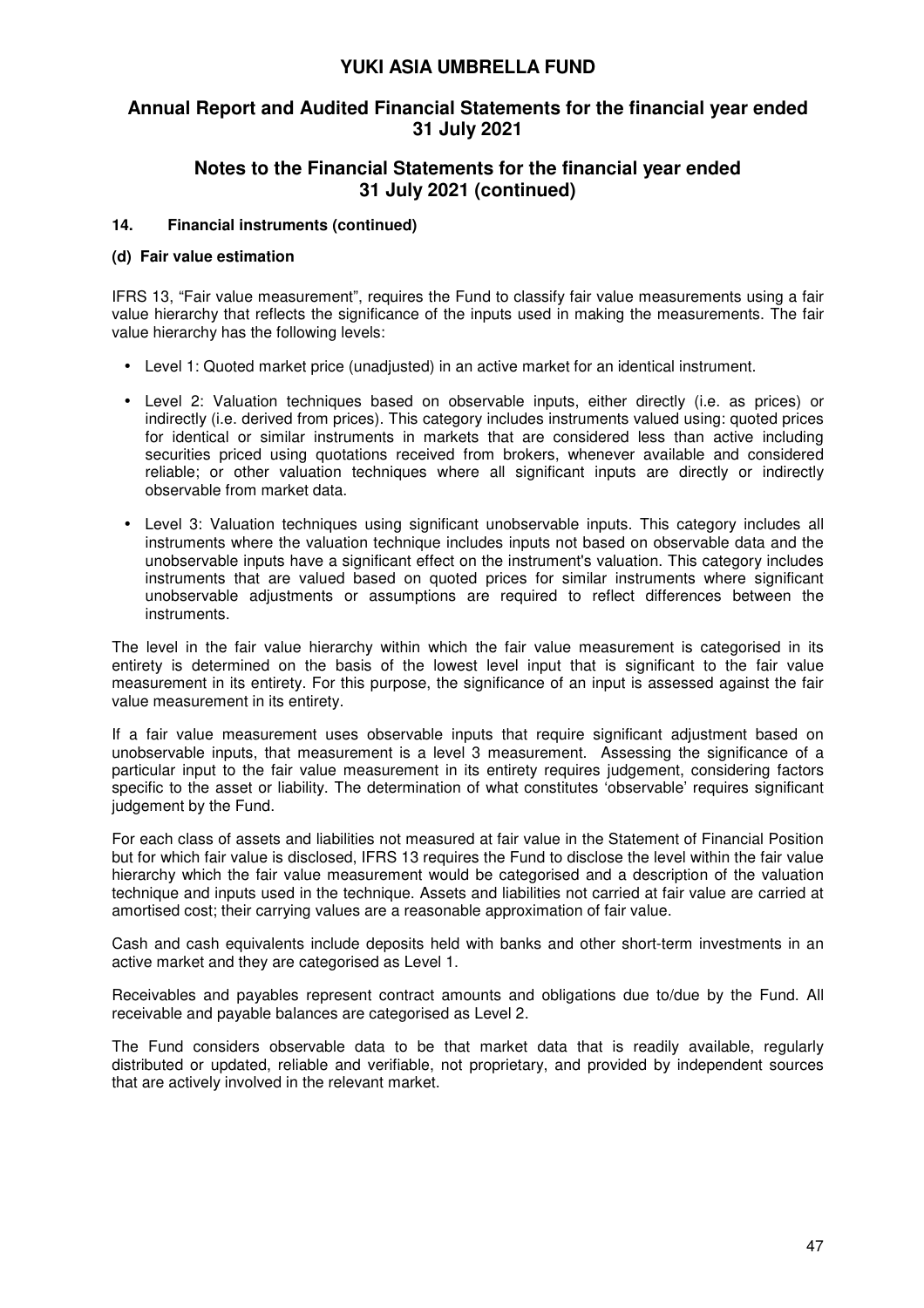# **Annual Report and Audited Financial Statements for the financial year ended 31 July 2021**

## **Notes to the Financial Statements for the financial year ended 31 July 2021 (continued)**

#### **14. Financial instruments (continued)**

#### **(d) Fair value estimation (continued)**

All financial assets at fair value through profit or loss are classified as Level 1, with the exception of forward foreign currency exchange contracts which are classified as Level 2, for the financial years ended 31 July 2021 and 31 July 2020.

Transfers between levels of the fair value hierarchy are deemed to have occurred at the end of the financial year or when the pricing source or methodology used to price an investment has changed which triggers a change in level as defined under IFRS 13. During the financial years ended 31 July 2020 and 31 July 2021, there were no transfers between levels of the fair value hierarchy.

#### **15. Exchange rates**

As all assets and liabilities held at the financial year end are denominated in Japanese Yen, no exchange rates have been used for translation purposes.

In respect of certain fees paid during the financial year and outstanding payables at the financial year end, the following exchange rates apply:

#### **Year end exchange rate**

|                  | As at 31 July 2021 | As at 31 July 2020 |
|------------------|--------------------|--------------------|
| Euro             | 130.455673         | 125.024192         |
| <b>US Dollar</b> | 109.604992         | 105.729984         |
|                  |                    |                    |

#### **Average exchange rate**

|                  | Financial year ended<br>31 July 2021 | <b>Financial year ended</b><br>31 July 2020 |
|------------------|--------------------------------------|---------------------------------------------|
| Euro             | 127.645810                           | 119.610157                                  |
| <b>US Dollar</b> | 106.738566                           | 108.001064                                  |

#### **16. Efficient portfolio management**

The Fund may, on behalf of the Sub-Fund and subject to the conditions and within the limits laid down by the Central Bank of Ireland, employ techniques and instruments relating to transferable securities for efficient portfolio management purposes. Transactions for the purposes of efficient portfolio management maybe undertaken with a view to achieving a reduction in risk, a reduction in costs or an increase in capital or income returns to a Sub-Fund and may not be speculative in nature.

These techniques and instruments may include investments in financial derivative instruments such as futures (which may be used to manage interest rate risk), options (which may be used to achieve cost efficiencies, for example where the acquisition of the option is more cost effective than purchasing of the underlying asset), swaps and forward currency exchange contracts (both of which may be used to manage currency risk against the base currency of a Sub-Fund and/or any functional currency of a Sub-Fund). Such techniques and instruments will be utilised in accordance with the requirements of the Central Bank of Ireland. New techniques and instruments may be developed which may be suitable for use by the Fund and the Fund (subject as aforesaid) may employ such techniques and instruments. A Sub-Fund may enter into stock lending, repurchase and/or reverse repurchase agreements for the purposes of efficient portfolio management in accordance with the provisions of the UCITS Regulations.

The Sub-Fund did not use financial derivative instruments with the exception of forward foreign currency exchange contracts during the financial year.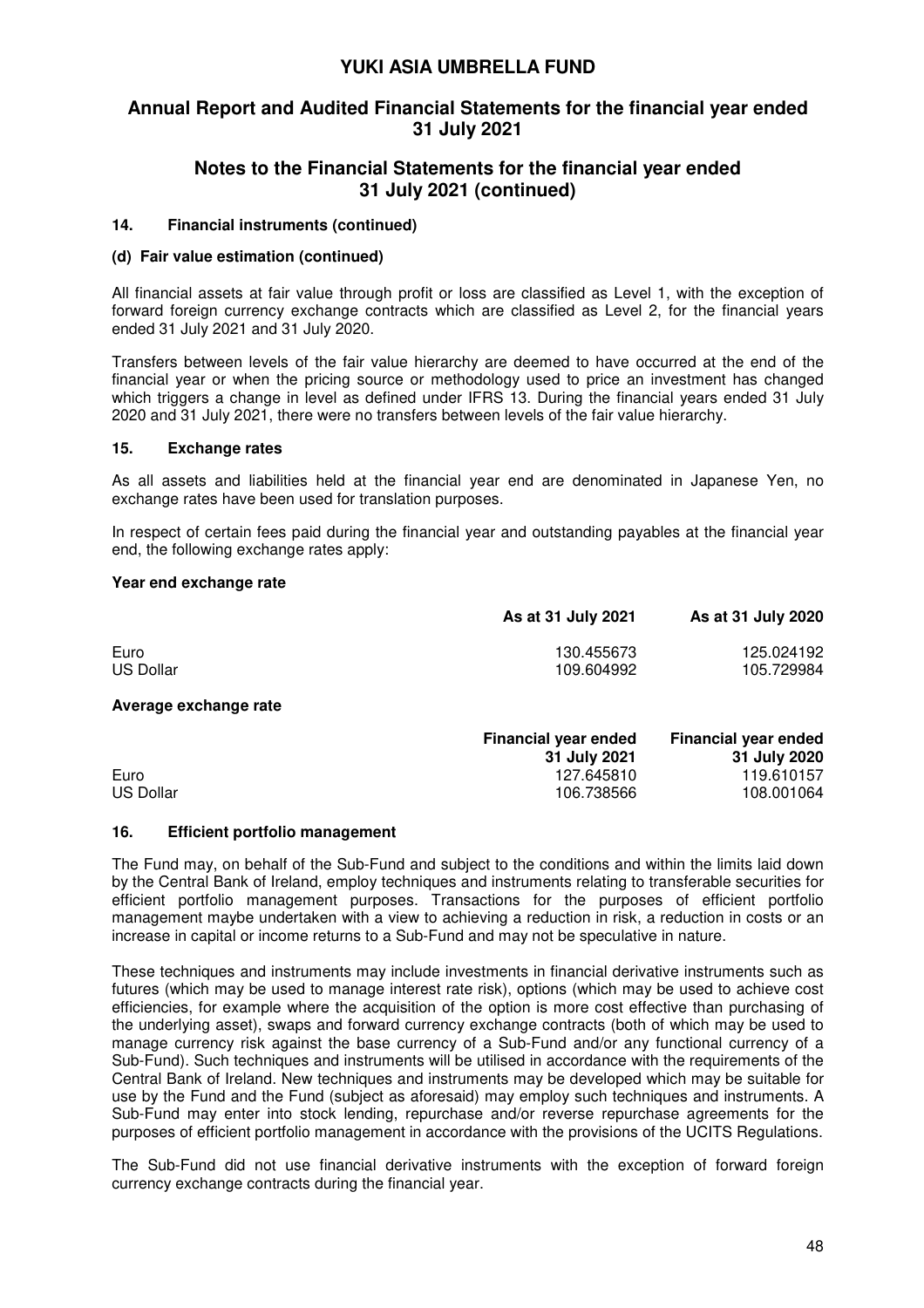# **Annual Report and Audited Financial Statements for the financial year ended 31 July 2021**

# **Notes to the Financial Statements for the financial year ended 31 July 2021 (continued)**

#### **16. Efficient portfolio management (continued)**

Details of forward foreign currency exchange contracts as at the financial year end are reflected within the Schedule of Investments. Gains and losses related to forward foreign currency exchange contracts are reflected in the Statement of Comprehensive Income.

#### **Offsetting**

There are no off-setting agreements in place for the Fund, therefore the Sub-Fund has not offset any derivative positions in the Statement of Financial Position and all are shown gross.

#### **17. Contingent liabilities**

As at 31 July 2021 and 31 July 2020, the Fund did not have any contingent liabilities.

#### **18. Significant events during the financial year**

The outbreak of Coronavirus ("COVID-19"), declared by the World Health Organisation as a global pandemic on the 11 March 2020, continues to impact many aspects of daily life and the global economy. Travel movement and operational restrictions have been implemented by many countries.

In some cases, lockdowns have been applied – in varying degrees – to reflect further waves of COVID-19. While these may imply a new stage of the crisis, they are not unprecedented in the same way as the initial impact. The pandemic and the measures taken to tackle COVID-19, including the development and roll out of vaccines globally, continue to affect economies and public equity markets globally.

The success of vaccine programs are expected to have a major impact on the speed and nature of economic recovery but the timing and form of the recovery remains uncertain, particularly with the emergence of new strains of COVID-19. The Board of Directors of the Manager are continuing to utilise business continuity and resilience processes with the objective of mitigating the impact of COVID-19.

Effective 10 February 2021, PwC Ireland resigned as auditors to the Fund while Deloitte Ireland LLP were appointed auditors effective from that date.

Effective 5 March 2021, a third addendum to the Prospectus dated 13 April 2018 was issued to address updates required in relation to the Sustainable Finance Disclosure Regulation ("SFDR") requirements.

On 28 May 2021, a fourth addendum to the Prospectus dated 13 April 2018 was issued to clarify the remuneration payable to the Depositary/Trustee.

Mr. Dennis Murray resigned as a Director of the Manager on 31 May 2021 while Ms. Elizabeth Beazley was appointed as a Director of the Manager on 4 June 2021.

Other than the above, there were no other significant events affecting the Fund or Sub-Fund during the financial year.

#### **19. Significant events after the financial year end**

Effective 28 September 2021, Mr. Christophe Douche was appointed as a Director of the Manager and the appointment was approved by the Central Bank of Ireland effective that date.

There were no other significant events affecting the Fund or the Sub-Fund after the financial year end.

#### **20. Approval of the Annual Report and Audited Financial Statements**

The Annual Report and Audited Financial Statements were approved by the Board of Directors of the Manager on 23 November 2021.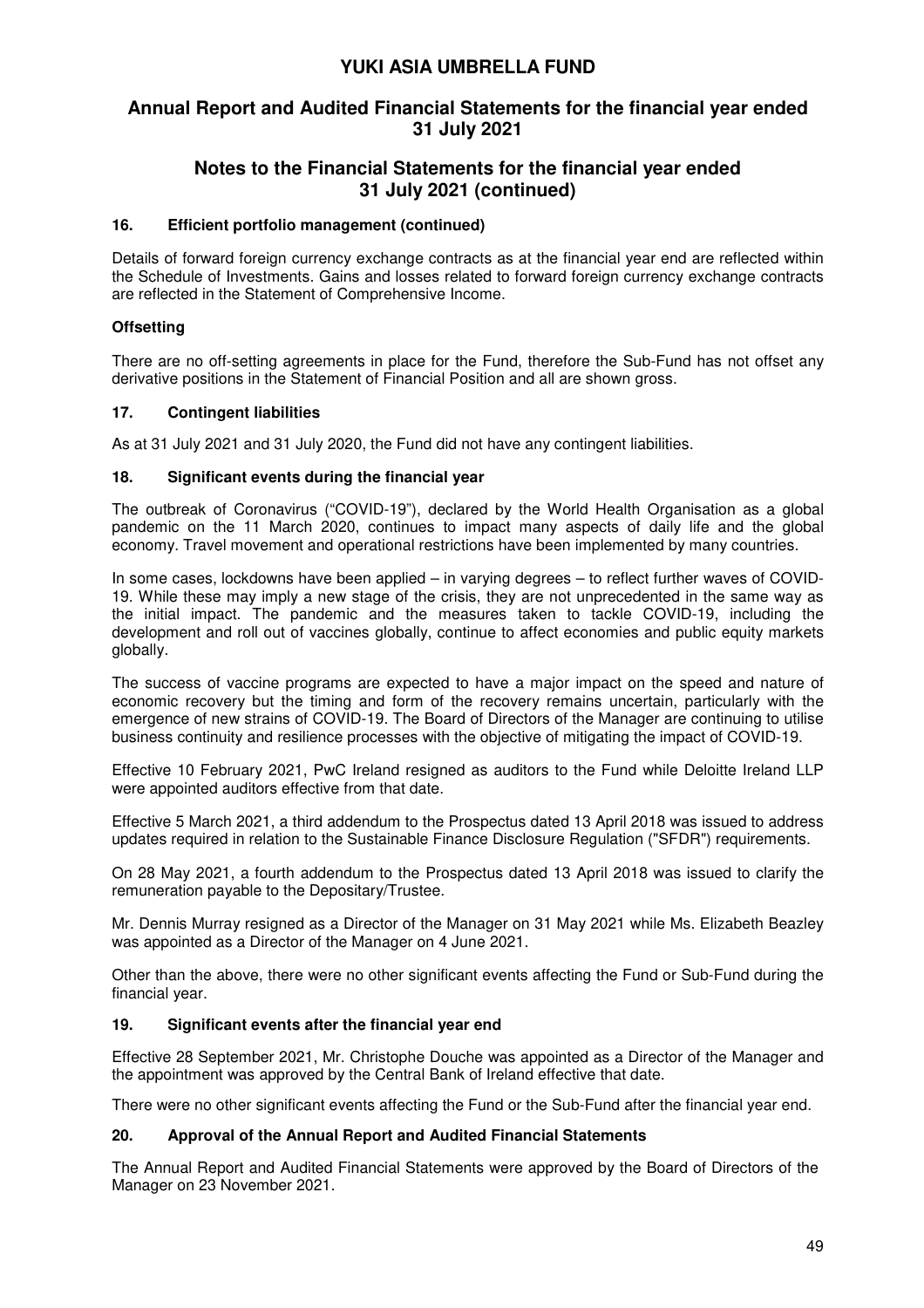# **Annual Report and Audited Financial Statements for the financial year ended 31 July 2021**

# **Schedule of Significant Portfolio Changes (unaudited)**

### **For the financial year ended 31 July 2021**

| <b>Major Purchases</b>            | Cost JP¥      |
|-----------------------------------|---------------|
| Aisin Corp                        | 248,357,890   |
| Sanyo Denki Co Ltd                | 246,223,546   |
| MINEBEA MITSUMI Inc               | 244,711,385   |
| <b>Toshiba Corp</b>               | 227,799,301   |
| Shinko Electric Industries Co Ltd | 220,951,175   |
| <b>Toyota Motor Corp</b>          | 206,387,175   |
| <b>NGK Insulators Ltd</b>         | 205,625,236   |
| <b>Ferrotec Holdings Corp</b>     | 204,446,142   |
| <b>Isuzu Motors Ltd</b>           | 201,957,401   |
| Ibiden Co Ltd                     | 197,227,707   |
| Asahi Kasei Corp                  | 190,357,420   |
| Ebara Corp                        | 190,260,054   |
| Nippon Steel Corp                 | 176, 157, 509 |
| Takeuchi Manufacturing Co Ltd     | 168,813,291   |
| Tokyotokeiba Co Ltd               | 163,096,207   |
| Denso Corp                        | 160,517,974   |
| Mizuho Medy Co Ltd                | 150,190,628   |
| Outsourcing Inc                   | 149,877,479   |
| Dexerials Corp                    | 135,170,920   |
| Koito Manufacturing Co Ltd        | 123,713,935   |
| <b>Fuso Chemical Co Ltd</b>       | 119,612,927   |
| Asahi Group Holdings Ltd          | 115,367,664   |
| <b>SBS Holdings Inc</b>           | 112,976,136   |
| Stanley Electric Co Ltd           | 110,564,485   |
| TIS Inc                           | 95,834,701    |
| Taiyo Nippon Sanso Corp           | 95,447,776    |

Material portfolio changes are defined as aggregate purchases of a security exceeding one percent of the total value of purchases for the financial year or aggregate sales of a security exceeding one percent of the total value of sales for the financial year. At a minimum, the 20 largest purchases and 20 largest sales must be disclosed.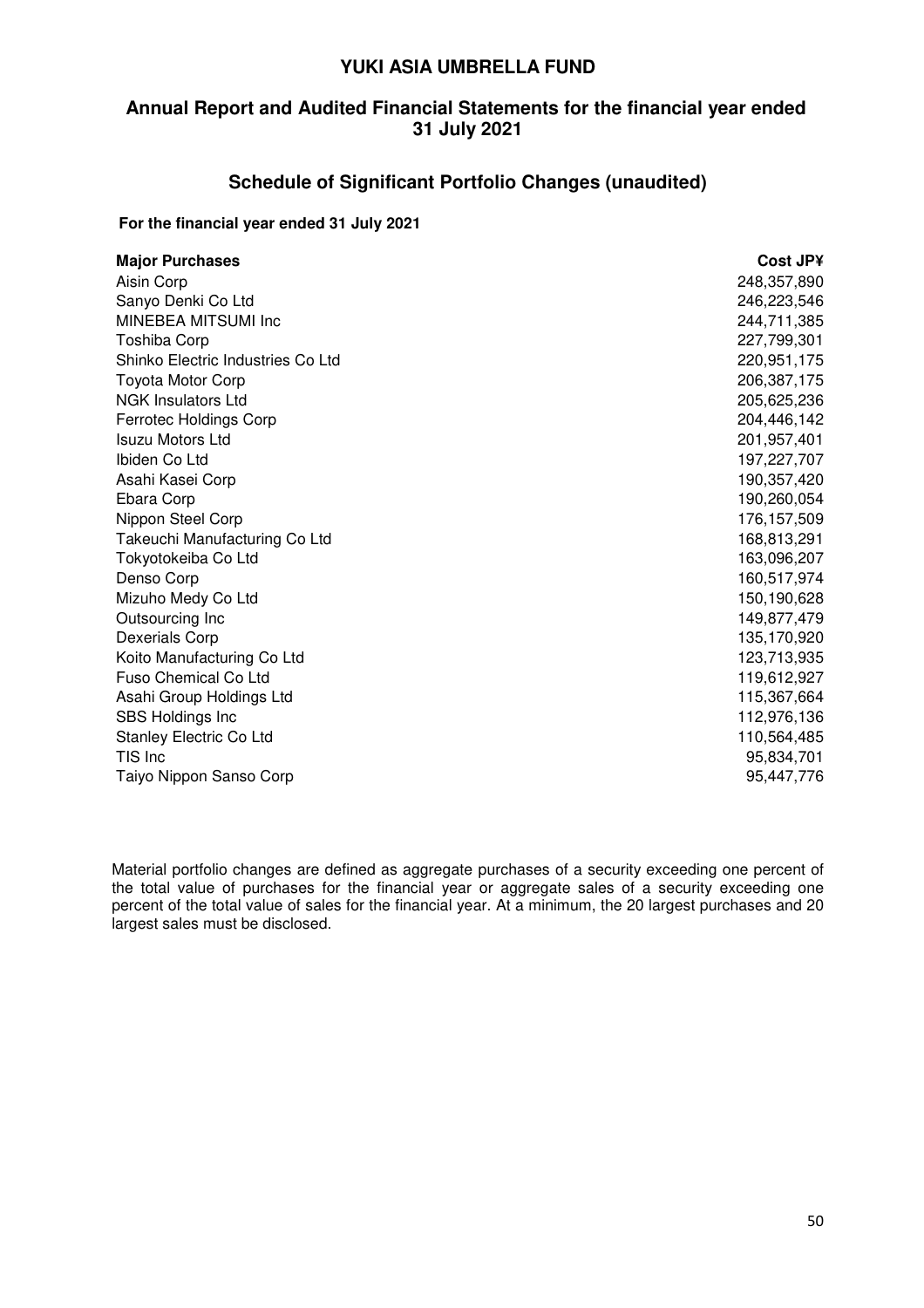# **Annual Report and Audited Financial Statements for the financial year ended 31 July 2021**

# **Schedule of Significant Portfolio Changes (unaudited) (continued)**

## **For the financial year ended 31 July 2021**

| <b>Major Sales</b>               | <b>Proceeds JP¥</b> |
|----------------------------------|---------------------|
| M <sub>3</sub> Inc               | 459,822,539         |
| <b>Fujitsu Ltd</b>               | 322, 121, 279       |
| <b>Terumo Corp</b>               | 309,927,608         |
| Sony Group Corp                  | 301,122,000         |
| <b>NEC Corp</b>                  | 293,070,266         |
| <b>Toshiba Corp</b>              | 288,036,810         |
| Obic Co Ltd                      | 260,663,955         |
| Koei Tecmo Holdings Co Ltd       | 245,730,398         |
| <b>BayCurrent Consulting Inc</b> | 240,801,825         |
| Capcom Co Ltd                    | 232,426,049         |
| Daikin Industries Ltd            | 226,998,527         |
| Shin-Etsu Chemical Co Ltd        | 226,578,490         |
| Kobe Bussan Co Ltd               | 225,801,745         |
| Takeuchi Manufacturing Co Ltd    | 180,903,686         |
| Nippon Shinyaku Co Ltd           | 175,968,223         |
| <b>TDK Corp</b>                  | 172, 171, 403       |
| Murata Manufacturing Co Ltd      | 171,388,864         |
| Wacom Co Ltd                     | 166,912,902         |
| Lasertec Corp                    | 165,785,437         |
| Rakus Co Ltd                     | 163,786,636         |
| Denso Corp                       | 161,474,782         |
| Hoya Corp                        | 160,663,577         |
| <b>Tokyo Electron Ltd</b>        | 148, 158, 347       |
| Fast Retailing Co Ltd            | 147, 171, 936       |
| Benefit One Inc                  | 144,650,411         |
| Olympus Corp                     | 141,877,313         |
| Dexerials Corp                   | 137,535,845         |
| <b>Keyence Corp</b>              | 137,216,895         |
| Nintendo Co Ltd                  | 135,851,400         |
| <b>Advantest Corp</b>            | 131,573,611         |

Material portfolio changes are defined as aggregate purchases of a security exceeding one percent of the total value of purchases for the financial year or aggregate sales of a security exceeding one percent of the total value of sales for the financial year. At a minimum, the 20 largest purchases and 20 largest sales must be disclosed.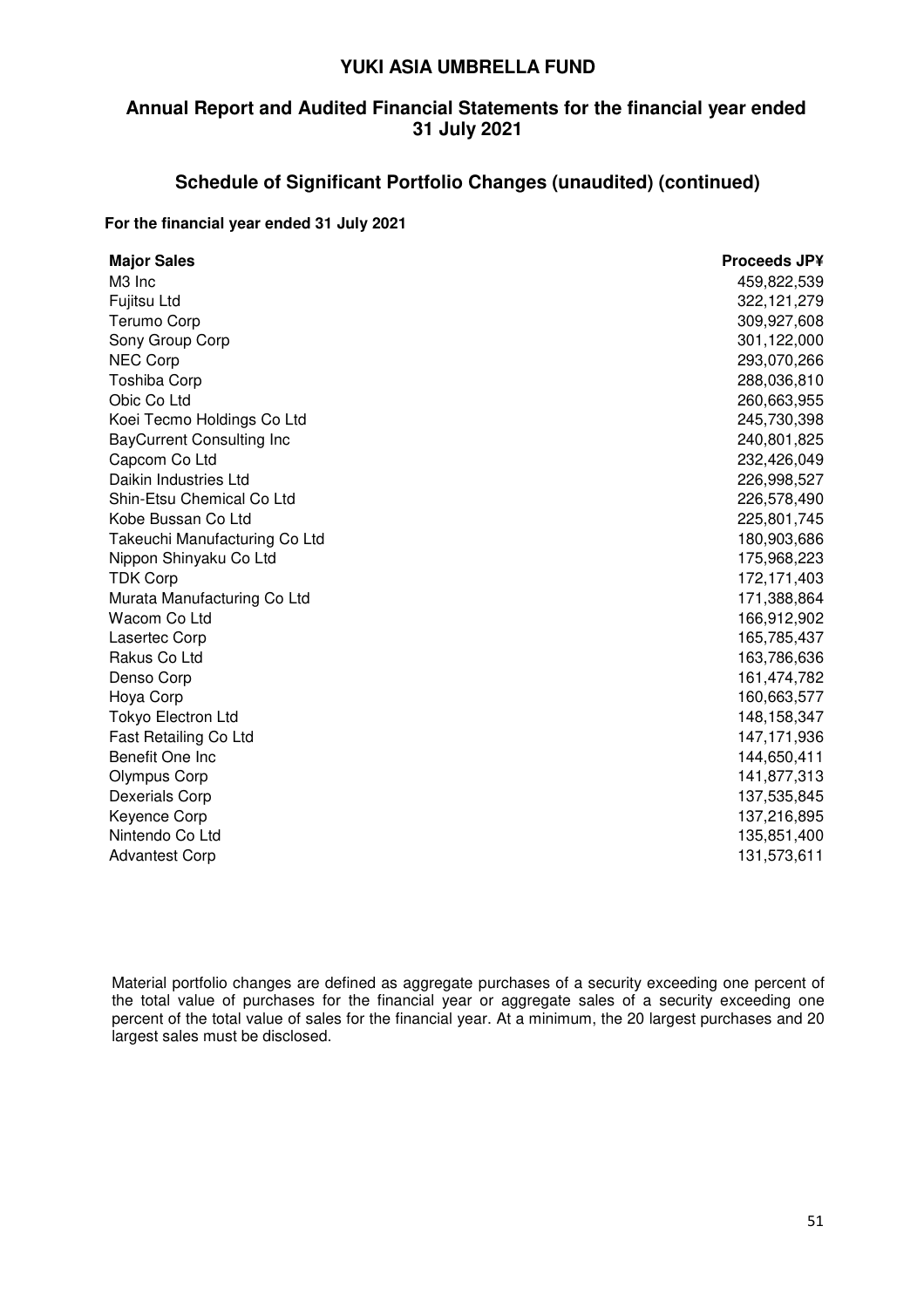# **Annual Report and Audited Financial Statements for the financial year ended 31 July 2021**

## **Other Information**

#### **Promoter**

Yuki Investments Co. Ltd Sun Dwell #301 3-23-10 Nishi-ochiai Shinjuku-ku Tokyo 161-0031 Japan

#### **Manager**

Carne Global Fund Managers (Ireland) Limited 2<sup>nd</sup> Floor Block E, Iveagh Court Harcourt Road Dublin 2 Ireland

## **Directors of Carne Global Fund Managers (Ireland) Limited**

Teddy Otto (German) Michael Bishop (British)\* Dennis Murray (Irish) (Resigned 31 May 2021) Sarah Murphy (Irish) Neil Clifford (Irish) David McGowan (Irish) Elizabeth Beazley (Irish) (Appointed 4 June 2021) Christophe Douche (French) (Appointed 28 September 2021)

\*Independent non-executive Director

#### **Company Secretary to the Manager**

Carne Global Financial Services Limited 2<sup>nd</sup> Floor Block E, Iveagh Court Harcourt Road Dublin 2 Ireland

#### **Investment Manager**

Yuki Management & Research Co., Limited Tanaka Yaesu Building 1-5-15 Yaesu, Chuo-Ku Tokyo 103-0028 Japan

#### **Administrator, Registrar and Transfer Agent**

BNY Mellon Fund Services (Ireland) Designated Activity Company One Dockland Central Guild Street **IFSC** Dublin 1 Ireland

#### **Legal and Tax Advisers in Ireland**

Dillon Eustace 33 Sir John Rogerson's Quay Dublin 2 Ireland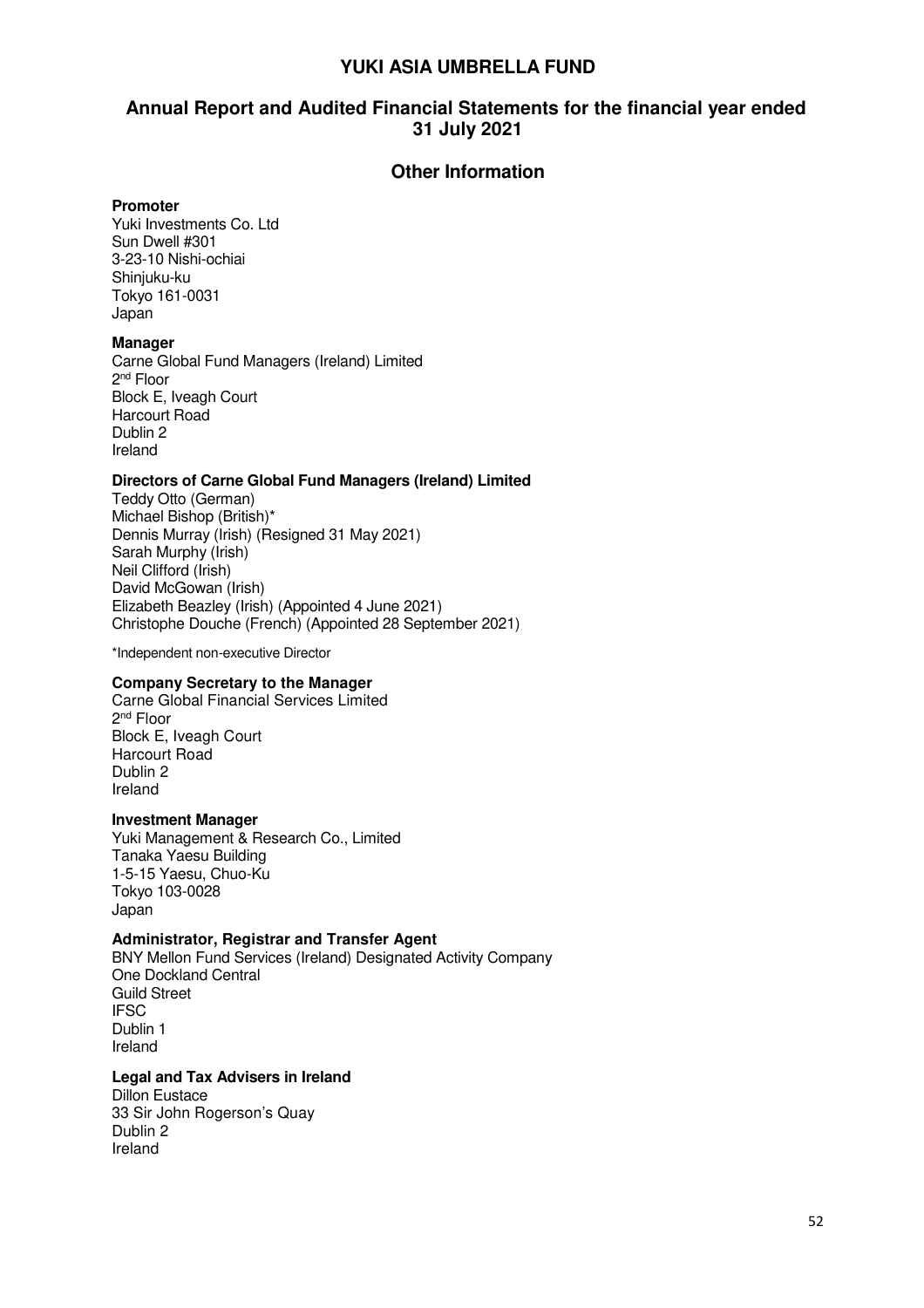## **Annual Report and Audited Financial Statements for the financial year ended 31 July 2021**

## **Other Information (continued)**

#### **Legal Advisers in Japan**

Mori Hamada Matsumoto Marunouchi Park Building 2-6-1, Marunouchi Chiyoda-ku Tokyo 100-8222 Japan

#### **Trustee and Depositary**

The Bank of New York Mellon SA/NV, Dublin Branch Riverside Two Sir John Rogerson's Quay Grand Canal Dock Dublin 2 Ireland

#### **Independent Auditors**

Deloitte Ireland LLP Chartered Accountants and Statutory Audit Firm Deloitte & Touche House 29 Earlsfort Terrace Dublin 2 Ireland

#### **Investment Advisory Council**

Mr. Magoyuki Oshitani Mr. Magotaka Oshitani Mr. Jeff Collett

## **Placing Agent**

Yuki International Limited Tallis House 2 Tallis Street London EC4Y OAB United Kingdom

Yuki – Co, LLC 2173 Walker Lane Salt Lake City Utah 84117 United States of America

#### **Placing Agent in Japan**

The Bank of New York Mellon Securities Company Japan Ltd. Marunouchi Trust Tower Main 1-8-3 Marunouchi Chiyoda-ku Tokyo 100-0005 Japan

#### **Listing Agent**

Dillon Eustace 33 Sir John Rogerson's Quay Dublin 2 Ireland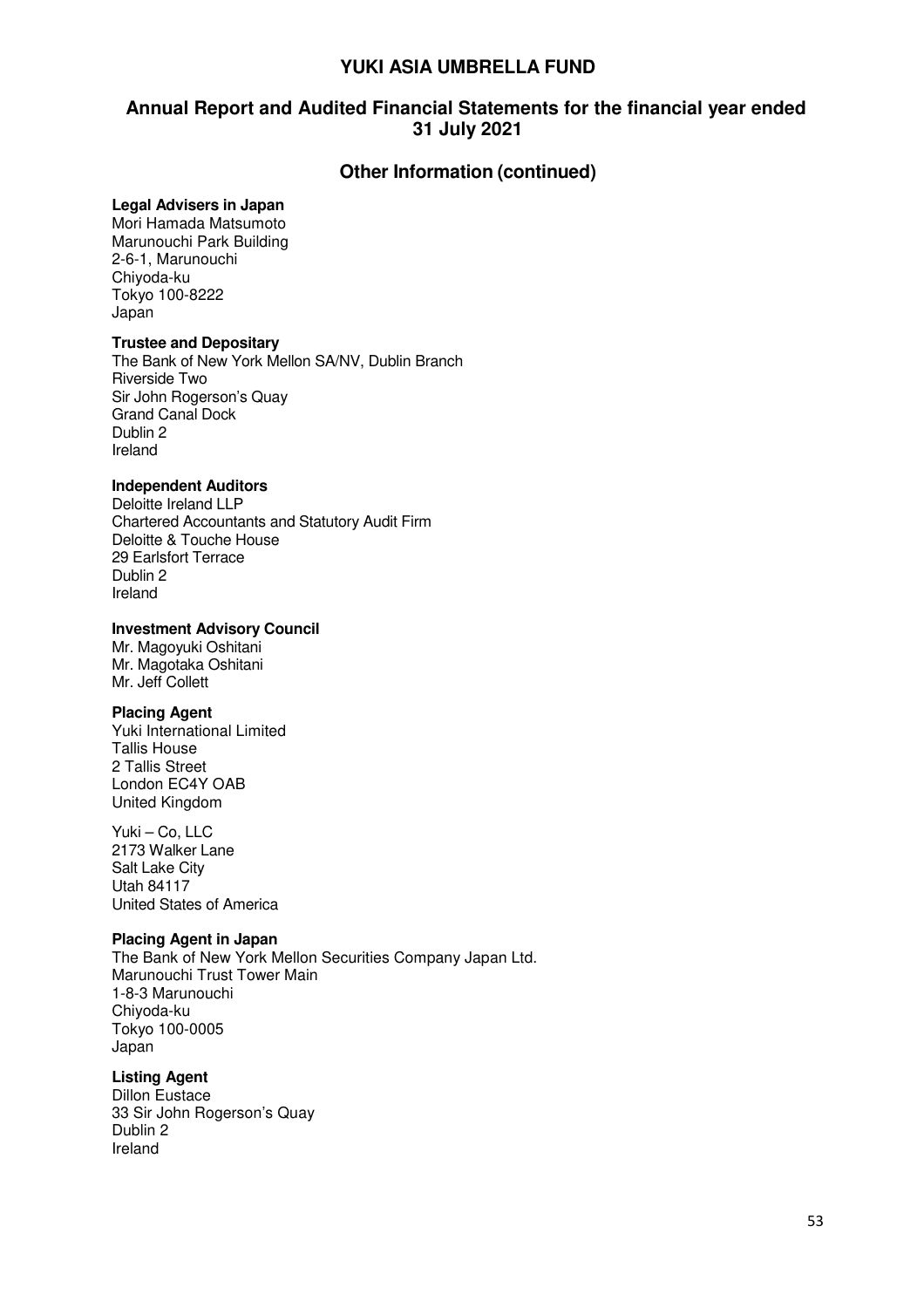## **Annual Report and Audited Financial Statements for the financial year ended 31 July 2021**

# **Appendix - UCITS V Remuneration Disclosures (unaudited)**

The European Union Directive 2014/91/EU as implemented in Ireland by S.I. No. 143/2016 - European Union (Undertakings for Collective Investment in Transferable Securities) (Amendment) Regulations 2016, requires management companies to establish and apply remuneration policies and practices that promote sound and effective risk management, and do not encourage risk taking which is inconsistent with the risk profile of the UCITS.

To that effect, Carne Global Fund Managers (Ireland) Limited ("**the Manager**"), has implemented a remuneration policy that applies to all UCITS for which the Manager acts as manager (the "**Remuneration Policy**") and covers all staff whose professional activities have a material impact on the risk profile of the Manager or the UCITS it manages ("**Identified Staff of the Manager**"). The Remuneration Policy also applies to all alternative investment funds for which the Manager acts as alternative investment fund manager. In accordance with the Remuneration Policy, all remuneration paid to Identified Staff of the Manager can be divided into:

- Fixed remuneration (payments or benefits without consideration of any performance criteria); and
- Variable remuneration (additional payments or benefits depending on performance or, in certain cases, other contractual criteria) which is not based on the performance of the UCITS.

The Manager has designated the following persons as Identified Staff of the Manager:

- 1. The Designated Persons;
- 2. Each of the Manager's directors;<br>3. Compliance Officer:
- Compliance Officer:
- 4. Risk Officer;
- 5. Chief Operating Officer; and<br>6. All members of the investme
- All members of the investment committee.

The Manager has a business model, policies and procedures which by their nature do not promote excessive risk taking and take account of the nature, scale and complexity of the Manager and the UCITS. The Remuneration Policy is designed to discourage risk taking that is inconsistent with the risk profile of the UCITS and the Manager is not incentivised or rewarded for taking excessive risk.

The Manager has determined not to constitute a separate remuneration committee and for remuneration matters to be determined through the Manager's Operations & Compliance Committee.

The Manager's Operations & Compliance Committee is responsible for the ongoing implementation of the Manager's remuneration matters and will assess, oversee and review the remuneration arrangements of the Manager as well as that of the delegates as relevant, in line with the provisions of the applicable remuneration requirements.

The Manager's parent company is Carne Global Financial Services Limited ("**Carne**"). Carne operates through a shared services organisational model which provides that Carne employs the majority of staff and enters into inter-group agreements with other Carne Group entities within the group to ensure such entities are resourced appropriately. Additionally, the Manager directly employs a limited number of staff. Each of the Identified Staff, other than one non-executive independent director, are employed and paid directly by Carne and remunerated based on their contribution to the Carne Group as a whole. In return for the services of each of the Carne Identified Staff, the Manager pays an annual staff recharge to Carne (the "**Staff Recharge**").

The non-executive independent director is paid a fixed remuneration and each other Identified Staff member's remuneration is linked to their overall individual contribution to the Carne Group, with reference to both financial and non-financial criteria and not directly linked to the performance of specific business units or targets reached or the performance of the UCITS.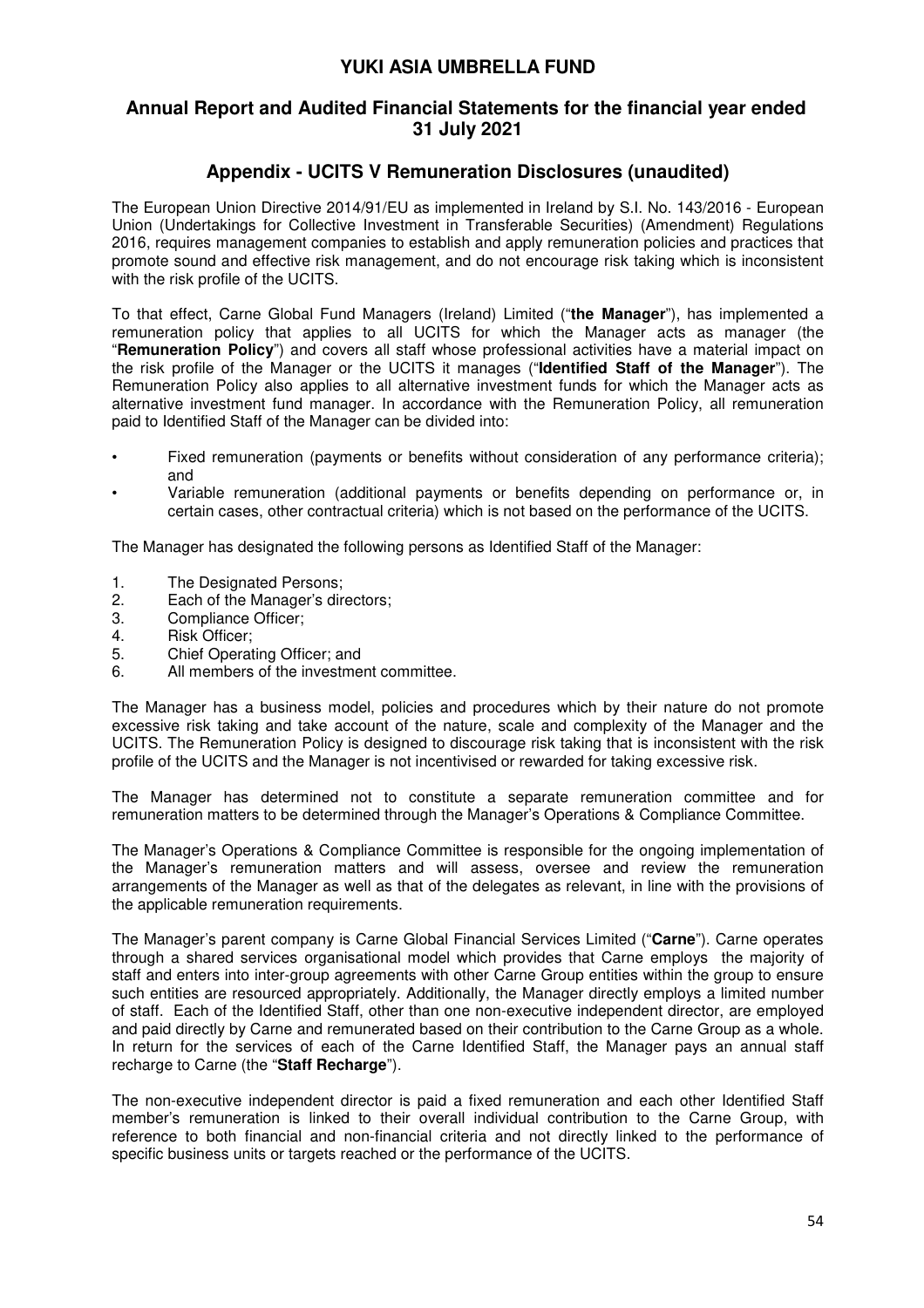## **Annual Report and Audited Financial Statements for the financial year ended 31 July 2021**

# **Appendix - UCITS V Remuneration Disclosures (unaudited) (continued)**

The aggregate of the total Staff Recharge and the remuneration of the independent non-executive director is EUR1,208,000 paid to 12 individuals for the year ended 31 December 2020. The Manager has also determined that, on the basis of number of sub-funds / net asset value of the UCITS relative to the number of sub-funds / assets under management, the portion of this figure attributable to the UCITS is EUR2,209.

The Trust does not pay any fixed or variable remuneration to identified staff of the Investment Manager.

There have been no material changes made to the Remuneration Policy or the Manager's remuneration practices and procedures during the financial year.